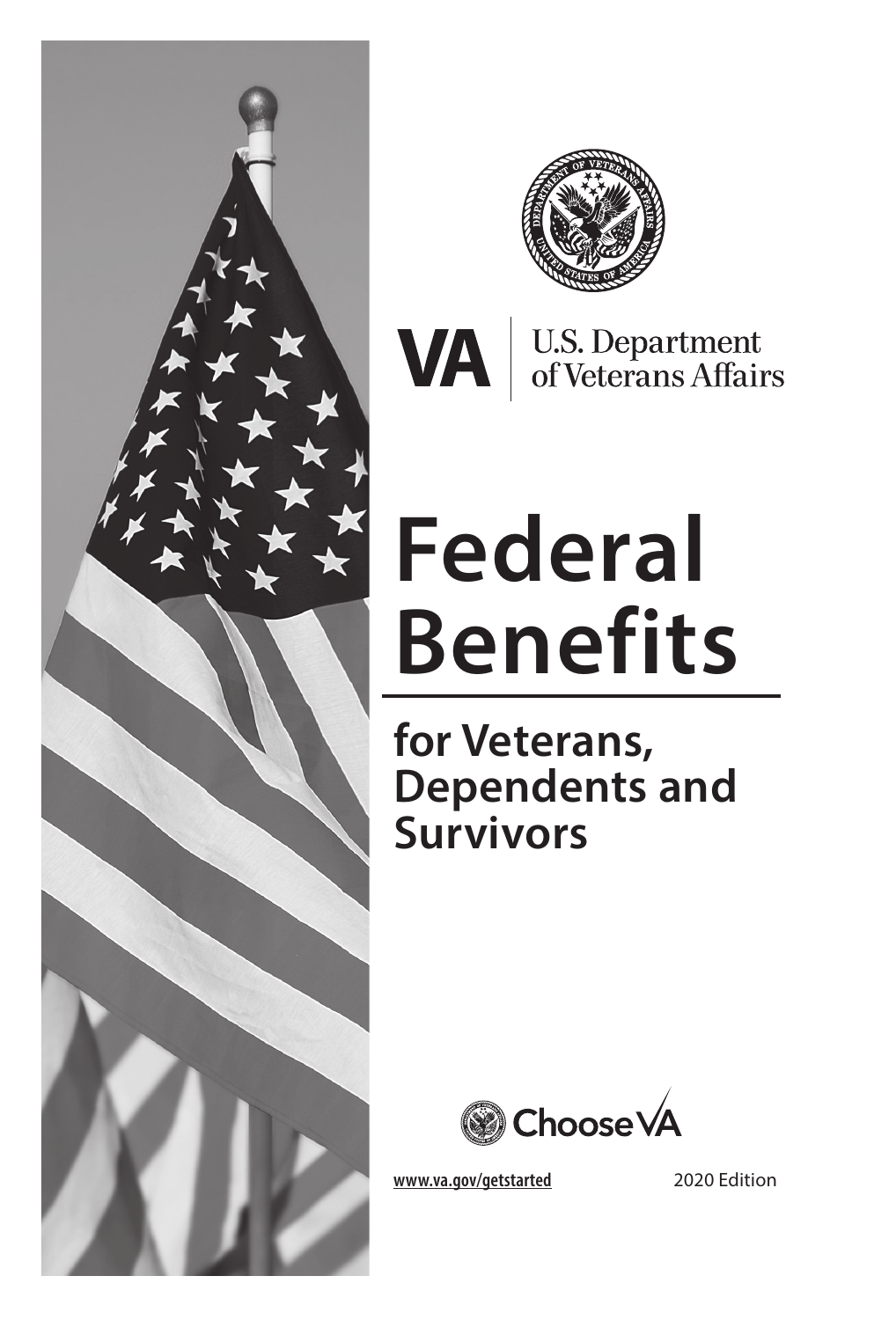## **Phone Numbers**

<span id="page-1-0"></span>

| Civilian Health and Medical Program (CHAMPVA)  1-800-733-8387 |  |
|---------------------------------------------------------------|--|
|                                                               |  |
|                                                               |  |
|                                                               |  |
|                                                               |  |
|                                                               |  |
|                                                               |  |
|                                                               |  |
|                                                               |  |
|                                                               |  |
|                                                               |  |
|                                                               |  |
|                                                               |  |
|                                                               |  |
|                                                               |  |
| Telecommunication Device for the Deaf (TDD)  1-800-829-4833   |  |
|                                                               |  |
|                                                               |  |
|                                                               |  |

## **Web Sites**

| CHAMPVA  www.va.gov/COMMUNITYCARE/programs/dependents/champva/index.asp |  |
|-------------------------------------------------------------------------|--|
|                                                                         |  |
|                                                                         |  |
|                                                                         |  |
|                                                                         |  |
| Federal Recovery Coordination Program  www.va.gov/icbc/frcp             |  |
|                                                                         |  |
|                                                                         |  |
|                                                                         |  |
|                                                                         |  |
|                                                                         |  |
|                                                                         |  |
|                                                                         |  |
|                                                                         |  |
|                                                                         |  |
| State Departments of Veterans Afairs  www.va.gov/statedva.htm           |  |
|                                                                         |  |
|                                                                         |  |
|                                                                         |  |
|                                                                         |  |
|                                                                         |  |
| Veteran Readiness and Employment  www.vetsuccess.gov                    |  |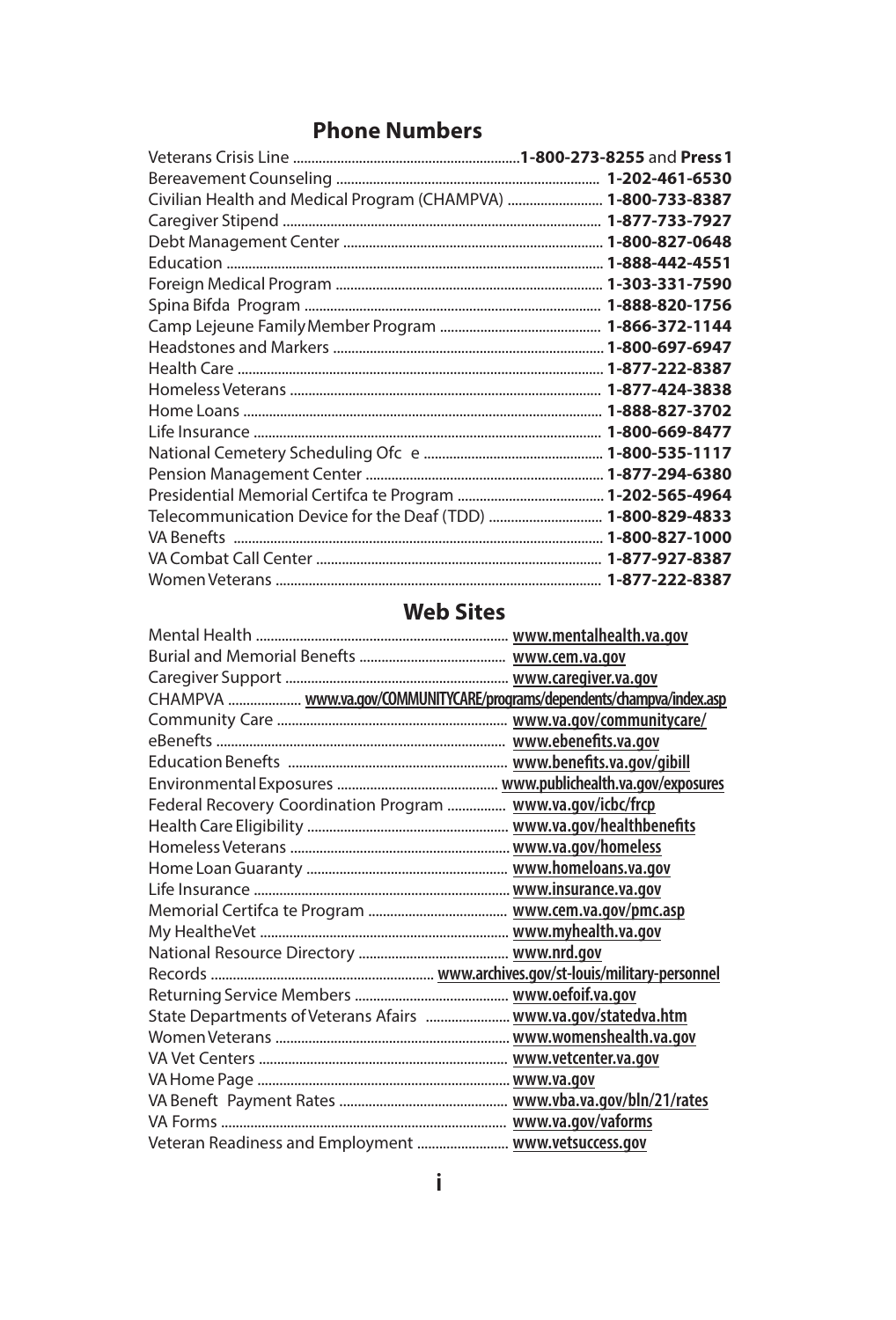#### **Introduction**

<span id="page-2-0"></span>Veterans of the United States armed forces may be eligible for a broad range of benefts and ser vices provided by the U.S. Department of Veterans Afairs ( VA). These benefts ar e codifed in Title 38 of the United States Code. This booklet contains a brief overview of the most commonly sought information concerning Veterans benefts and services. For the most accurate information, Veterans and family members should visit the websites provided within this publication as regulations, payments, and eligibility requirements are subject to change. For additional information, please visit **<www.va.gov>**. To fnd the nearest VA facility, go to **[www.va.gov/fnd-locations](www.va.gov/find-locations)**.

**General Eligibility:** Eligibility for most VA benefts is based upon discharge from active military service under other than dishonorable conditions. Active service means full-time service, other than active duty for training, as a member of the Army, Navy, Air Force, Marine Corps, Coast Guard, or as a commissioned ofcer of the Public Health Service, Environmental Science Services Administration or National Oceanic and Atmospheric Administration, or its predecessor, the Coast and Geodetic Survey.

**Eligible Wartime Periods:** Certain VA Benefts Require Wartime Service. For information on eligible wartime periods please visit **www. [benefts.va.gov/pension/wartimeperiod.asp](https://benefits.va.gov/pension/wartimeperiod.asp)**. Dishonorable and bad conduct discharges issued by general courts-martial may bar VA benefts. Veterans in prison must contact VA to determine eligibility. VA benefts will not be provided to any Veteran or dependent wanted for an outstanding felony warrant.

**Important Documents:** In order to expedite benefts delivery, Veterans seeking a VA beneft for the frst time must submit a copy of their service discharge **form** (**DD-214, DD-215**, or for World War II Veterans, a **WD form**), which documents service dates and type of discharge, or provides full name, military service number, and branch and dates of service. The Veteran's service discharge form should be kept in a safe location accessible to the Veteran and next of kin or representative.

The following documents will be needed for claims processing related to a Veteran's death: Veteran's marriage certifcate for claims of a surviving spouse or children; Veteran's death certifcate if the Veteran did not die in a VA health care facility; children's birth certifcates or adoption papers to determine children's benefts; or Veteran's birth certifcate to determine parents' benefts. For information and updates on VA benefts and services, follow us on Facebook at **www. [facebook.com/VeteransBenefts](https://facebook.com/VeteransBenefits)** and/or Twitter **[www.twitter.com/VAVetBenefts](www.twitter.com/VAVetBenefits)**.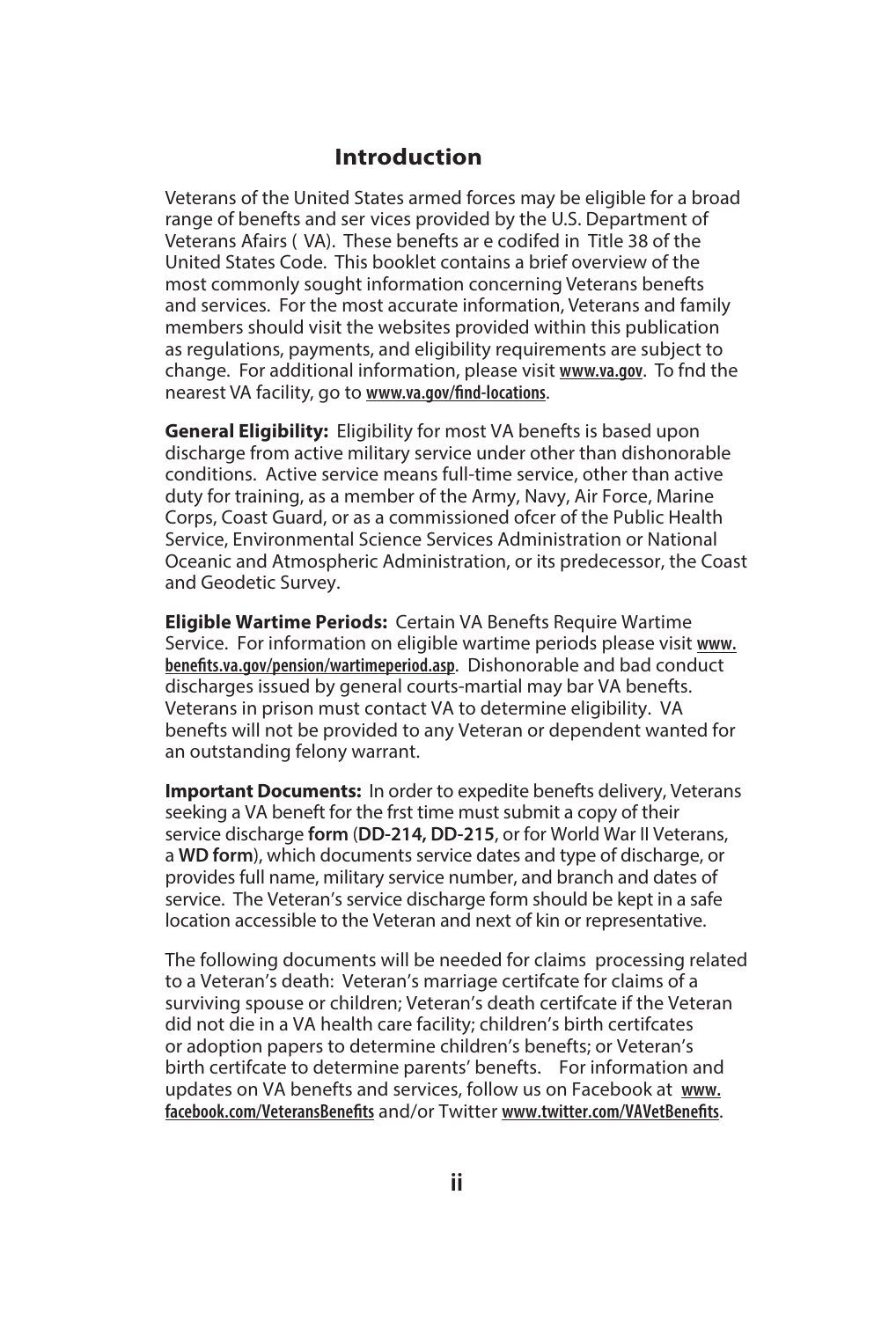#### <span id="page-3-0"></span>**Attention Veterans, Family Members and VA Employees**

The 2020 Federal Benefts Handbook f or Veterans and Dependents provides information on benefts and ser vices currently available by law and regulation. However, due to VA's ongoing response to COVID-19 we encourage Veterans, their families and caregivers to visit **VA.gov**. Specifcally , for information about COVID-19 and how it af ects VA health care and beneft ser vices, visit our coronavirus FAQs at **<https://www.va.gov/coronavirus-veteran-frequently-asked-questions>/** or read VA's public health response at **[https://www.publichealth.](https://www.publichealth.va.gov/n-coronavirus/) [va.gov/n-coronavirus](https://www.publichealth.va.gov/n-coronavirus/)/**.

Please contact us frst bef ore going to any VA location at **[https://www.va.gov/fnd-locations](https://www.va.gov/find-locations)** to seek health care, benefts , or memorial and burial services. Contacting us frst helps us keep you and our employees safe. For the latest Federal government coronavirus information, please visit the CDC website at **<https://www.cdc.gov/coronavirus/2019-ncov/index.html>**.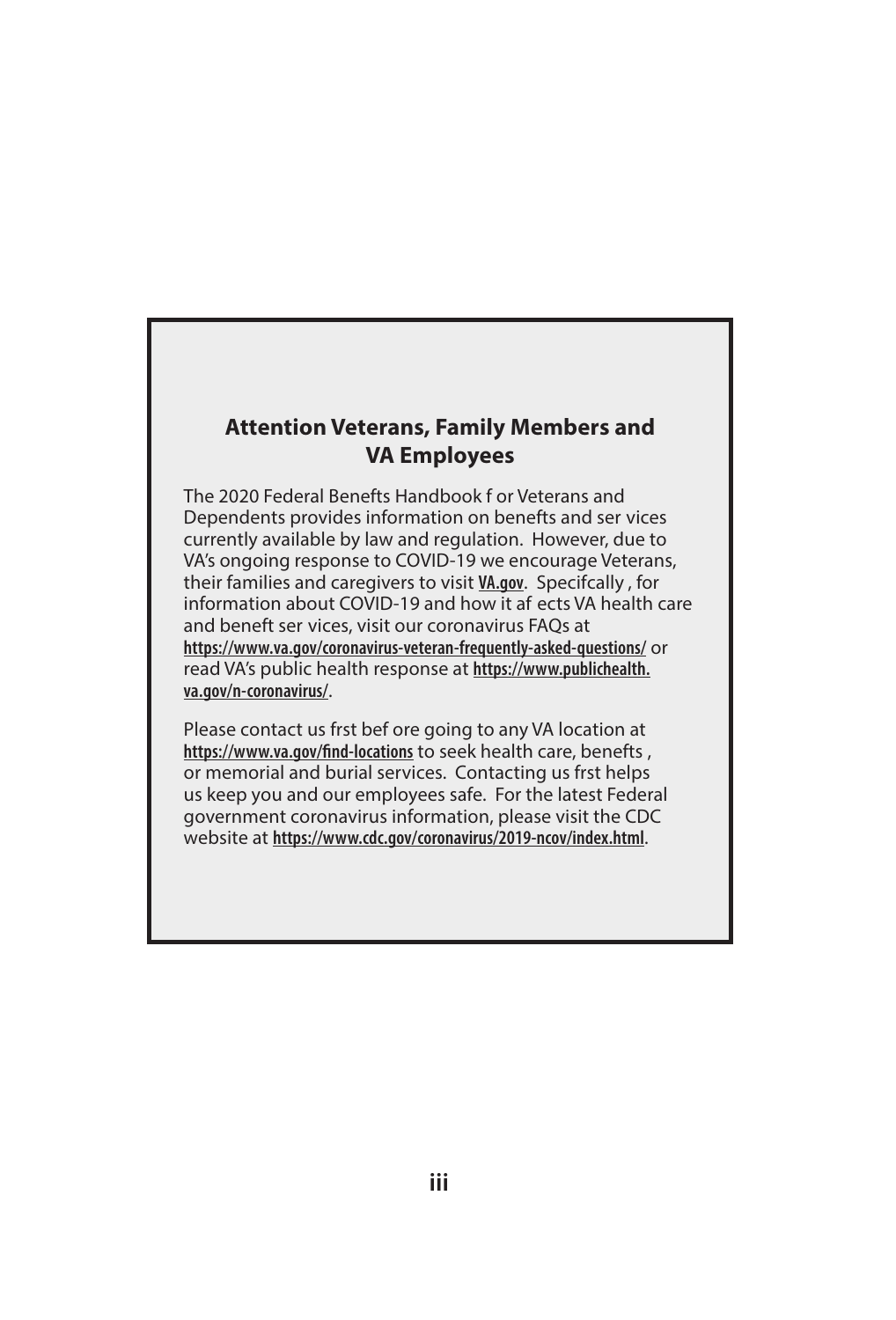#### **Contents**

#### **Page**

| <b>Attention Veterans, Family Members and</b> |    |
|-----------------------------------------------|----|
|                                               |    |
|                                               |    |
|                                               | 14 |
| <b>Education and Training Benefits </b>       | 23 |
| Special Groups of Veterans  46                |    |
| <b>Burial and Memorial Benefits </b>          | 63 |
| <b>Burial in VA National Cemeteries </b>      | 63 |
|                                               |    |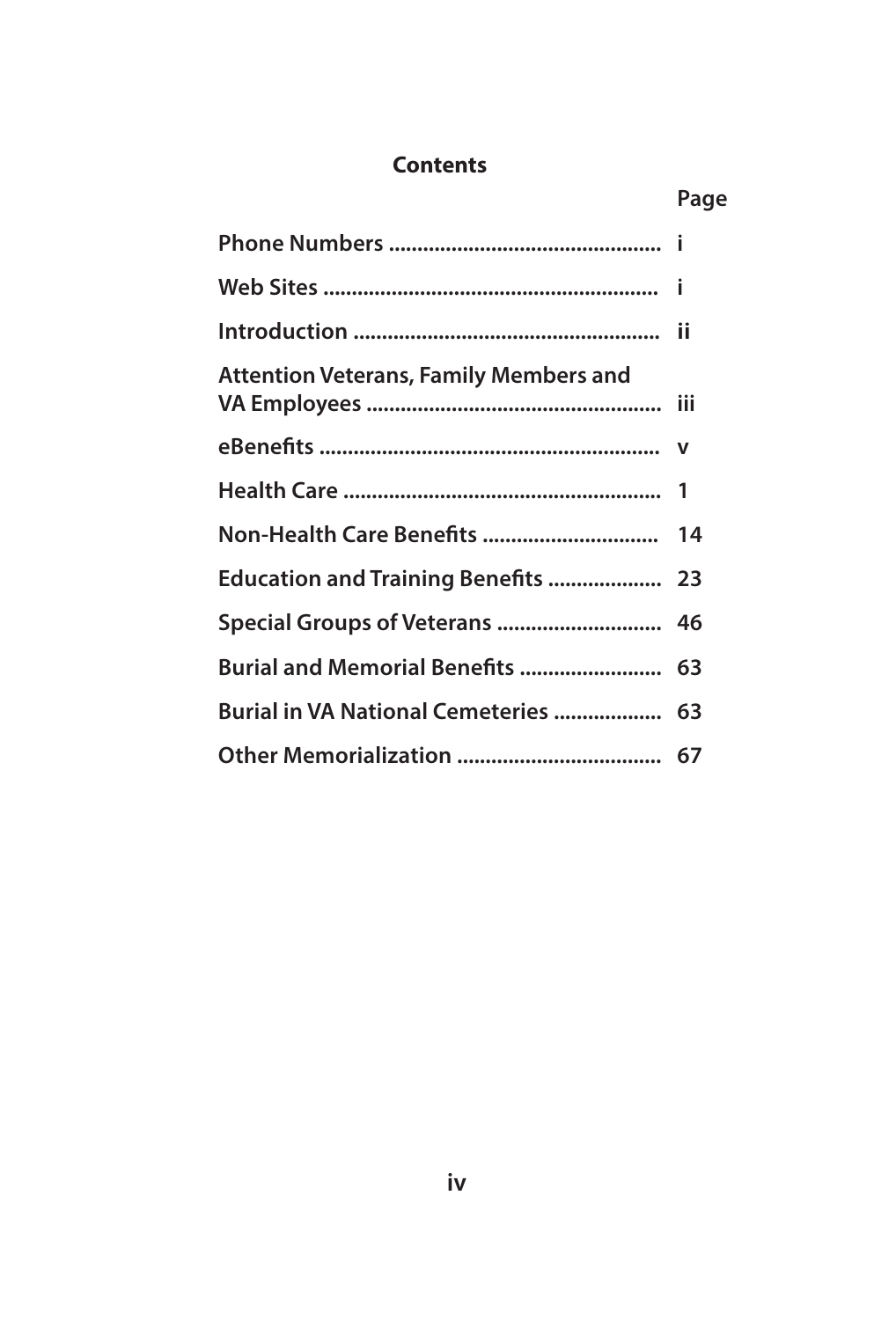#### **eBenefts**

<span id="page-5-0"></span>eBenefts is a joint VA/Department of Defense (DoD) Web portal that provides resources and self-service capabilities to service members, Veterans, and their families to apply, research, access, and manage their VA and military benefts and personal information through a secure Internet connection.

**Through eBenefts Veterans can:** apply for benefts, view their disability compensation claim status, access ofcial military personnel documents (e.g., **DD Form 214**, **Certifcate of Release or Discharge from Active Duty**), transfer entitlement of Post-9/11 GI Bill to eligible dependents (service members only), obtain a VA-guaranteed home loan Certifcate of Eligibility, and register for and update direct deposit information for certain benefts.

**Accessing eBenefts:** The portal is located at **[www.ebenefts.va.gov](www.ebenefits.va.gov)**. Service members or Veterans must register for an eBenefts account at one of two levels: Basic or Premium. A Premium account allows the user to access personal data in VA and DoD systems, as well as apply for benefts online, check the status of claims, update address records, and more. The Basic account allows access to information entered into eBenefts by the service member or Veteran only. Basic accounts cannot access VA or DoD systems.

VA has built a new online portal **<www.va.gov>** which contains information and many self-service tools in one location. Many eBenefts features have already moved to va.gov. This site will eventually replace eBenefts.

**Reporting Fraud:** Help VA's Secretary ensure integrity by reporting suspected fraud, waste or abuse in VA programs or operations.

Report Fraud to: **VA Inspector General Hotline**  810 Vermont Avenue, NW Washington, D.C. 20420 E-mail: **[vaoighotline@va.gov](mailto:vaoighotline@va.gov)** 

VAOIG hotline: **1-800-488-8244**  Fax: **(202) 495-5861**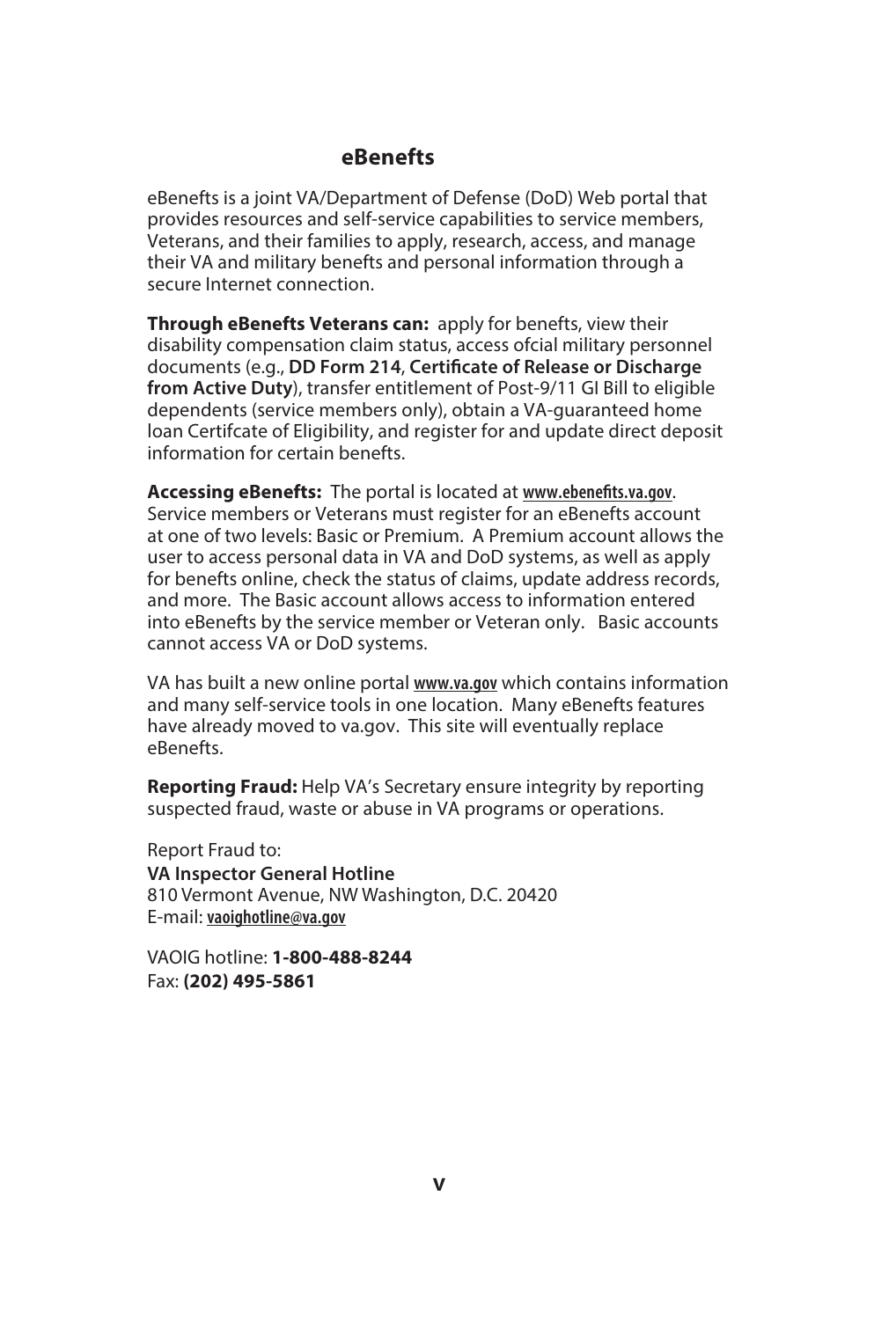# **Health Care**

<span id="page-6-0"></span>More information on VA health care is available at the following resources: **[www.va.gov/health,](www.va.gov/health) [www.va.gov/healthbenefts](www.va.gov/healthbenefits)** and **VA Health Benefts**  toll-free **1-877-222-VETS (8387)** Monday through Friday between 8:00 a.m. and 8:00 p.m. EST.

**Basic Eligibility:** A person who served in the active military, naval, or air service and who was discharged or released under conditions other than dishonorable may qualify for VA health care benefts including qualifying Reserve and National Guard members.

**Minimum Duty Requirements:** Veterans who enlisted after September 7, 1980, or who entered active duty after October 16, 1981, must have served 24-continuous months or the full period for which they were called to active duty in order to be eligible. This minimum duty requirement may not apply to Veterans discharged for hardship, early out or a disability incurred or aggravated in the line of duty.

**Enrollment:** Veterans can complete applications for enrollment in VA health care by using one of the options below:

- y To apply by phone, call **1-877-222-VETS (8387)** Monday through Friday between 8 a.m. and 8 p.m. EST. VA staf members will collect the needed information and process the enrollment application for an enrollment determination.
- When applying online at **va.gov**, Veterans fll out the application and electronically submit it to VA for processing. VA will search for your supporting documentation through its electronic information systems and will contact you if it is unable to verify your military service.
- **health-care/apply/application/introduction**. Mail the completed form to: • [The application form can also be downloaded from](www.va.gov/health-care/apply/application/introduction.) www.va.gov/ Health Eligibility Center ATTN: Enrollment Eligibility Division 2957 Clairmont Road Suite 200 Atlanta, GA 30329-1647
- Apply in person at any VA health care facility or VA regional ofce. Once enrolled, Veterans can receive health care at VA health care facilities anywhere in the country.

The following four categories of Veterans are not required to enroll, but are urged to do so to permit better planning of health resources:

1. Veterans with a service-connected disability rated at 50 percent or more.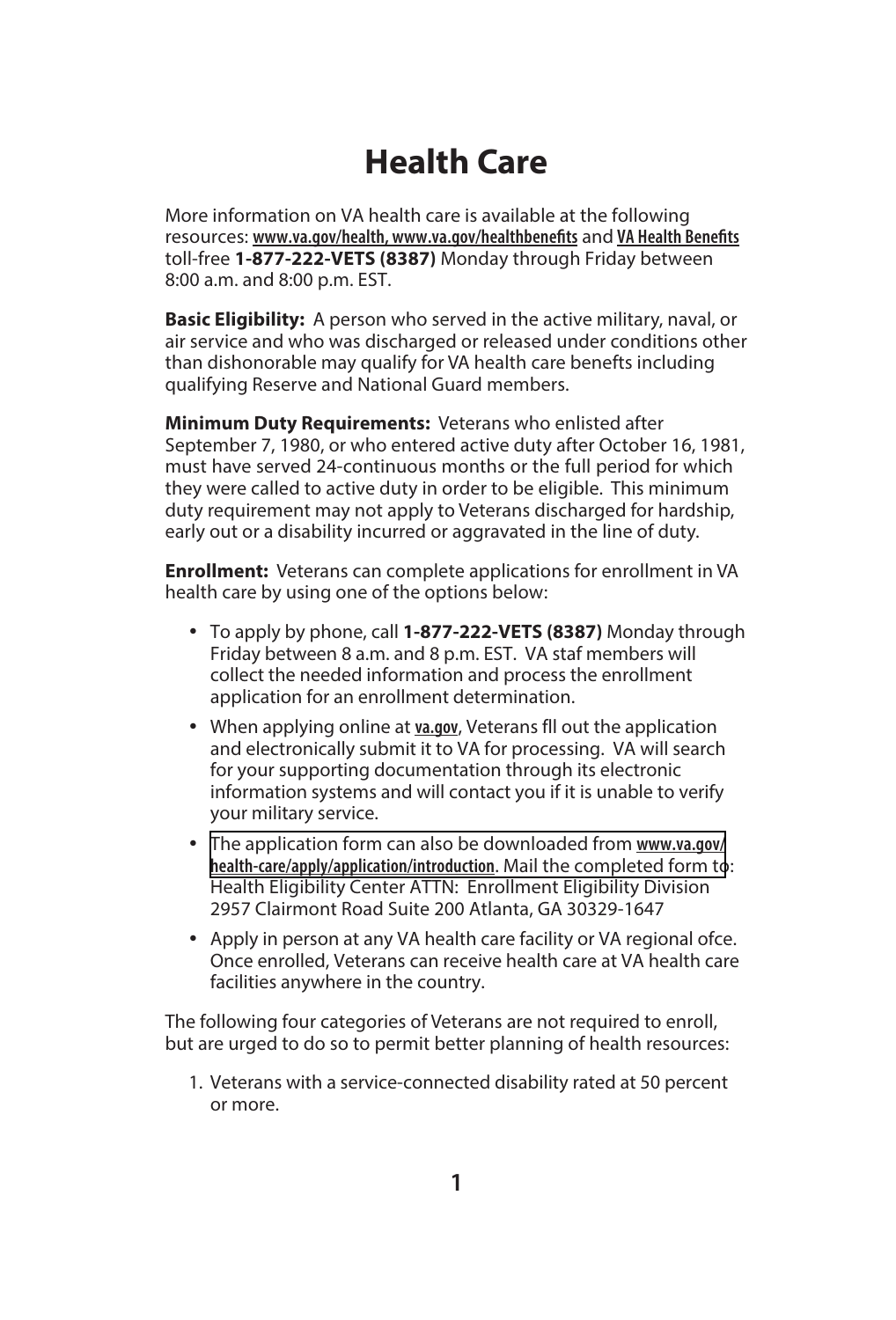- 2. Veterans seeking care for a disability the military determined was incurred or aggravated in the line of duty, but which VA has not yet rated, within 12 months of discharge.
- 3. Veterans seeking care for a service-connected disability only.
- 4. Veterans seeking registry examinations (ionizing radiation, Agent Orange, Gulf War/Operation Enduring Freedom/ Operation Iraqi Freedom/ Operation New Dawn (OEF/OIF/OND) depleted uranium, airborne hazards and Airborne Hazards and Open Burn Pit Registry).

**Priority Groups:** During enrollment, each Veteran is assigned to a priority group. VA uses priority groups to balance demand for VA health care enrollment with resources. Changes in available resources may reduce the number of priority groups VA can enroll. If this occurs, VA will publicize the changes and notify afected enrollees. A description of priority groups follows:

**Group 1:** Veterans with service-connected disabilities rated 50 percent or more; Veterans determined by VA to be unemployable due to service-connected conditions; and Veterans who have been awarded the Medal of Honor.

**Group 2:** Veterans with service-connected disabilities rated 30 or 40 percent.

**Group 3:** Veterans who are former Prisoners of War; Veterans awarded the Purple Heart medal; Veterans whose discharge was for a disability incurred or aggravated in the line of duty; Veterans with VA service-connected disabilities rated 10 or 20 percent; and, Veterans awarded special eligibility classifca tion under Title 38, U.S.C., § 1151, "benefts f or individuals disabled by treatment or vocational rehabilitation."

**Group 4:** Veterans who receive increased compensation or pension based on their need for regular aid and attendance or by reason of being permanently housebound; and, Veterans determined by VA to be catastrophically disabled.

**Group 5:** Nonservice-connected Veterans and non-compensable service-connected Veterans rated by VA as 0-percent disabled and who have an annual income below the VA's geographically-adjusted income limit (based on your resident ZIP code); Veterans receiving VA Pension benefts; and Veterans eligible for Medicaid benefts .

**Group 6:** Compensable 0 percent service-connected Veterans; Veterans exposed to ionizing radiation during atmospheric testing or during the occupation of Hiroshima and Nagasaki. Project 112/SHAD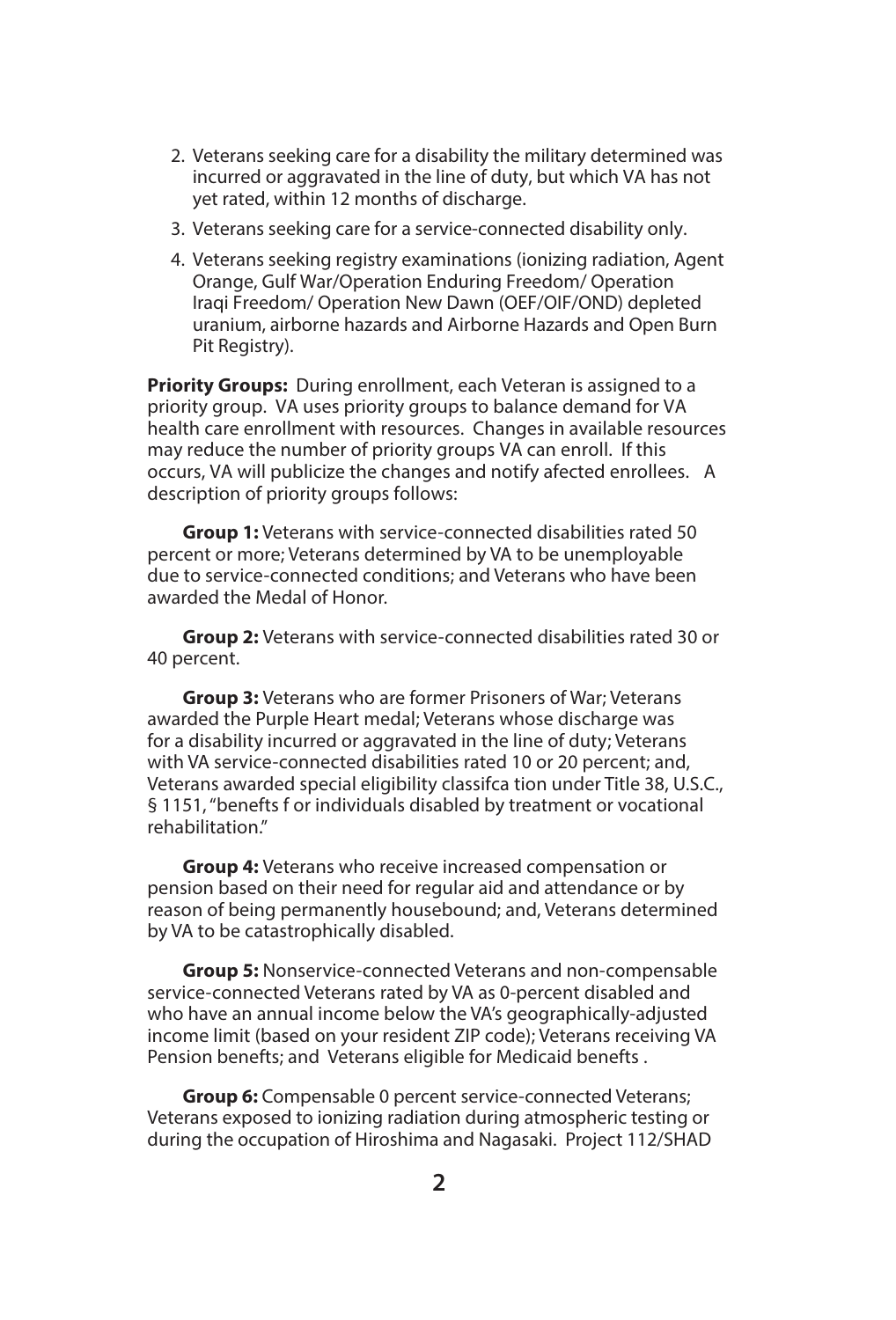Dec. 31, 1987. Currently enrolled Veterans and new enrollees who served in a theater of combat operations after Nov.11, 1998 and those participants; Veterans who served in the Republic of Vietnam between Jan. 9, 1962 and May 7, 1975; Veterans who served in the Southwest Asia theater of operations from Aug. 2, 1990, through Nov. 11, 1998; Veterans who served in a theater of combat operations after Nov. 11, 1998, as follows: Veterans discharged from active duty on or after Jan. 28, 2003, for five years post discharge; and Veterans who served on active duty at Camp Lejeune for at least 30 days between Aug.1, 1953, and who were discharged from active duty on or after Jan. 28, 2003, are eligible for the enhanced benefts f or fv e years post discharge

**Note:** At the end of this enhanced enrollment priority group placement time period, Veterans will be assigned to the highest priority group their eligibility for which their status at that time qualifes.

**Group 7:** Veterans with gross household income below the geographically-adjusted VA income limit for their resident location and, who agree to pay copayments.

limit for their resident location and, who agree to pay copayments.<br>Veterans eligible for enrollment: Noncompensable 0-percent **Group 8:** Veterans with gross household incomes above VA national income limit and the geographically-adjusted income service-connected and are:

**Subpriority a:** Enrolled as of Jan. 16, 2003, and who have remained enrolled since that date and/or placed in this subpriority due to changed eligibility status.

**Subpriority b:** Enrolled on or after June 15, 2009, whose income exceeds the current VA national income limits or VA national geographic income limits by 10 percent or less Veterans eligible for enrollment: nonservice-connected and:

**Subpriority c:** Enrolled as of Jan. 16, 2003, and who remained enrolled since that date and/ or placed in this subpriority due to changed eligibility status.

**Subpriority d:** Enrolled on or after June 15, 2009 whose income exceeds the current VA national income limits or VA national geographic income limits by 10 percent or less Veterans NOT eligible for enrollment: Veterans not meeting the criteria above:

**Subpriority e:** Noncompensable 0-percent service-connected (eligible for care of their service-connected condition only).

**Subpriority f:** Nonservice-connected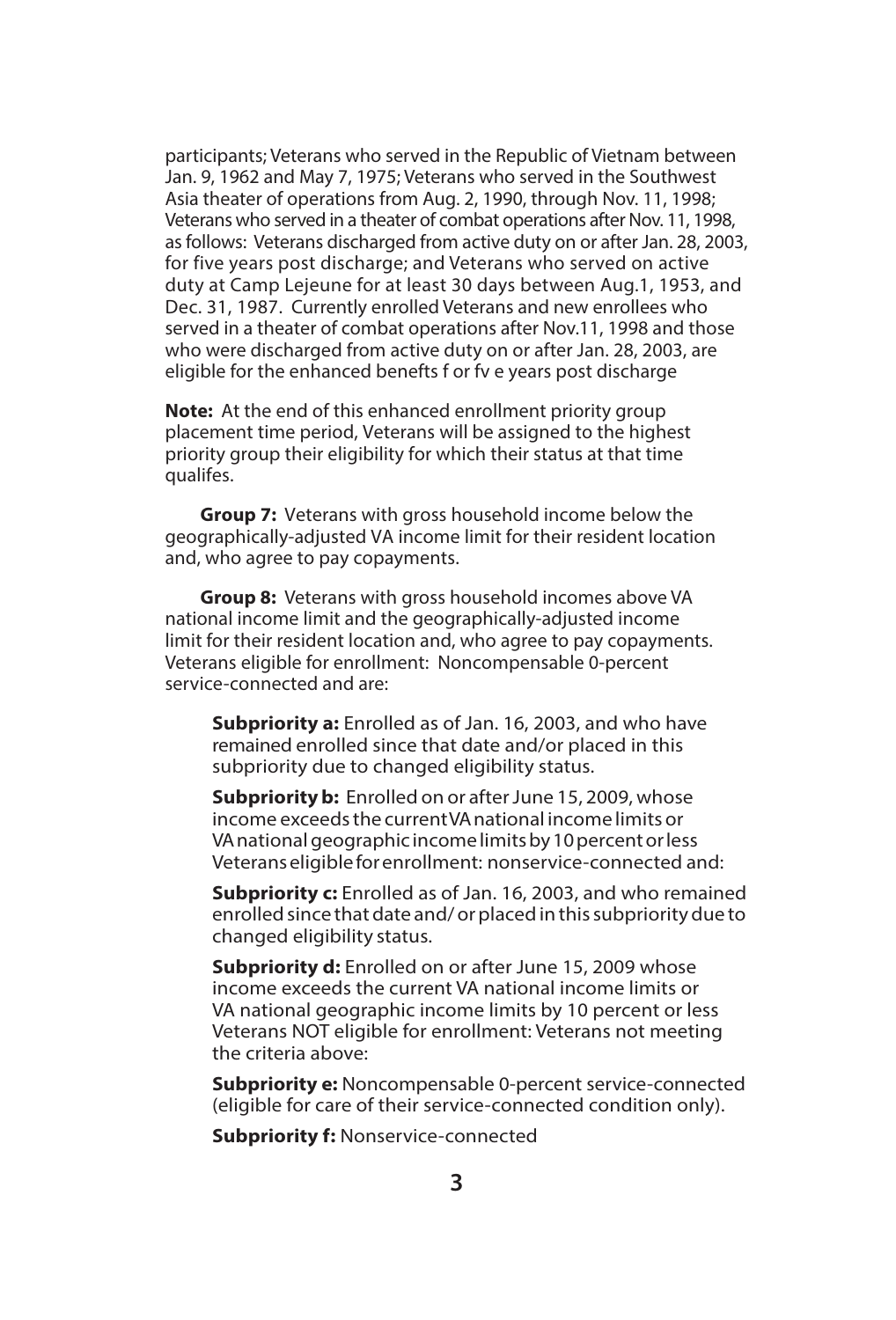**VA's income limits change annually** and current levels can be located at **[www.va.gov/healthbenefts/apps/explorer/AnnualIncomeLimits/HealthBenefts](www.va.gov/healthbenefits/apps/explorer/AnnualIncomeLimits/HealthBenefits)**.

Eligible Veterans can seek this care from an urgent care facility or walk-in retail health clinic that is part of VA's community provider network, but not all urgent care facilities or walk-in retail health clinics are in VA's network.

As VA implement the MISSION Act, Veterans should continue to talk to their VA health care team or scheduler to get the care they need. For more information, please visit **[missionact.VA.gov](https://missionact.VA.gov)**.

**VA's income limits change annually** and current levels can be located at: **[www.va.gov/healthbenefts/apps/explorer/AnnualIncomeLimits/](https://www.va.gov/healthbenefits/apps/explorer/AnnualIncomeLimits/HealthBenefits) LegacyVAThresholds?FiscalYear=2019.** 

**Veterans Community Care Program**: Veterans may be eligible for care through a provider in their local community depending on their health care needs or circumstances, and if they meet specifc elig ibility criteria. Even if a Veteran is eligible for community care, they generally still have the option to receive care from a VA medical facility.

In most cases, Veterans must receive approval from VA before receiving care from a community provider to avoid being billed for the care. VA staf members gener ally make all eligibility determinations for community care.

**Eligibility:** You may be eligible to see a community provider if you meet one of these six eligibility criteria:

- 1. Service Unavailable You need a service that is not available at VA (e.g. maternity care, in vitro fertilization)
- 2. Facility Unavailable You reside in a U.S. state or territory without a full-service VA medical facility
- 3. Grandfathered Choice You were eligible for community care under the Veterans Choice Program distance criteria
- 4. Medical Interest Your VA provider determines it is in your best medical interest to be referred to a community provider
- 5. Quality Standards You need care from a VA medical service that VA determines is not providing care that complies with VA's quality standards
- 6. Access Standards You meet the access standards for average drive time or wait time for a VA appointment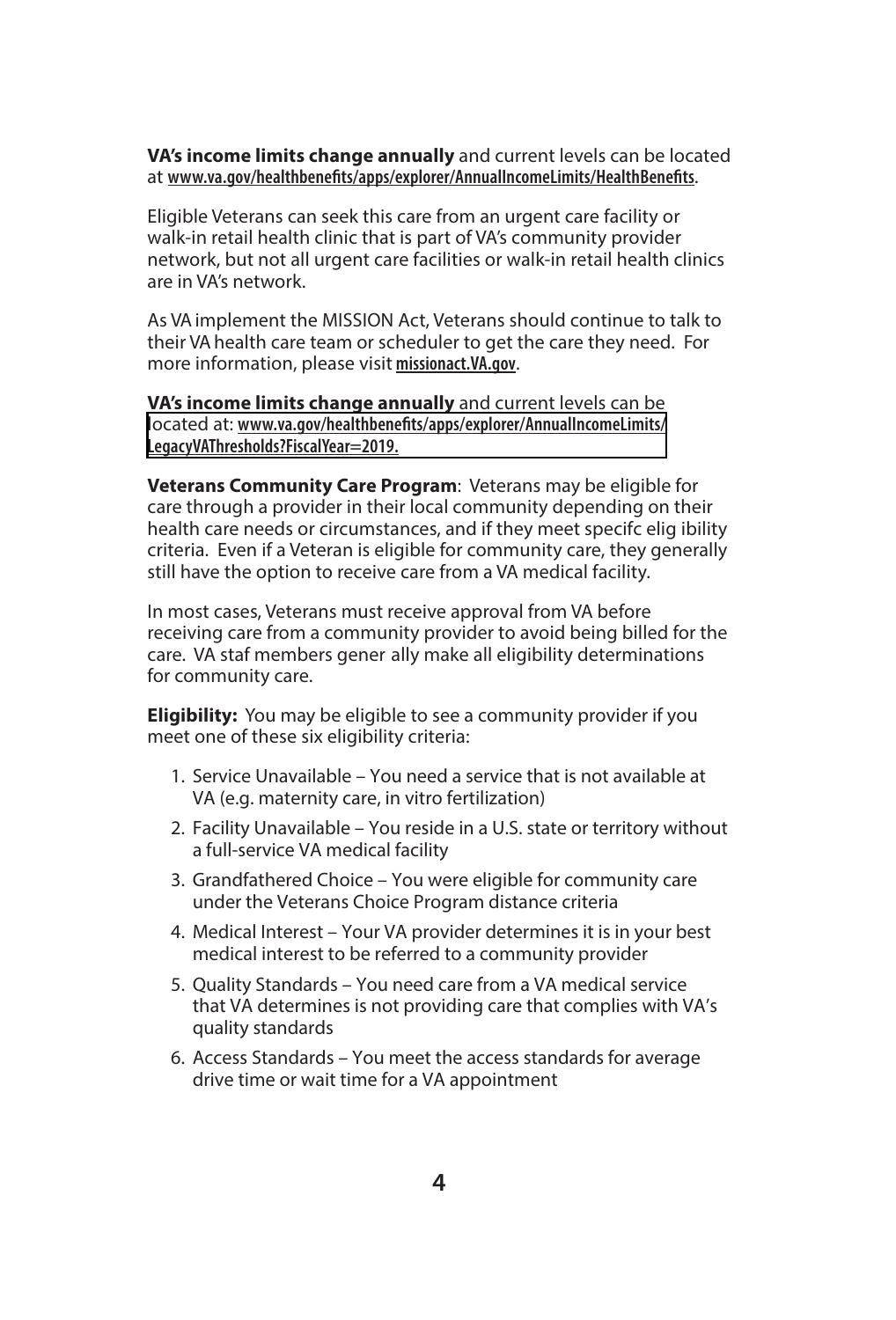A. Drive time access standards

You may be eligible to see a community provider if your average drive time from home to a VA medical facility that provides the service you need takes more than:

- 30 minutes travel time to receive primary care, mental health, and non-institutional extended care services (including adult home day care)
- 60 minutes travel time to receive specialty care services
- B. Wait time access standards?

You may be eligible if the wait time for an appointment at a VA medical facility that provides the service you need exceeds:

- 20 days for primary care, mental health, and non-institutional extended care services
- 28 days for specialty care from the date of request with certain exceptions

#### **Process Overview:**

- 1. Eligibility: VA confrms a Veteran's eligibility to receive community care.
- 2. Appointments: Veteran or a VA staf member schedules appointment with a provider in VA's network.
- 3. Getting Care: Veteran receives care from a community provider in the VA's network.
- 4. Billing: Community provider sends the claim to a Third Party Administrator (TPA) or VA for payment.

For more information, visit: **<www.va.gov/communitycare>**.

**Meeting the Unique Needs of Women Veterans:** VA staf deliv ers the highest quality health care in a setting that ensures privacy, dignity, and sensitivity. Local VA facilities of er a variety of services, including women's gender-specifc health, scr eening and disease prevention, maternity care and routine gynecologic services.

Women Veterans are eligible to receive care provided in the community when they meet the eligibility criteria and are authorized by VA. A Veteran's eligibility for community care depends on individual health care needs or circumstances. There are six criteria that can qualify a Veteran to receive community care. Veterans only need to meet one of these criteria to be eligible: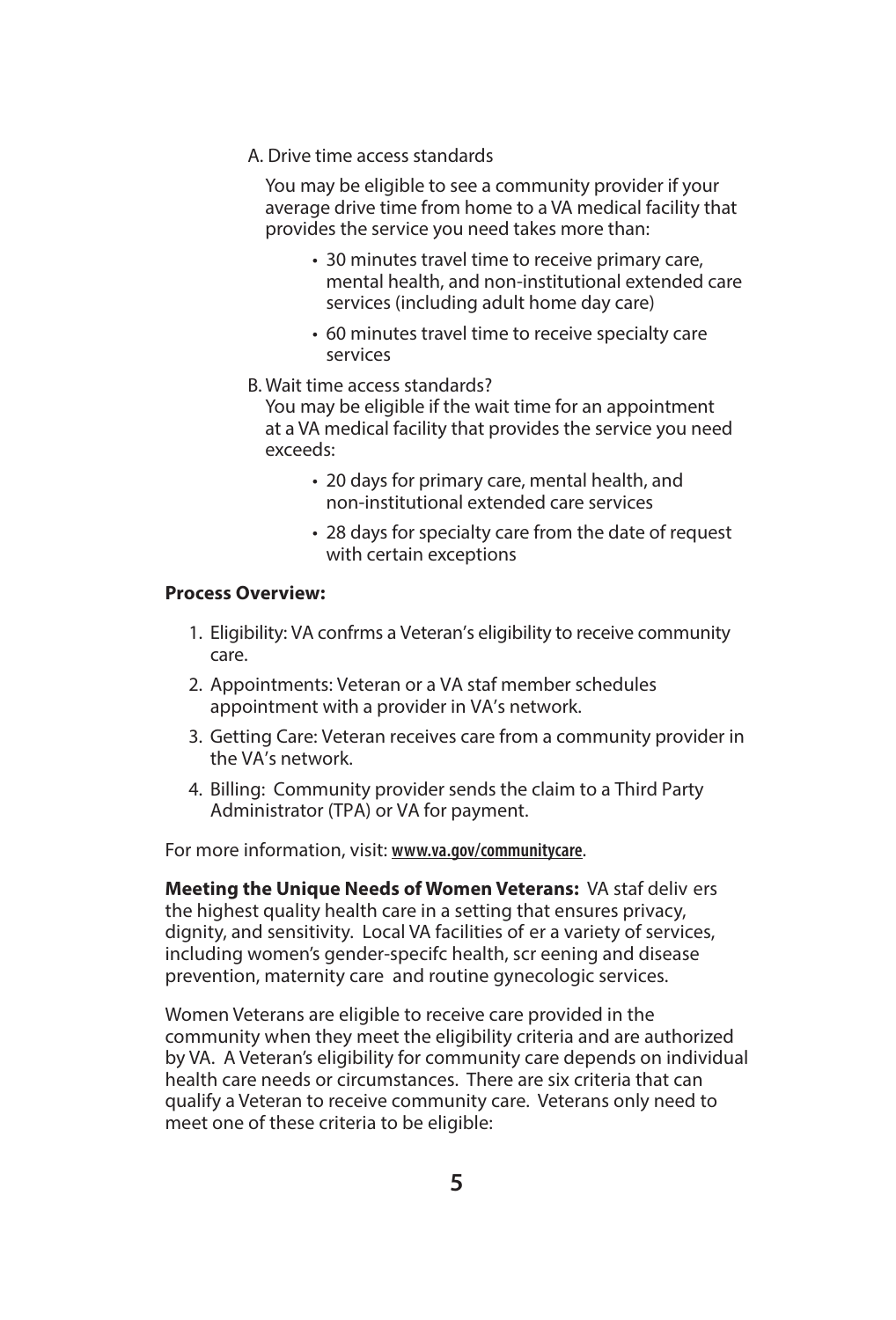- 1. Veteran needs a service not available at a VA medical facility
- 2. Veteran lives in a U.S. state or territory without a full-service VA medical facility
- 3. Veteran qualifes under the "Grandfather" provision related to distance eligibility for VCP
- 4. VA cannot provide care within certain designated access standards
- 5. It is in the Veteran's best medical interest
- 6. A VA service line does not meet certain quality standards.

Visit **<www.va.gov/communitycare>** to learn more about eligibility for community care.

Contact a local VA facility's Women Veterans Program Manager for more information on available services, call or text **1-855-VA-WOMEN (1-855-829-6636)** or visit **[www.womenshealth.va.gov/](www.womenshealth.va.gov)**.

**Lesbian Gay Bisexual and Transgender (LGBT) Veterans:** LGBT Veterans are eligible for the same VA benefts as an y other Veteran and will be treated in a welcoming environment. Transgender Veterans will be treated based upon their self-identifed gender , including room assignments in residential and inpatient settings. Same-sex couples: VA launched a website to inform Veterans and benefciar ies of the recent changes in the law and procedures involving same-sex marriages.

Veterans can learn more about VA's guidance regarding same-sex marriages at **<www.va.gov/opa/marriage>**.

**Military Sexual Trauma (MST):** MST is the term that VA uses to refer to sexual assault or repeated, threatening sexual harassment occurring during a Veteran's military service. VA has expanded eligibility for Veterans in need of mental health care due to sexual assault or sexual harassment to Reservists and National Guard members participating in weekend drill. To receive free treatment related to MST, Veterans do not need a VA service-connected disability. Veterans do not need to have reported the incident when it happened or have other documentation that it occurred. There are no length-of-service requirements to receive care, and some Veterans may be able to receive free MST-related care even if they are not eligible for other VA care. Veterans can learn more about VA's MST-related services online at **<www.mentalhealth.va.gov/msthome.asp>**.

**Care Management for Post 9/11 Era Veterans:** Each VA medical center has a Transition and Care Management (formerly Operation Enduring Freedom/Operation Iraqi Freedom/Operation New Dawn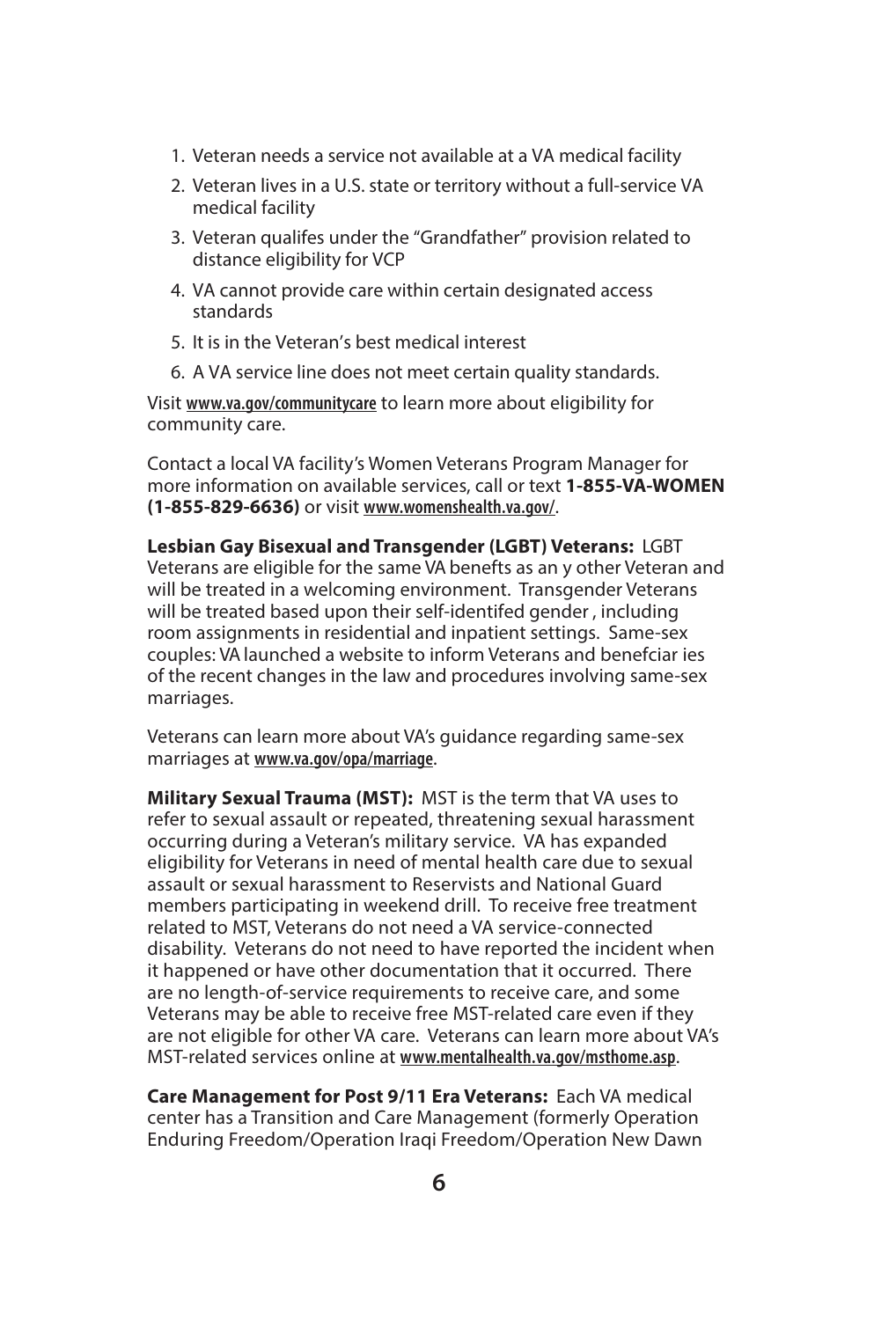period of eligibility for health care for fy e years after their discharge. (OEF/OIF/OND) Care Management) team in place to coordinate patient care activities and ensure that Veterans are receiving patient-centered, integrated care and benefts . Veterans who served in a theater of operations after November 11, 1998, are eligible for an extended In the case of multiple call-ups, the fy e-year enrollment period begins on the most recent discharge date. This special eligibility includes cost-free health care services and nursing home care for conditions possibly related to military service and enrollment in Priority Group 6 or higher for fv e years from their date of discharge or release from active duty, unless they are eligible for enrollment in a higher priority group. More information for connecting with Transition and Care Management (TCM) teams can be found at **<www.oefoif.va.gov>**.

premiums if they chose to purchase additional health insurance marketplace, if they are currently enrolled with VA for their health care. **Tax Credit:** Veterans who are enrolled with VA for their health care meet the standard for minimum health care coverage; therefore, they are not eligible for assistance to lower their cost of health insurance putside of their VA health care coverage. Remember, Veterans cannot receive a tax credit for themselves when enrolling within the For the latest information about VA and the health care law, visit **<www.va.gov/health/aca/FAQ.asp>** or call **1-877-222-VETS (8387**).

**Financial Assessment:** Most Veterans not receiving VA disability compensation or pension payments must provide a fnancial assessment upon initial application to determine their eligibility for free medical care, medications and/or travel benefts . This fnancial information also may be used to determine the Veteran's enrollment priority group.

For more information, visit **[www.va.gov/healthbenefts/cost/fnancialassessment.](https://www.va.gov/health-care/about-va-health-benefits/cost-of-care/) asp**, call toll-free **1-877-222-VETS (8387)** Monday through Friday between 8 a.m. and 8 p.m. EST or contact the enrollment coordinator at your local VA medical facility. VA's income limits are located at **[www.va.gov/healthbenefts/apps/explorer/AnnualIncomeLimits/LegacyVAThresholds/](https://www.va.gov/healthbenefits/apps/explorer/AnnualIncomeLimits/HealthBenefits) Index?FiscalYear=2019**.

VA no longer requires enrolled non-service connected and 0-percent non-compensable service connected Veterans to provide their fnancial inf ormation annually. An assessment will continue to be collected from Veterans at the time of application for enrollment. In lieu of the annual fnancial r eporting, VA will confr m the Veteran's fnancial inf ormation using information obtained from the Internal Revenue Service and Social Security Administration.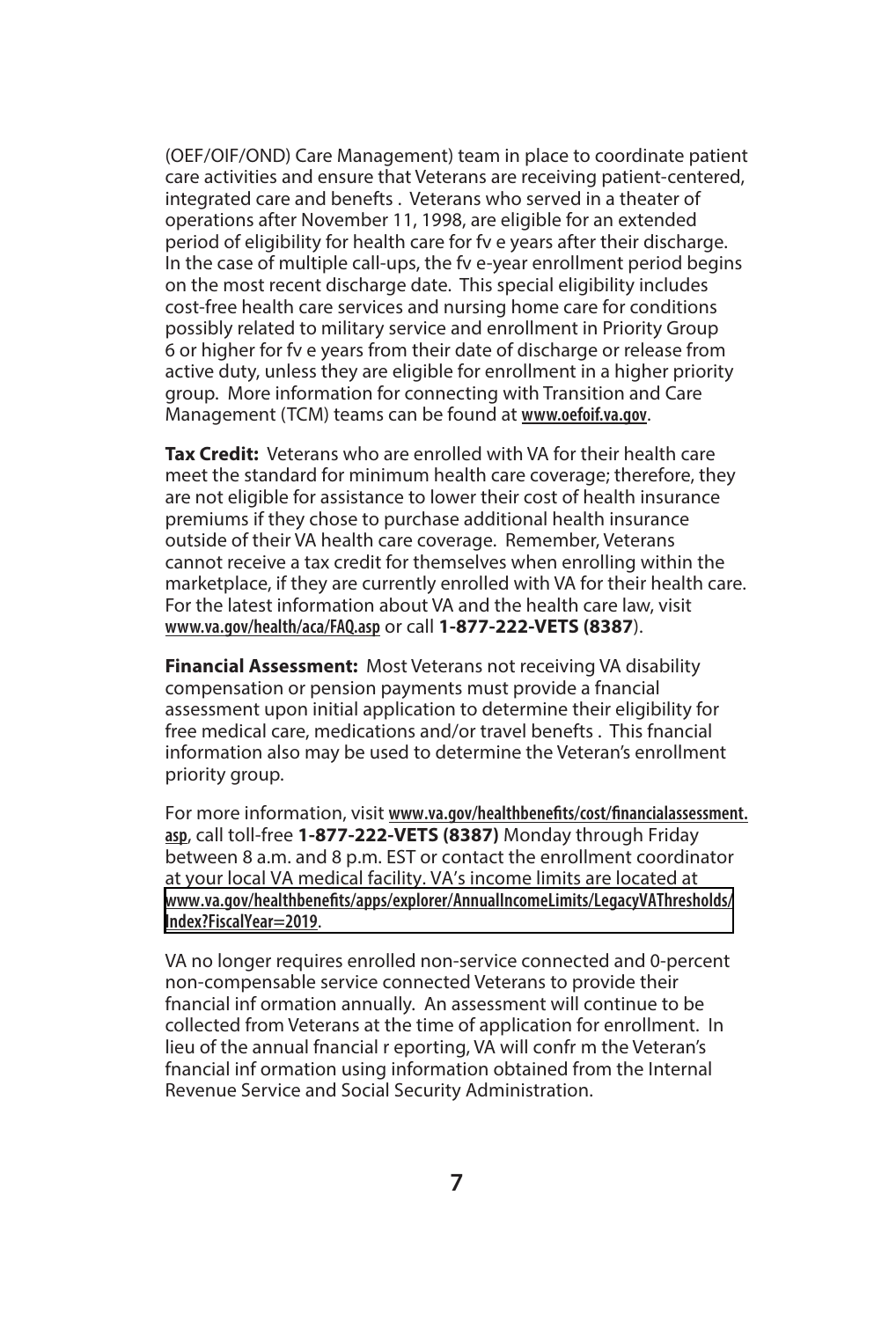**Medical Services and Medication Copayments:** While many Veterans qualify for free health care based on a VA compensable service-connected condition or other special eligibilities, most Veterans are required to complete a fnancial assessmen t at the time of enrollment to determine if they qualify for free health care services. Veterans whose income exceeds the VA income limits as well as those who choose not to complete the fnancial assessmen t at the time of enrollment must agree to pay required copayments for care to become eligible for VA healthcare services. For more information on medical services and copays, visit **<www.va.gov/HEALTHBENEFITS/cost/copays.asp>**.

**Private Health Insurance Billing:** Veterans with private health insurance may choose to use these sources of coverage as a supplement to their VA benefts . Veterans are not responsible for paying any remaining balance of VA's insurance claim not paid or covered by their health insurance. By law, VA is obligated to bill health insurance carriers for services provided to treat a Veteran's nonservice-connected conditions. Veterans are asked to disclose all relevant health insurance information to ensure current insurance information is on fle , including coverage through a spouse.

Any payment received by VA may be used to of set "dollar for dollar" a Veteran's VA copay responsibility. Funds that VA receives from third party health insurance carriers go directly back to VA medical center's operational budget. That money can be used to hire more staf or buy medical equipment to improve Veterans healthcare. Enrolled Veterans can provide or update their insurance information by:

- 1. Using the online Health Benefts Renewal **form (10-10-EZR)** at **<www.va.gov/health-care/apply/application/introduction>**.
- 2. Calling **1-877-222-VETS (8387)** Monday through Friday between 8 a.m. and 8 p.m. EST.
- 3. Presenting their health insurance card to the clinic clerk or using the self-service kiosks available at their local VA health care facility. VA health care is NOT considered a health insurance plan.

**Reimbursement of Travel Costs:** Eligible Veterans and non-Veterans may be provided mileage reimbursement or, when medically indicated, special mode transport (e.g., wheelchair van, ambulance), when travel is in relation to VA medical care. Mileage reimbursement is 41.5 cents per mile and is subject to a deductible of \$3 for each one-way trip and \$6 for a round trip; with a maximum deductible of \$18 or the amount after six one-way trips (whichever occurs frst) per calendar month. The deductible may be waived when travel is; in relation to a VA compensation or pension examination; by a special mode of transportation; by an eligible non-Veteran; or will cause a severe fnancial har dship, as defned b y current regulatory guidelines.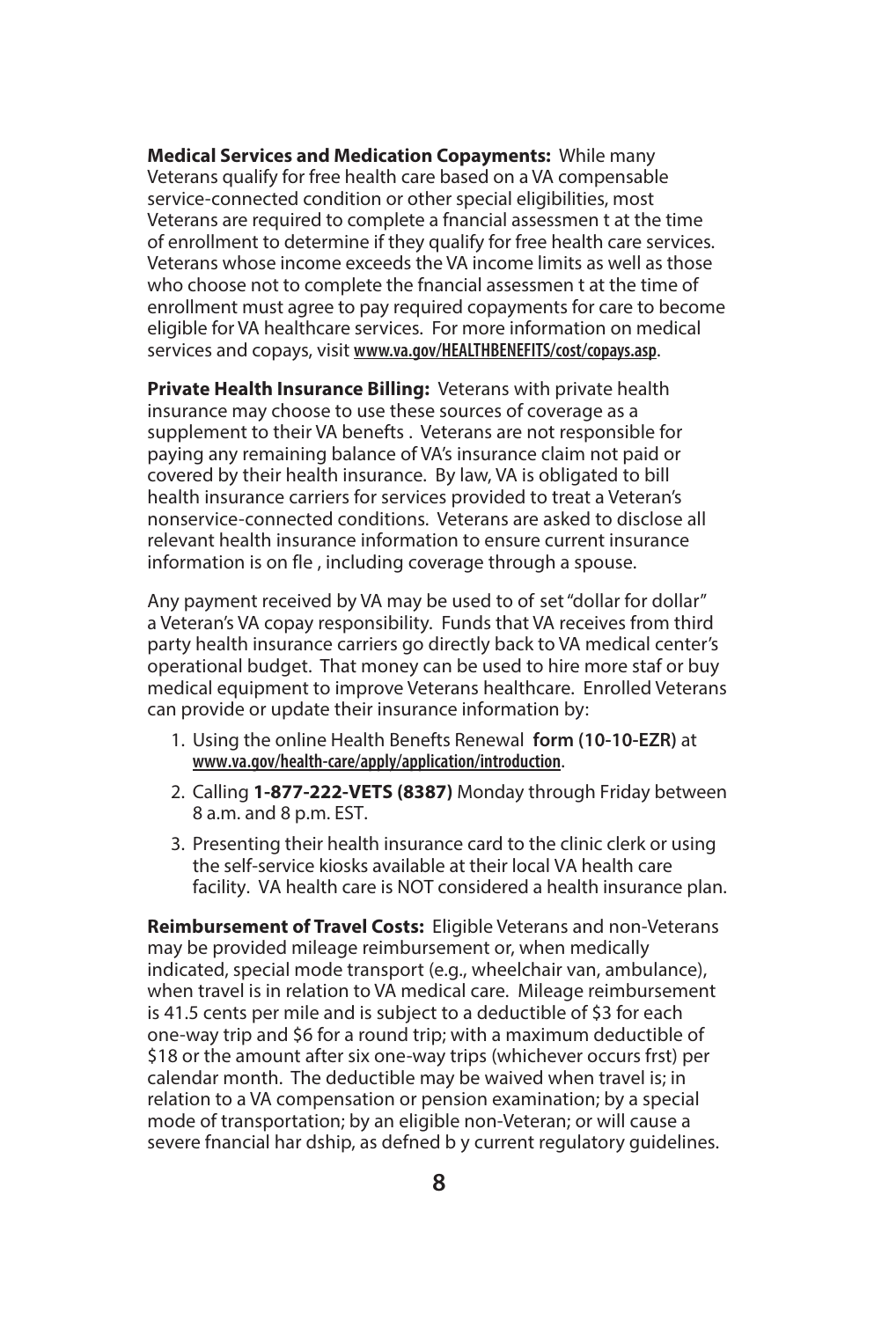**Eligibility:** A Veteran may be eligible for benefciar y travel services if the following criteria are met:

- have a service-connected (SC) rating of 30 percent or more, or
- are traveling for treatment of a SC condition, or
- receive a VA pension, or your income does not exceed the maximum annual VA pension rate, or
- are traveling for a scheduled compensation or pension, or if not otherwise eligible as noted above and;
- have a vision impairment, spinal cord injury or disorder, or a double or multiple amputation who's travel in connection with care provided through a VA special disabilities rehabilitation program (including programs provided by spinal cord injury centers, blind rehabilitation centers and prosthetics rehabilitation centers) if such care is provided on an inpatient basis or during a period in which you are provided with temporary lodging at a facility of the Department to make such care more accessible.

**Veterans may qualify for special mode transportation:** (ambulance, wheelchair van, etc.) if they meet one of the eligibility criteria in the list above, and have a medical condition requiring an ambulance or a specially equipped van as determined by a VA clinician, and the travel is preauthorized (authorization is not required for emergencies if a delay would be hazardous to life or health). More information [on Benefciar y Travel is available at:](https://www.va.gov/healthbenefits/vtp/) **www.va.gov/healthbenefts/vtp/ benefciarytravel.asp**.

 a health registry evaluation is not a disability compensation exam. **Veteran Health Registries:** Certain Veterans can participate in a VA health registry and receive free evaluations. VA maintains health registries to provide special health evaluations and health-related information. To participate, contact the environmental health [coordinator at the nearest VA health care facility or visit](www.publichealth.va.gov/exposures) **www.publichealth. va.gov/exposures** to see a directory which lists environmental health coordinators by state and U.S. territory. Veterans should be aware that A registry evaluation does not start a claim for compensation and is not required for any VA benefts. No inperson medical evaluation is required to become registered. Veterans not already enrolled in VA health care should contact an environmental health coordinator at a [nearby VA facility by visiting the following link: \(](www.publichealth.va.gov/exposures/coordinators.asp)**www.publichealth.va.gov/ exposures/coordinators.asp**) or calling **1-877-222-8387**. To learn more [and for a list of current health registries, visit:](https://www.publichealth.va.gov/exposures/benefits/registry-evaluation.asp) **www.publichealth.va.gov/ exposures/benefts/registry-evaluation.asp**.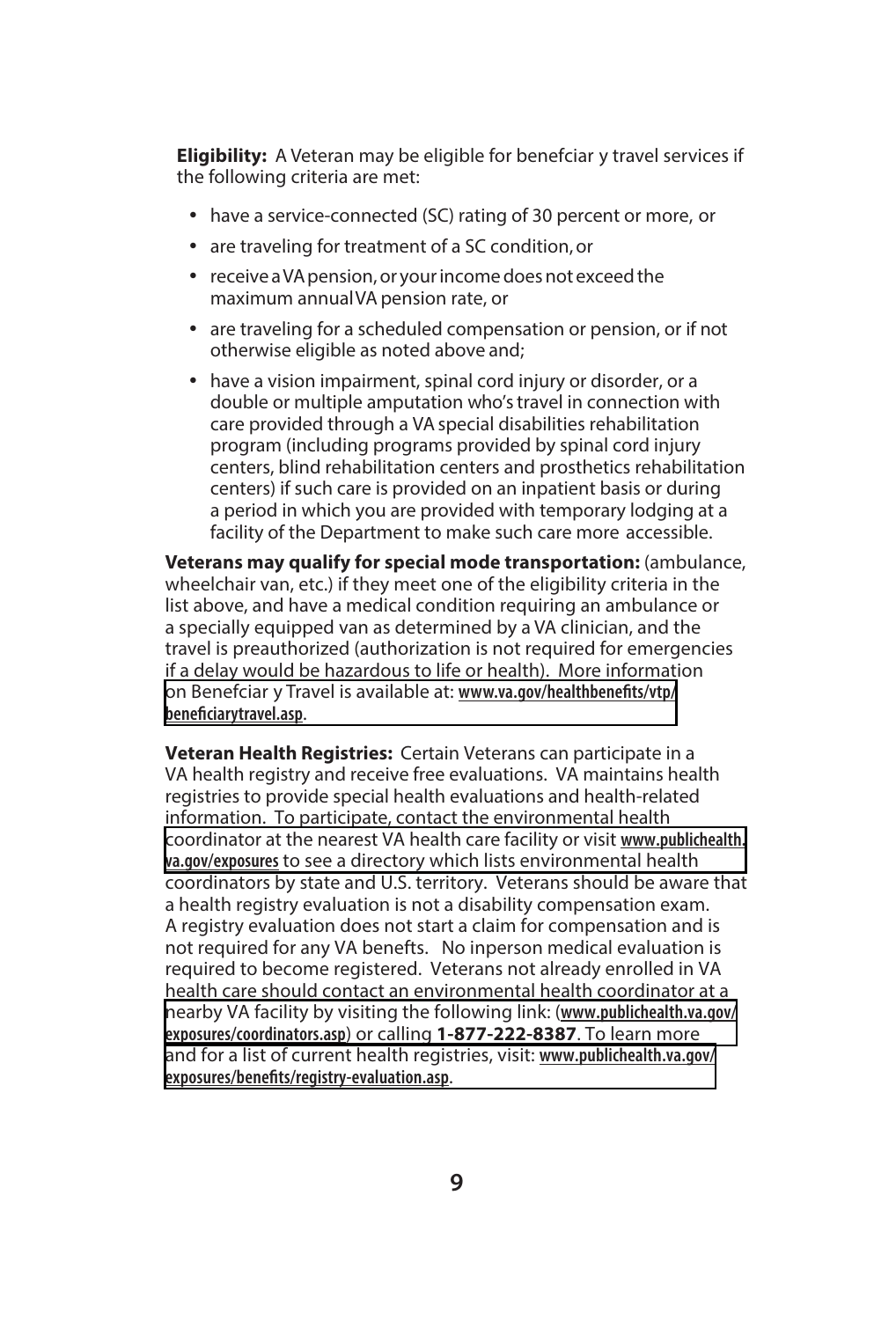**Vet Center Readjustment Counseling Services:** Vet Centers provide confdential, community-based counseling, outreach and referral services for a wide range of concerns eligible Active Duty Service Members, Veterans, including members of the National Guard and Reserve Components may face. You are eligible for Vet Center services if you: have served on active military duty in any combat theater or area of hostility; experienced sexual trauma while serving on active duty, active duty for training, or inactive duty training; provided direct emergent medical care or mortuary services to the casualties of war while serving on active military duty of war, or; served as a member of an unmanned aerial vehicle crew that provided direct support to operations in a combat zone or area of hostility. Individual, group, marriage and family counseling in addition to referral and connection to other VA and community benefts and services are ofered at no cost and without time limitation. Services are available to family members when it is found to aid in the readjustment of the Veteran or service member, including getting through a deployment. Bereavement counseling is also ofered for families who experience an active duty death. Vet Centers are separate from VA Medical Centers and release no information to any person or agency without the individual's written consent, except in serious circumstances when there is an intent to harm. 300 Vet Centers and 83 Mobile Vet Centers are in all 50 states, the District of Columbia, Guam, Puerto Rico and American Samoa and ofer non-traditional hours, including evenings and weekends to accommodate busy schedules. Visit **<www.vetcenter.va.gov>** to fnd a Vet Center nearest you or call the 24/7 Vet Center Call Center at **1-877-927-8387**.

**Home Improvements and Structural Alterations:** VA provides up to \$6,800 lifetime benefts for service-connected Veterans and up to \$2,000 lifetime benefts for nonservice-connected Veterans to make home improvements and/or structural changes necessary for the continuation of treatment or for disability access to the Veterans home and essential lavatory and sanitary facilities. For application information, contact the prosthetic representative at the nearest VA medical center.

**Special Eligibility Programs:** VA provides comprehensive health care benefts , including outpatient, inpatient, pharmacy, prosthetics, medical equipment, and supplies for certain Korea and Vietnam Veterans' birth children diagnosed with spina bifda (e xcept spina bifda oc culta).

**Services for Blind and Visually Impaired Veterans:** Severely disabled blind Veterans may be eligible for case management services at a VA medical center and for admission to an inpatient or outpatient VA blind or vision rehabilitation program.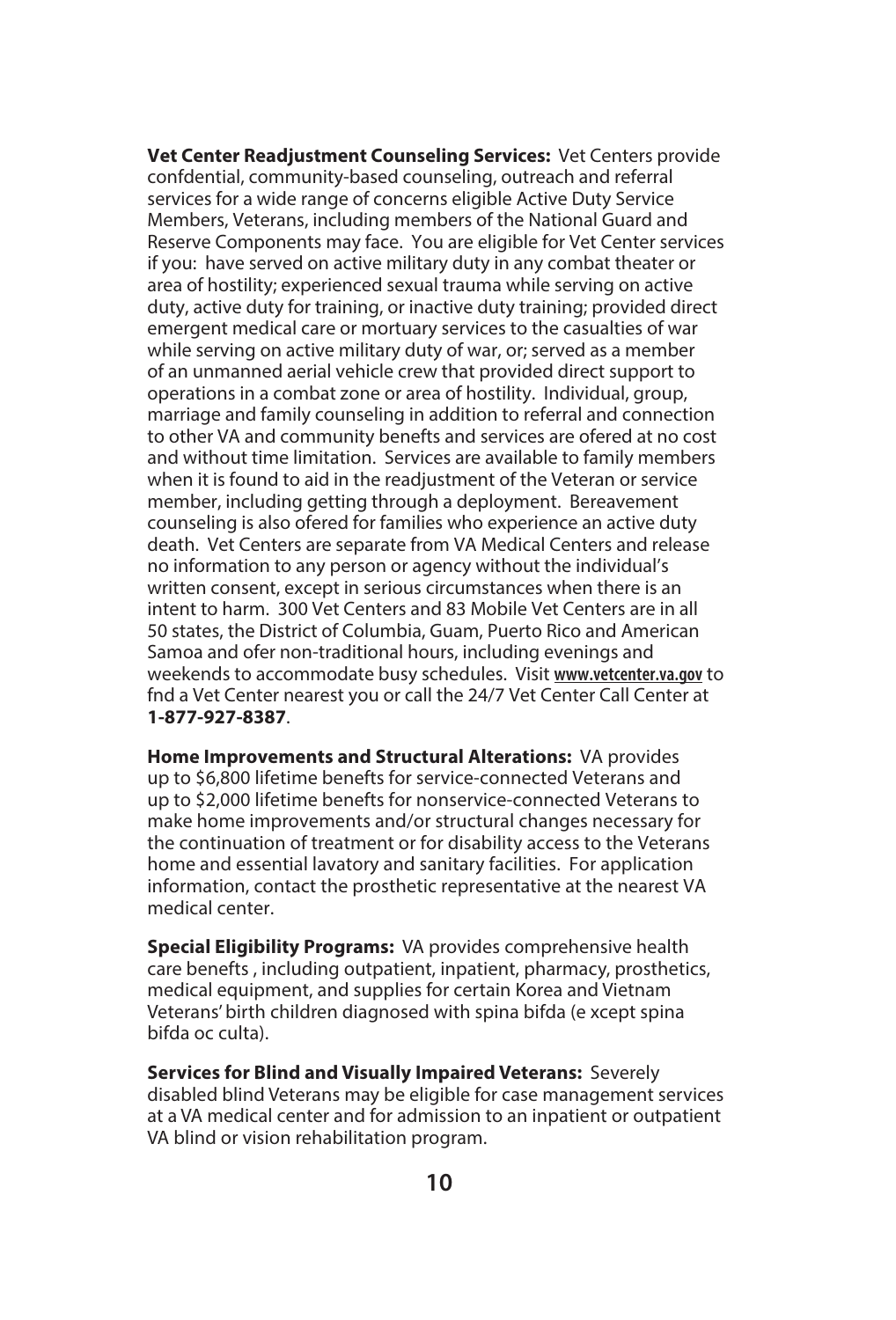**Mental Health Care Treatment:** Veterans eligible for VA medical care may receive general and specialty mental health treatment as needed. Mental health services are available in primary care clinics (including Home Based Primary Care), general and specialty mental health outpatient clinics, inpatient mental health units, residential rehabilitation and treatment programs, specialty medical clinics, and Community Living Centers. For more information on VA mental health services, visit **[www.va.gov/healthbenefts/access/mentalhealthcare.asp](https://www.va.gov/health-care/health-needs-conditions/mental-health/)**  and **<www.mentalhealth.va.gov>** or contact your local VA health care facility's Enrollment Ofc e.

**Veterans Crisis Line:** The Veterans Crisis Line is a toll-free, confden tial resource that connects Veterans in crisis and their families and friends with qualifed , caring VA responders. Veterans and their loved ones can call **1-800-273-8255** and **Press 1**, chat online at **[veteranscrisisline.net](https://veteranscrisisline.net)**, or send a text message to **838255** to receive confden tial support 24-hours a day, 7-days a week, 365-days a year even if they are not registered with VA or enrolled in VA health care.

The professionals at the Veterans Crisis Line are specially trained and experienced in helping Veterans of all ages and circumstances from Veterans coping with mental health issues that were never addressed to Veterans struggling with relationships or the transition back to civilian life. European access: Veterans and members of the military community in Europe may dial **0800-1273-8255** or **DSN 118**. For more information about VA's suicide prevention program, visit: **www. [Veteranscrisisline.net](https://Veteranscrisisline.net)**.

 dental benefts t o those Veterans who meet certain eligibility criteria. **VA Dental Insurance Program:** VA would like all Veterans to have access to good oral health care; however, VA is limited to providing To help Veterans who are not eligible for VA dental benefts or need more comprehensive dental care, VA of ers enrolled Veterans and benefciar ies of CHAMPVA the opportunity to purchase dental insurance at a reduced cost through its VA Dental Insurance Program (VADIP).

VADIP has been extended for an additional fv e years, until Dec. 31, 2021 by the VA Dental Insurance Reauthorization Act of 2016. Delta Dental of California and MetLife will be of ering private dental insurance plans for enrolled Veterans and benefciar ies of CHAMPVA for VADIP. VADIP provides eligible individuals the opportunity to purchase discounted dental insurance coverage, including diagnostic services, preventive services, endodontic and other restorative services, surgical services and emergency services. Individuals who enroll in one of the dental insurance plans will pay the entire premium in addition to the full cost of any copayments. Enrollment is voluntary and does not af ect eligibility for VA outpatient dental services and treatment. The plans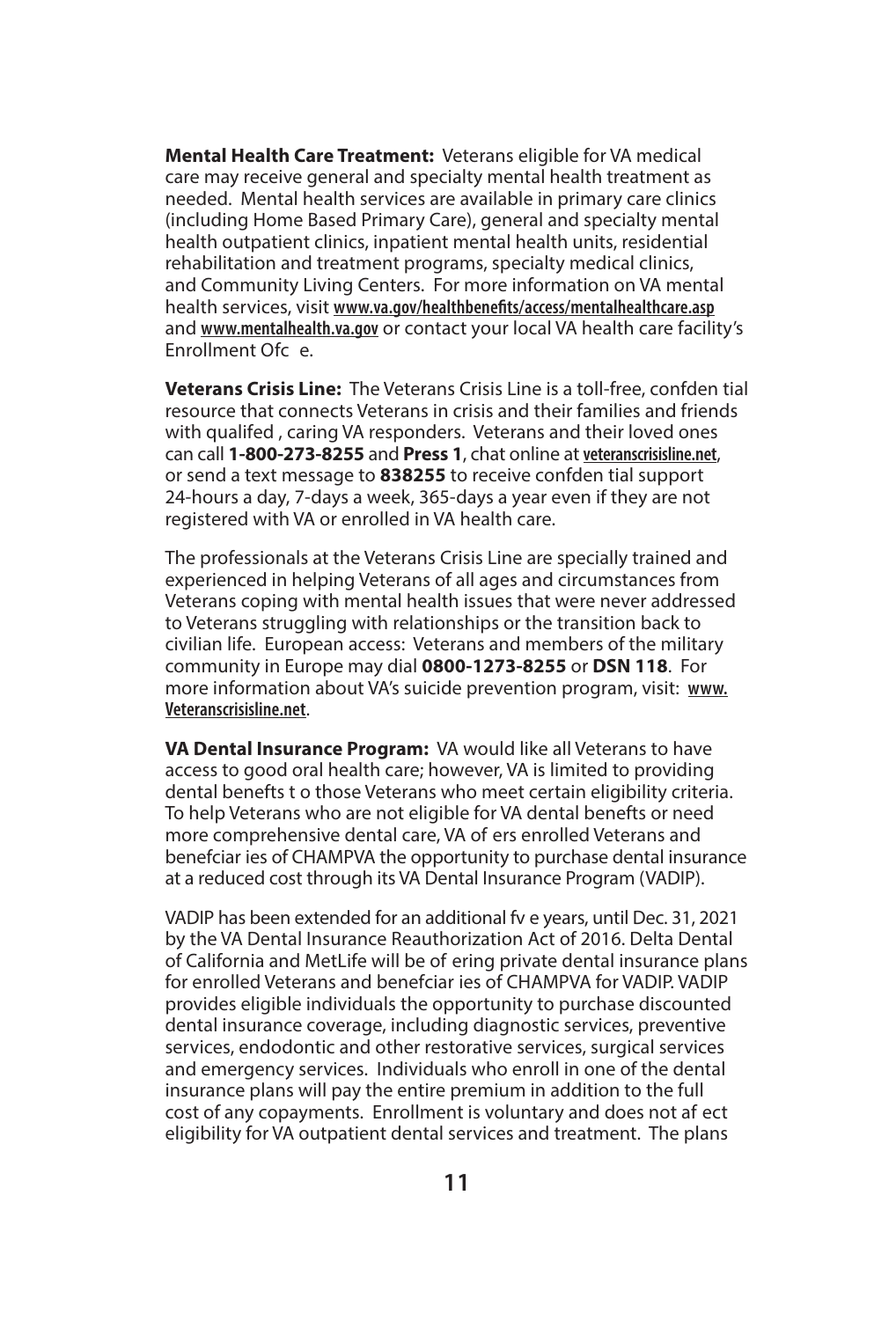are available to eligible individuals in the United States, the District of Columbia, Puerto Rico, Guam, the U.S. Virgin Islands, American Samoa and the Commonwealth of the Northern Mariana Islands. Individuals who were enrolled in VADIP during the pilot period (Jan. 1, 2013 – Jan. 31, 2017) must re-enroll in one of the new plans of ered by Delta Dental or MetLife. While the insurance providers will remain the same, plan options, fees and other factors may have changed from those of ered during the pilot.

For more information about this program, call toll free **1-877-222- VETS (8387)** Monday through Friday between 8 a.m. and 8 p.m. EST or visit **[www.va.gov/healthbenefts/vadip](www.va.gov/healthbenefits/vadip)**. Veterans may also review each insurer for specifc inf ormation regarding their registration, rates and services: Delta Dental at **[deltadentalins.com/vadip](https://deltadentalins.com/vadip)** or call **1-855-370-3303**; MetLife at **[metlife.com/VADIP](https://metlife.com/VADIP)** or call **1-888-310-1681**.

 more information on Extended Care Services and Geriatrics, visit **Long-term Services:** VA provides institution based services (nursing home level of care) to Veterans through three national programs: VA owned and operated Community Living Centers (CLC), State Veterans' Homes owned and operated by the states, and the community nursing home program. Each program has admission and eligibility criteria specifc t o the program. VA is obligated to pay the full cost of nursing home services for enrolled Veterans who need nursing home care for a service-connected disability, or Veterans who have a 70 percent or greater service-connected disability and Veterans with a rating of total disability based on individual unemployability. VA-provided nursing home care for all other Veterans is based on available resources. For **<www.va.gov/GERIATRICS/index.asp>**.

**Emergency Medical Care in U.S. Community Facilities:** A medical emergency is generally defned as a c ondition of such a nature that a sensible person would expect that a delay in seeking immediate medical attention would be hazardous to life or health. Eligible Veterans may receive emergency care at a community health care facility, possibly at VA expense, when a VA facility (or other Federal health care facility with which VA has an agreement) cannot furnish efcien t care due to the distance from the facility, or when VA is unable to furnish the needed emergency services. Since payment may be limited to the point when the condition is stable enough for the Veteran to travel to a VA facility, a family member or friend must contact the closest VA medical facility within 72 hours of the emergency. The emergency is deemed to have ended when a VA provider has determined that, based on sound medical judgment; the Veteran could be transferred from the community facility to a VA medical center. For more information on emergency care, visit **[www.va.gov/COMMUNITYCARE/programs/Veterans/EmergencyCare.asp](https://www.va.gov/communitycare/programs/veterans/emergency_care.asp)**.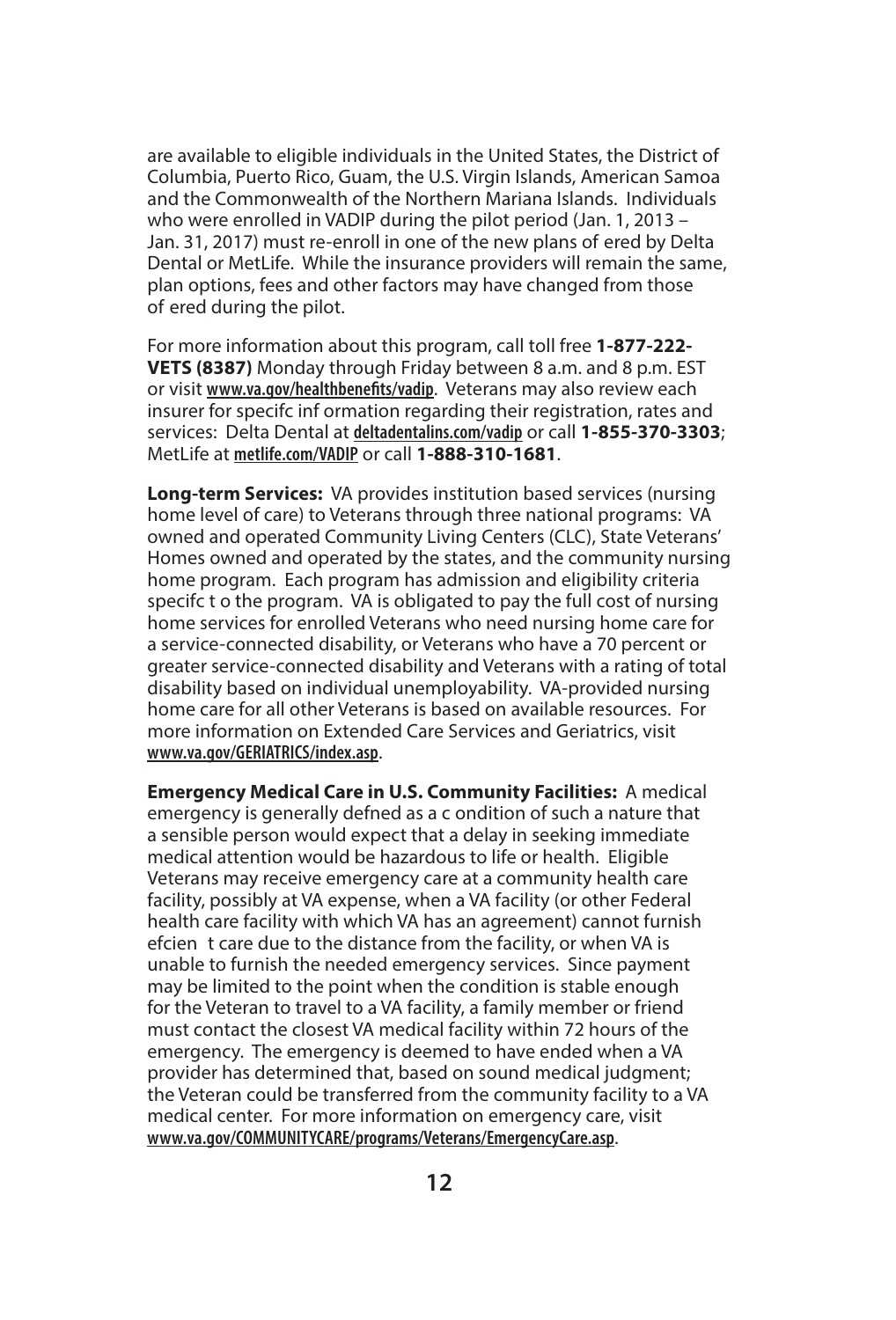**Urgent Care:** VA of ers an urgent care beneft tha t provides eligible Veterans with greater choice and access to timely, high-quality care. Urgent care providers treat injuries and illnesses that require immediate attention, but are not life-threatening. The beneft supplemen ts care Veterans may also have access to at a VA medical facility.

When using the urgent care beneft , Veterans must go to an urgent care provider in VA's network. Upon arriving, Veterans must state they are using their VA urgent care beneft . The urgent care provider will verify the Veteran's eligibility before providing care. If a Veteran arrives at an urgent care network location and has any difcult y receiving care, they can call **866-620-2071** to receive assistance.

To fnd an ur gent care location in VA's contracted network, Veterans [can use the VA Urgent Care Locator at](https://www.va.gov/COMMUNITYCARE/programs/veterans/Urgent_Care.asp) **www.va.gov/COMMUNITYCARE/ programs/veterans/UrgentCare.asp.** 

VA-rated service-connected conditions who live or travel abroad. **Foreign Medical Program:** VA's Foreign Medical Program (FMP) provides health care payment/reimbursement for U.S. Veterans with Veterans may also register by email at [I](https://iris.custhelp.va.gov/)RIS.va.gov. All other Veterans living or planning to travel outside the U.S. should register with the Foreign Medical Program, P.O. Box 469061, Denver, CO 80246-9061, USA; telephone **303-331-7590**. For information, visit: **[www.va.gov/](https://www.va.gov/COMMUNITYCARE/programs/veterans/fmp/index.asp) [COMMUNITYCARE/programs/Veterans/fmp/index.asp](https://www.va.gov/COMMUNITYCARE/programs/veterans/fmp/index.asp)**.

**Caregiver Programs and Services:** Caregivers are eligible for a host of VA services including services of ered under the Program of General Caregiver Support Services (PGCSS). These services are available to eligible Veterans of any era. PGCSS includes training, education, respite care, self-care courses and the Caregiver Support Line **1-855-260-3274**  (Monday through Friday 8:00 a.m. to 8:00 p.m. EST). These services are available to support all caregivers, where the Veteran is enrolled for healthcare at any Veterans Health Administration facility, regardless of illness or injury. In addition to services of ered under the PGCSS, caregivers in the Program of Comprehensive Assistance for Family Caregivers (PCAFC) may also receive a monthly stipend, benefciar y travel, mental health counseling, enhanced respite services, and health insurance, if applicable. Under the MISSION Act, the Department of Veterans Afairs ( VA) is working to give more family caregivers access to the PCAFC and support them as they care for Veterans of all eras. Currently, the PCAFC is only available to eligible Veterans injured in the line of duty on or after September 11, 2001. Prior to expanding eligibility for the PCAFC, VA must upgrade its information technology (IT) system and implement other improvements to strengthen the program. For detailed information about VA's CSP and the full range of services available to caregivers, visit: **[www.caregiver.va.gov/](www.caregiver.va.gov)**. For information on the MISSION Act, visit: **[missionact.va.gov](https://missionact.va.gov)/**.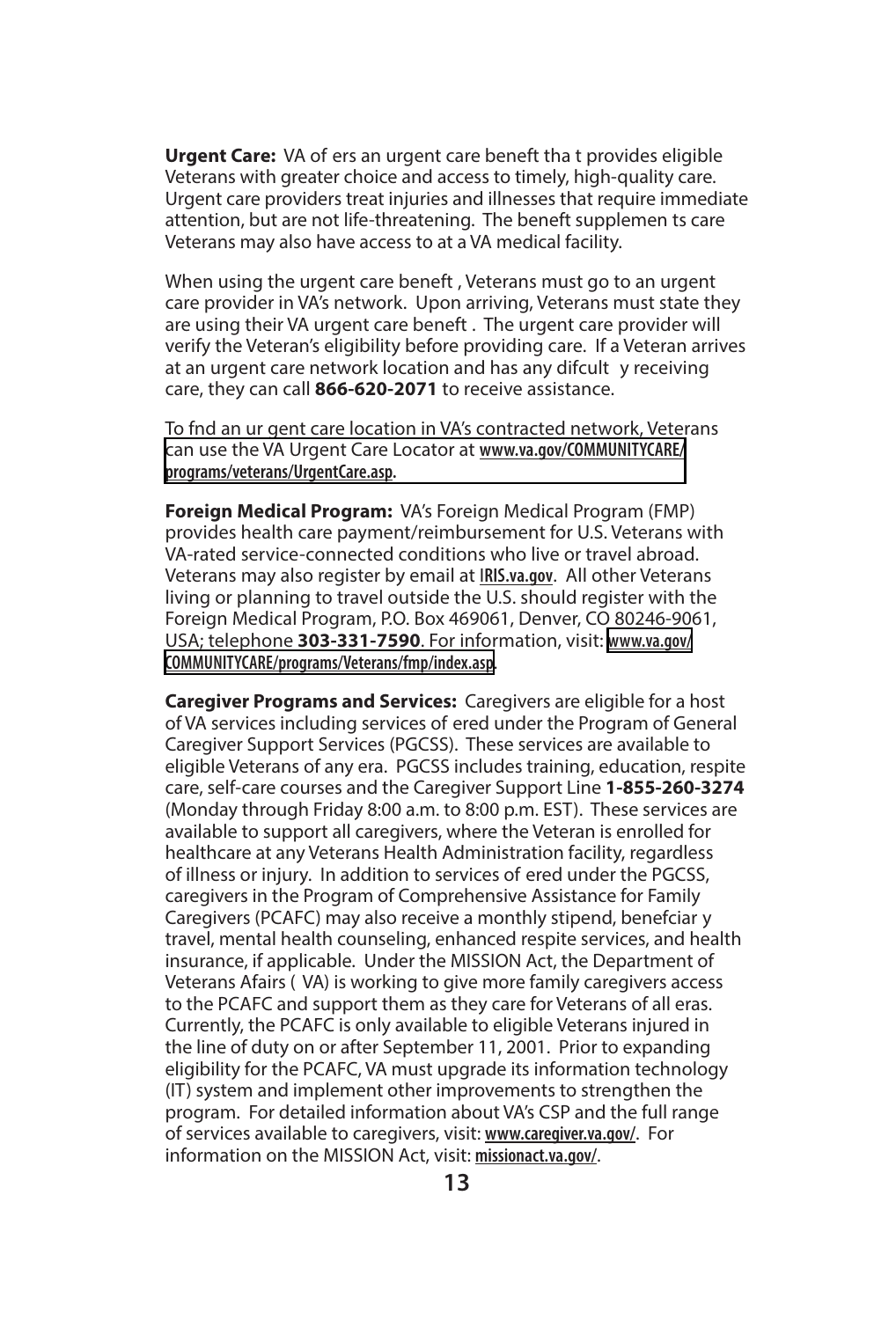<span id="page-19-0"></span>**Camp Lejeune Family Member Program:** The Camp Lejeune Family Member Program (CLFMP) is a medical care cost reimbursement program for family members of Veterans who were stationed at Camp Lejeune between August 1, 1953 through December 31, 1987. VA will reimbursement eligible Camp Lejeune Family Members for health care costs related to one or more of 15 specifed illnesses or medical conditions. For more information visit **[www.clfamilymembers.fsc.va.gov](https://www.clfamilymembers.fsc.va.gov/)** or call the toll-free CLFMP customer service line at **1-866-372-1144**.

**Traveling Veterans:** Enrolled Veterans, who receive their health care with VA, will receive the same, coordinated care, whether at their local VA treatment site or an alternate VA site of care. In order to help VA ensure Veterans receive consistent care while they are traveling, Veterans are asked to notify their VA Patient Aligned Care Team (PACT) and specialty care provider(s) four to six weeks before traveling, or as soon as possible. Early planning will allow time for PACT and the Traveling Veteran Coordinator to coordinate care at an alternate VA facility. VA providers at the alternate site will record the care in the Veteran's electronic medical record for followup treatment options with their PACT. To coordinate health care with another VA health care facility, Veterans should inform their PACT of the following:

- $\bullet$  travel destination(s), and temporary address
- valid telephone number
- arrival and departure dates
- specifc care concerns

Their PACT will contact the Traveling Veteran Coordinator, who will assist in coordinating care at the alternate facility. For more information, contact PACT or a Traveling Veteran Coordinator at the local VA facility.

# **Non-Health Care Benefts**

**Disability Compensation:** Disability compensation is a tax-free monetary beneft paid to Veterans with disabilities that are the result of a disease or injury incurred or aggravated during active military service. The benefts amount is graduated according to the degree of the Veteran's disability on a scale from 10 percent to 100 percent (in increments of 10 percent). Compensation may also be paid for disabilities that are considered related or secondary to disabilities occurring in service and for disabilities presumed to be related to circumstances of military service, even though they may arise after service.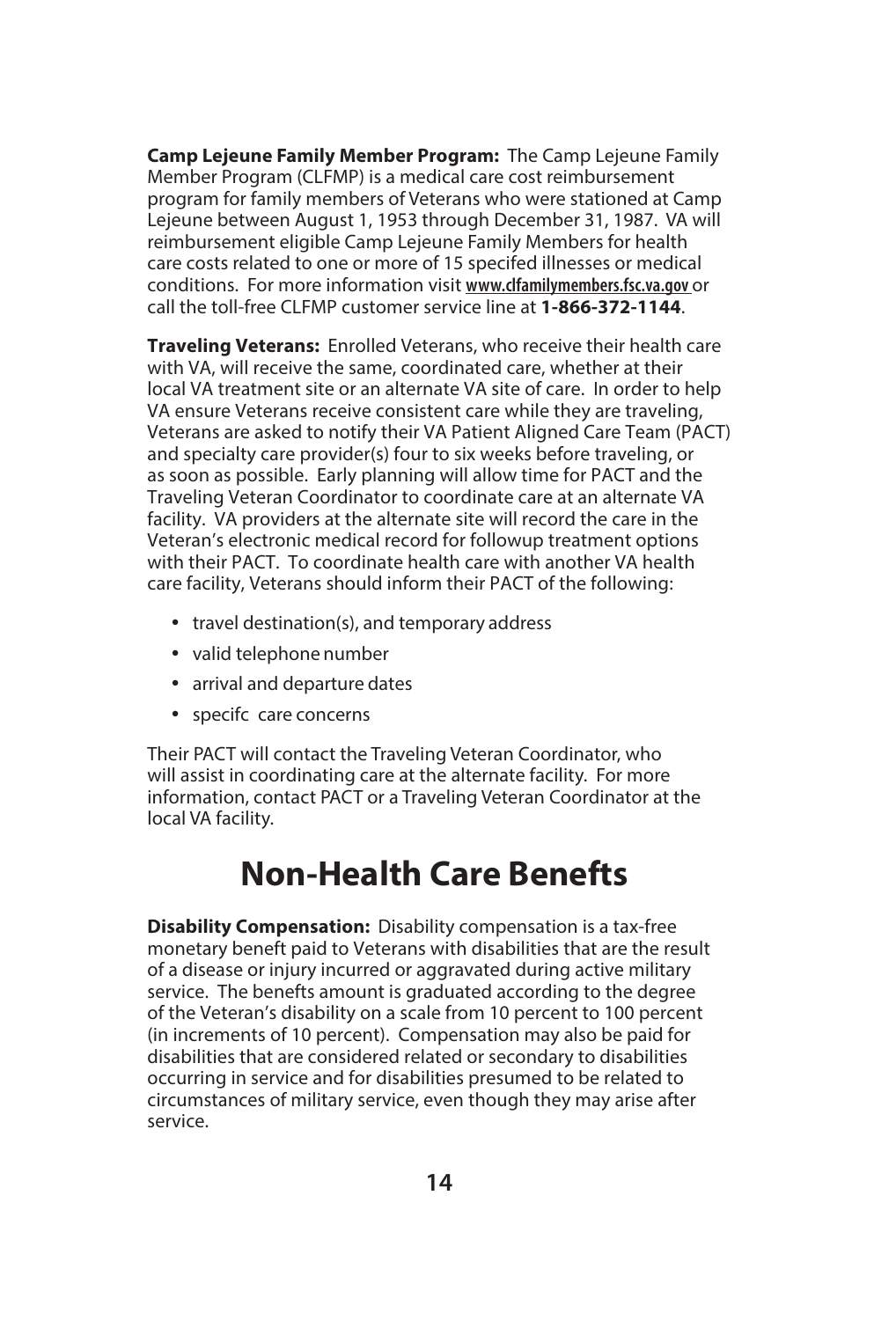separated or discharged under conditions other than dishonorable. To be eligible for compensation, the Veteran must have been Monthly disability compensation varies with the degree of disability and the number of eligible dependents. Veterans with disability ratings of at least 30 percent are eligible for additional allowances for dependents, including spouses, minor children, children between the ages of 18 and 23 who are attending school, children who are permanently incapable of self-support because of a disability arising before age 18, and dependent parents.

The additional amount depends on the disability rating and the number of dependents. For detailed 2020 compensation rate information visit: **[www.benefts.va.gov/COMPENSATION/resources\\_comp01.asp](www.benefits.va.gov/COMPENSATION/resources_comp01.asp)**.

The payment of military retirement pay, disability severance pay and separation incentive payments, known as Special Separation Beneft (SSB) and Reservists' Involuntary Separation Pay (RISP), and Voluntary Separation Pay (VSP), may afect the amount of VA compensation paid to disabled Veterans. For additional details on types of disability claims and how to apply, visit: **[www.benefts.va.gov/compensation/](www.benefits.va.gov/compensation)**.

**Special Monthly Compensation (SMC):** SMC is an additional tax-free beneft that can be paid to Veterans as well as their spouses, surviving spouses, and parents. For Veterans, SMC is a higher rate of compensation paid, due to special circumstances such as the need for aid and attendance by another person, or due to a specifc disability such as the loss of use of one hand or leg. A Veteran who is determined by VA to be in need of the regular aid and attendance of another person, or a Veteran who is permanently housebound, may be entitled to additional payments. For detailed 2020 special monthly compensation rate information visit: **[www.benefts.va.gov/COMPENSATION](https://www.va.gov/disability/compensation-rates/special-monthly-compensation-rates/)/ [resources\\_comp02.asp.](https://www.va.gov/disability/compensation-rates/special-monthly-compensation-rates/)** 

**Allowance for Aid and Attendance (A&A) or Housebound** 

**Veterans:** Veterans determined by VA to be in need of the regular A&A of another person, or permanently housebound, may be entitled to additional disability compensation or pension payments. A Veteran evaluated at 30 percent or more disabled is entitled to receive an additional payment for a spouse who needs the aid and attendance of another person. Additional information may be found at **[www.va.gov](https://www.va.gov/pension/aid-attendance-housebound/)/ [pension/aid-attendance-housebound/](https://www.va.gov/pension/aid-attendance-housebound/)**.

other conveyance if you have certain service-connected disabilities. **Automobile Allowance:** Service members and Veterans may be eligible for a one-time payment of not more than \$[21,058.69](https://21,058.69), beginning October 1, 2018, toward the purchase of an automobile or To apply, contact a VA regional ofce at **1-800-827-1000** or the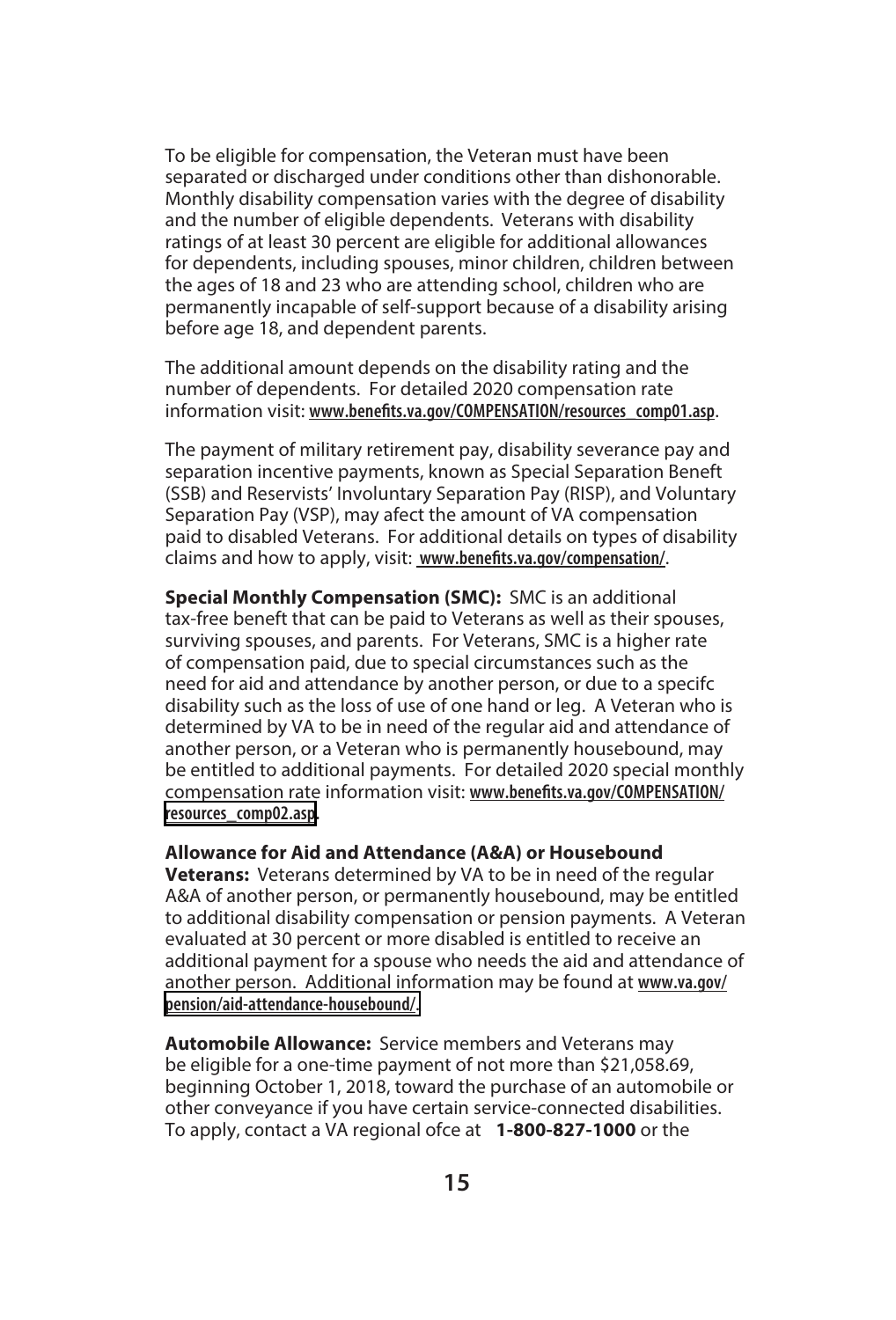nearest VA health care facility, which may be located at: **[www.va.gov/](www.va.gov/directory/guide/home.asp) [directory/guide/home.asp](www.va.gov/directory/guide/home.asp)**. An application for benefts may also be made online at **<www.va.gov>**.

**Clothing Allowance:** Any Veteran who has service-connected disabilities that require prosthetic or orthopedic appliances may receive clothing allowances. This allowance is also available to any Veteran whose service-connected skin condition requires prescribed medication that irreparably damages outer garments. To receive annual payment, you must establish eligibility by August 1st of the year for which you claim payment. To apply, contact the prosthetic representative at the nearest VA medical center located at: **[www.va.gov/](https://www.va.gov/find-locations) [fnd-locations](https://www.va.gov/find-locations)**. For information on current rates visit: **[www.va.gov/disability/](https://www.va.gov/disability/compensation-rates/special-benefit-allowance-rates/) [compensation-rates/special-beneft-allowance-rates](https://www.va.gov/disability/compensation-rates/special-benefit-allowance-rates/)**.

compensation. Normally, such concurrent receipt is prohibited. **Additional Benefts for Eligible Military Retirees:** Concurrent Retirement and Disability Pay (CRDP) is a DoD program that allows some individuals to receive both military retired pay and VA disability Veterans do not need to apply for this beneft, as payment is coordinated between VA and the military pay center. To qualify for CRDP, Veterans must have a VA service-connected disability rating of 50 percent or greater, be eligible to receive retired pay, and:

- Retire from military service based on longevity, including Temporary Early Retirement Authority (TERA) retirees; **or**
- Retire due to disability with 20 or more years of service<sup>\*</sup>; or
- Retire from National Guard or Reserve service with 20 or more qualifying years.

\*For Veterans who retired due to disability with 20 or more years of service, CRDP is subject to an of set for the dif erence between retired pay based on disability and retired pay based on longevity.

dollar amount of the grants not to exceed the maximum allowable. **Housing Grants for Disabled Veterans:** Service members and Veterans with certain service-connected disabilities may be entitled to a housing grant from VA to help build a new specially adapted house, to adapt a home they already own, or buy a house and modify it to meet their disability-related requirements. Eligible Veterans or service members may now receive up to three uses of the grant, with the total Housing grant amounts may be adiusted Oct. 1st every vear based on a cost-of-construction index. These adjustments will increase the grant amounts or leave them unchanged; grant amounts will not decrease. Previous grant recipients who had received assistance of less than the current maximum allowable may be eligible for an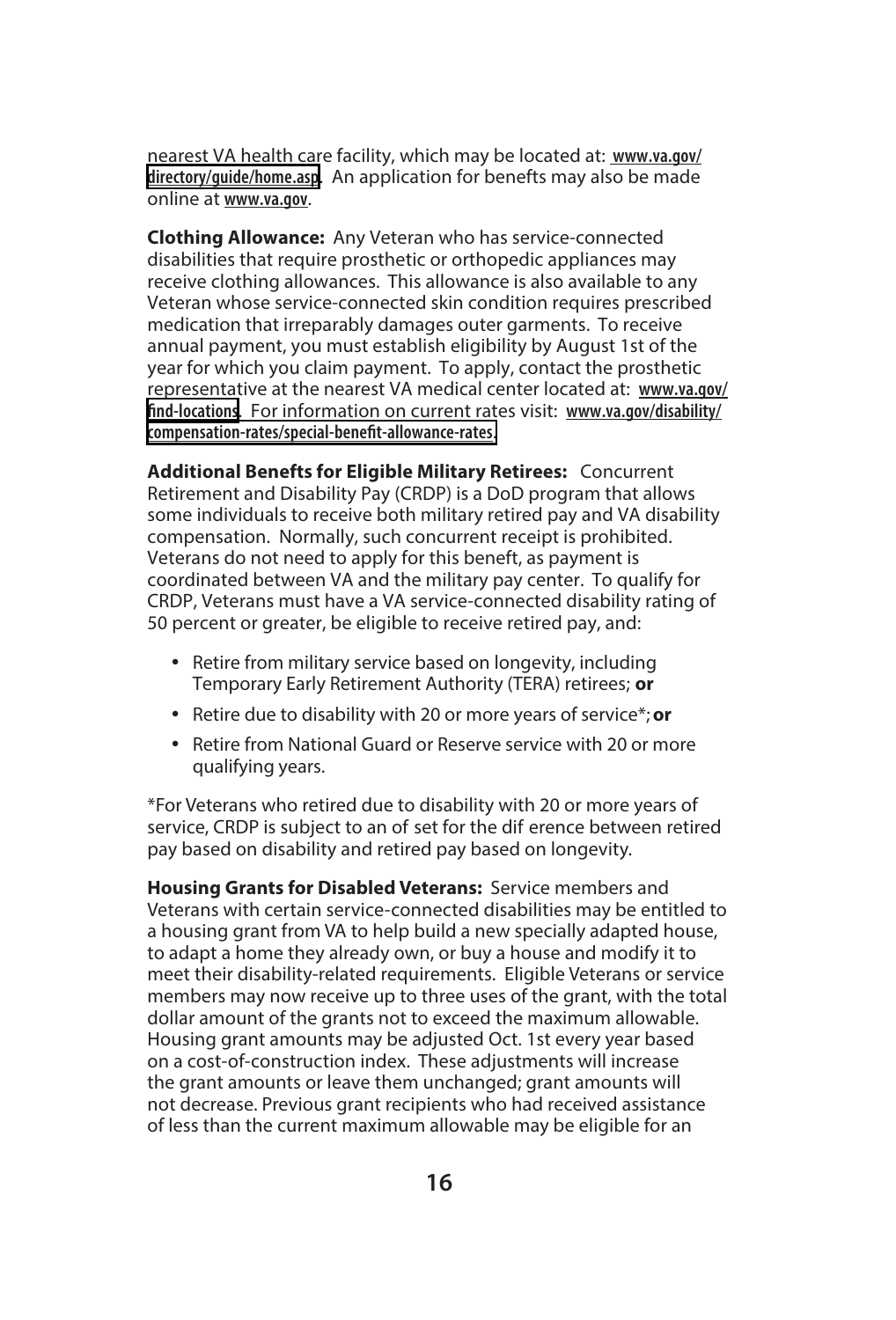additional grant usage. To obtain general information about the Specially Adapted Housing program, visit: **[www.benefts.va.gov/homeloans](https://www.va.gov/housing-assistance/disability-housing-grants/)/ [adaptedhousing.asp](https://www.va.gov/housing-assistance/disability-housing-grants/)** or call the program's local ofc e of jurisdiction at **1-877-827-3702**.

**Specially Adapted Housing (SAH) Grant:** VA may approve a grant of not more than 50 percent of the cost of building, buying, or adapting existing homes or paying to reduce indebtedness on a currently owned home that is being adapted, up to a maximum beneft amount of \$90,364. In certain instances, the full grant amount may be applied toward remodeling costs. The SAH grant is available to certain Veterans and service members who are entitled to disability compensation due to the following:

- 1. Loss or loss of use of both legs, **OR**
- 2. Loss or loss of use of both arms, **OR**
- 3. Blindness in both eyes, having only light perception, plus loss of or loss of use of one leg, **OR**
- 4. Loss or loss of use of one leg together with residuals of organic disease or injury, **OR**
- extremities due to service on or after Sept. 11, 2001, which so ambulating without the aid of braces, crutches, canes, or a 5. Certain severe burns, **OR** loss, or loss of use of one or more lower afects the functions of balance or propulsion as to preclude wheelchair $*$

\*(This eligibility criteria is limited to 30 recipients per fscal year (FY). Service members or Veterans that have the qualifying disabilities to be rated eligible but did not receive one of the 30 grants due to the cap being reached, may be able to utilize this beneft in futur e years, provided the new FY cap is not also surpassed.)

reasonably practicable to aid in acquiring specially adapted housing. **Note:** The property may be located outside the United States, in a country or political subdivision which allows individuals to have or acquire a benefcial pr operty interest, and in which the Secretary of Veteran Afairs , in his or her discretion, has determined that is For more information on SAH, visit: www.benefits.va.gov/homeloans/ **[adaptedhousing.asp](https://www.va.gov/housing-assistance/disability-housing-grants/)** or call the program's local ofc e of jurisdiction at **1-877-827-3702**.

**Special Housing Adaptation (SHA) Grant:** VA may approve a beneft amoun t up to a maximum of \$18,074 for the cost of necessary adaptations to a service member's or Veteran's residence or to help him/her acquire a residence already adapted with special features for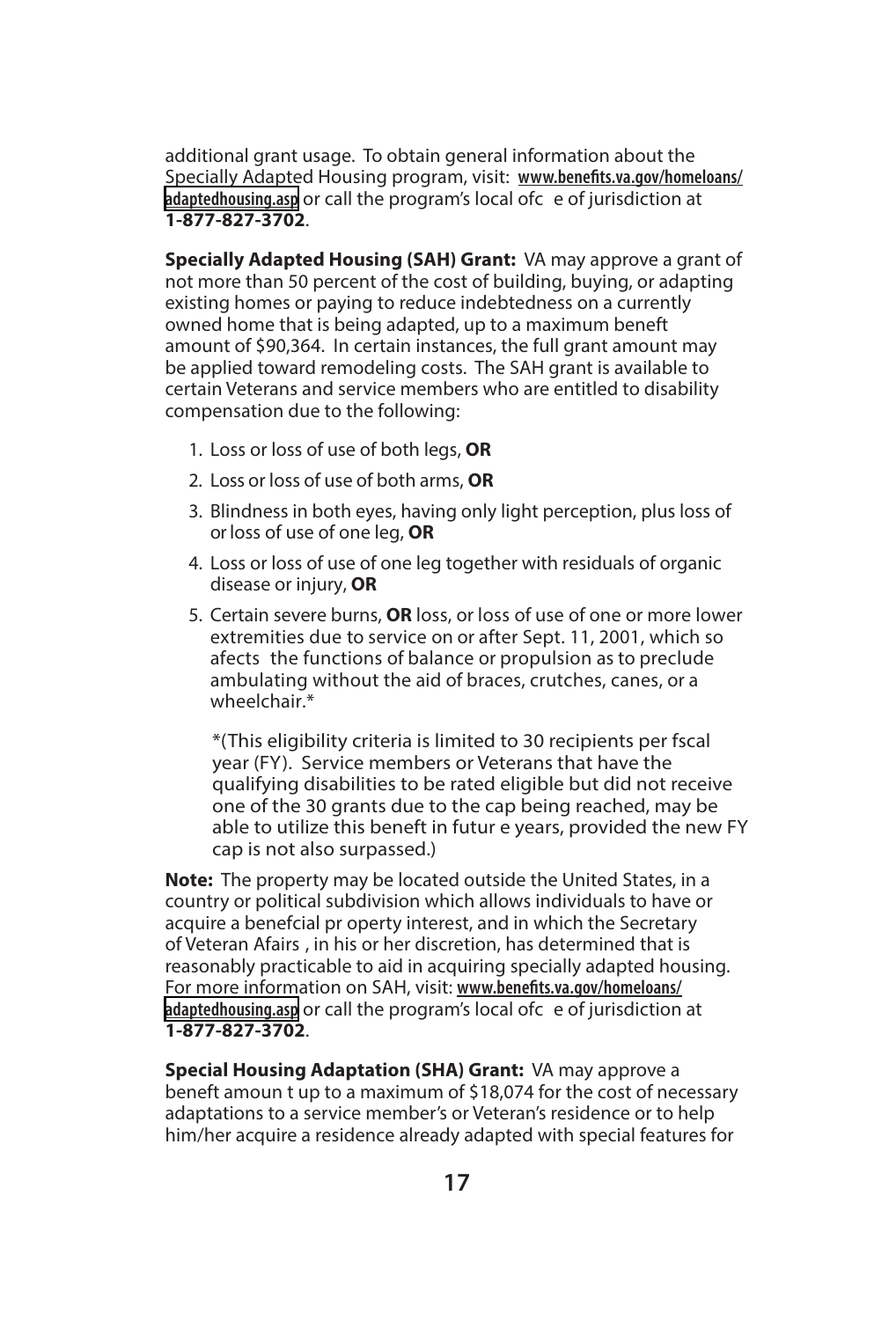his/her disability, to purchase and adapt a home, or for adaptations to a family member's home in which he/she will reside. To be eligible for this grant, service members and Veterans must be entitled to compensation for permanent and total service-connected disability due to one of the following:

- 1. Blindness in both eyes with 20/200 acuity or less.
- 2. Anatomical loss or loss of use of both hands.
- 3. Certain severe burn injuries.
- 4. Certain severe respiratory injuries.

home for the SAH grant is \$39,669 and for the SHA grant is \$7,083. **Temporary Residence Adaptation (TRA):** Eligible Veterans and service members who are temporarily residing in a home owned by a family member may also receive a TRA grant to help the Veteran or service member adapt the family member's home to meet his or her special needs. The maximum amount available to adapt a family member's Under the Honoring America's Veterans and Caring for Camp LeJeune Families Act of 2012, TRA grant amounts do not count against SAH or SHA grant maximum amounts, starting Aug. 6, 2013. Grant amounts are adjusted annually Oct.1st based on a cost-of-construction index.

**Supplemental Financing:** Veterans and service members with available VA Home Loan Guaranty entitlement may also obtain a guaranteed loan to supplement the grant to acquire a specially adapted home. For more information on SAH, visit: **[www.benefts.va.gov/](https://www.va.gov/housing-assistance/disability-housing-grants/how-to-apply/) [homeloans/sah.asp](https://www.va.gov/housing-assistance/disability-housing-grants/how-to-apply/)**.

**Veteran Readiness and Employment (VR&E) – Housing Adaptation Assistance:** VR&E may provide home adaptations to individuals who are not currently able to work because of the efects of their service-connected disabilities, or who require adaptations to achieve a vocational goal. The benefts are limited to those required to improve independence at home and/or in the community.

• Home adaptations up to \$90,364 may be provided as part of an approved rehabilitation plan. For more information about Independent Living (IL), please visit the following website for more information: **[www.benefts.va.gov/vocrehab/independent\\_living.asp](www.benefits.va.gov/vocrehab/independent_living.asp)** 

**Veteran Readiness and Employment (VR&E):** VR&E, also referred to as the Chapter 31 program, provides services to eligible service members and Veterans with service-connected disabilities and an employment handicap to help them to prepare for, obtain, and maintain suitable employment. For Veterans and service members with service- connected disabilities so severe that they cannot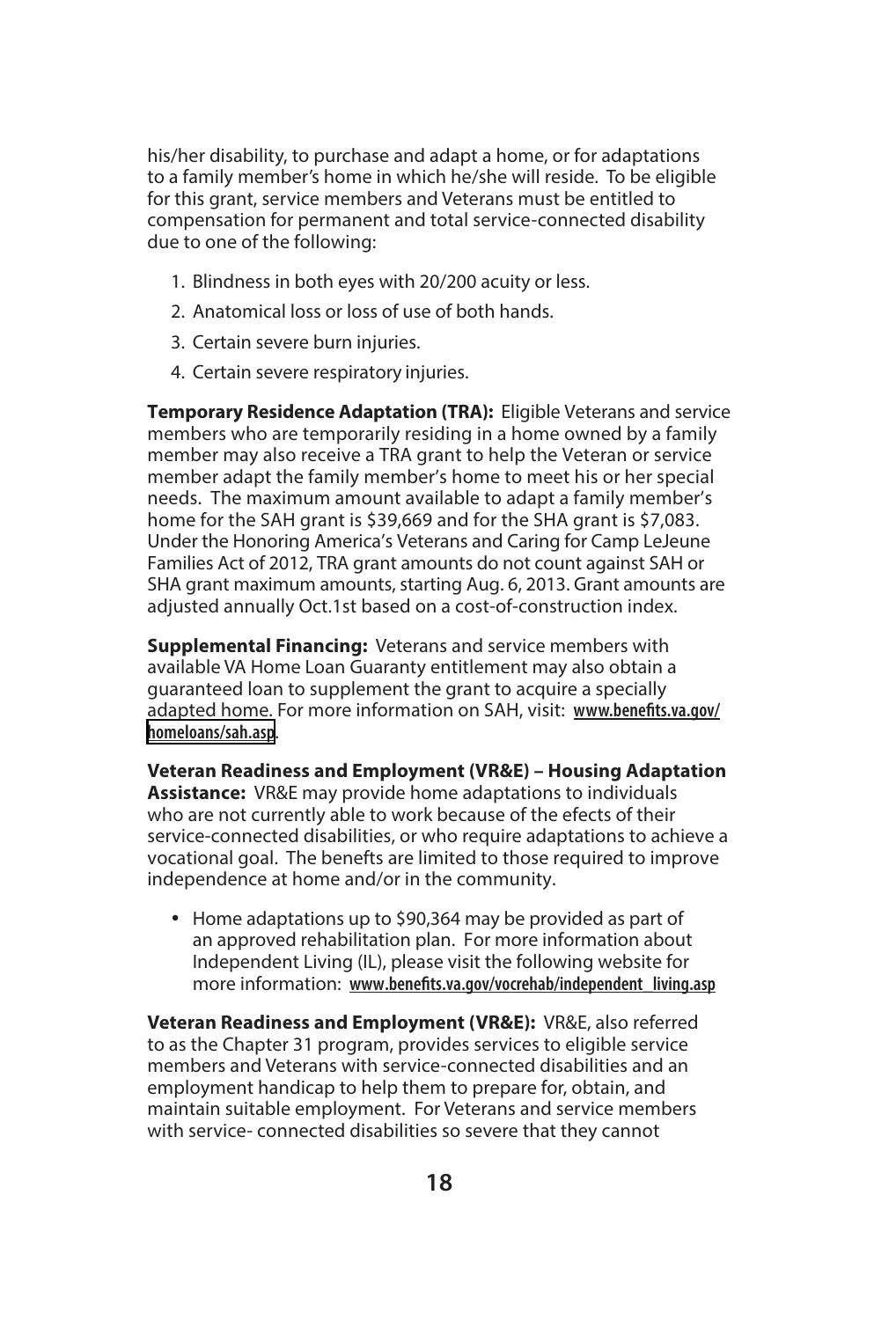immediately consider work, VR&E provides services to improve their ability to live as independently as possible. For additional information on VR&E benefts please visit: **[www.benefts.va.gov/vocrehab/index.asp](www.benefits.va.gov/vocrehab/index.asp)**.

**VR&E Eligibility for Veterans:** A Veteran must have a VA service connected disability rating of at least 20 percent and determined to have an employment handicap, or rated 10 percent and determined to have a serious employment handicap, and must be discharged or released from active military service under other than dishonorable conditions.

**VR&E Eligibility for Service Members:** Service members are eligible to apply if they expect to receive an honorable discharge upon separation from active duty, obtain a memorandum rating of 20 percent or more from VA, or automatic entitlement through the Integrated Disability Evaluation System (IDES).

**VR&E Entitlement:** A Vocational Rehabilitation Counselor (VRC) works with the Veteran to determine if an employment handicap exists. An employment handicap exists if a Veteran's service-connected disability impairs his/her ability to prepare for, obtain, and maintain suitable employment. After an entitlement decision is determined, the Veteran and VRC work together to develop an individualized rehabilitation plan. The individualized rehabilitation plan outlines the necessary rehabilitation services to be provided to the Veterans and service members that are wounded, ill, injured, or in the IDES program and can receive National Defense Authorization Act authorized entitlement to VR&E when automatic referral by their chain of command.

**VR&E Services:** Veterans work with a VRC to select one of the fv e tracks to employment based on their individualized needs. The Five Tracks to Employment provide greater emphasis on exploring employment options early in the rehabilitation planning process, better informed choices for the Veteran regarding occupational and employment options, faster access to employment for Veterans who have identifable and tr ansferable skills for direct placement into suitable employment, and an option for Veterans who are not able to work, but need assistance to lead a more independent life. If a program of training is selected, VA pays the cost of the approved training and services (except those coordinated through other providers) that are outlined in the Veteran's rehabilitation plan, including subsistence allowance.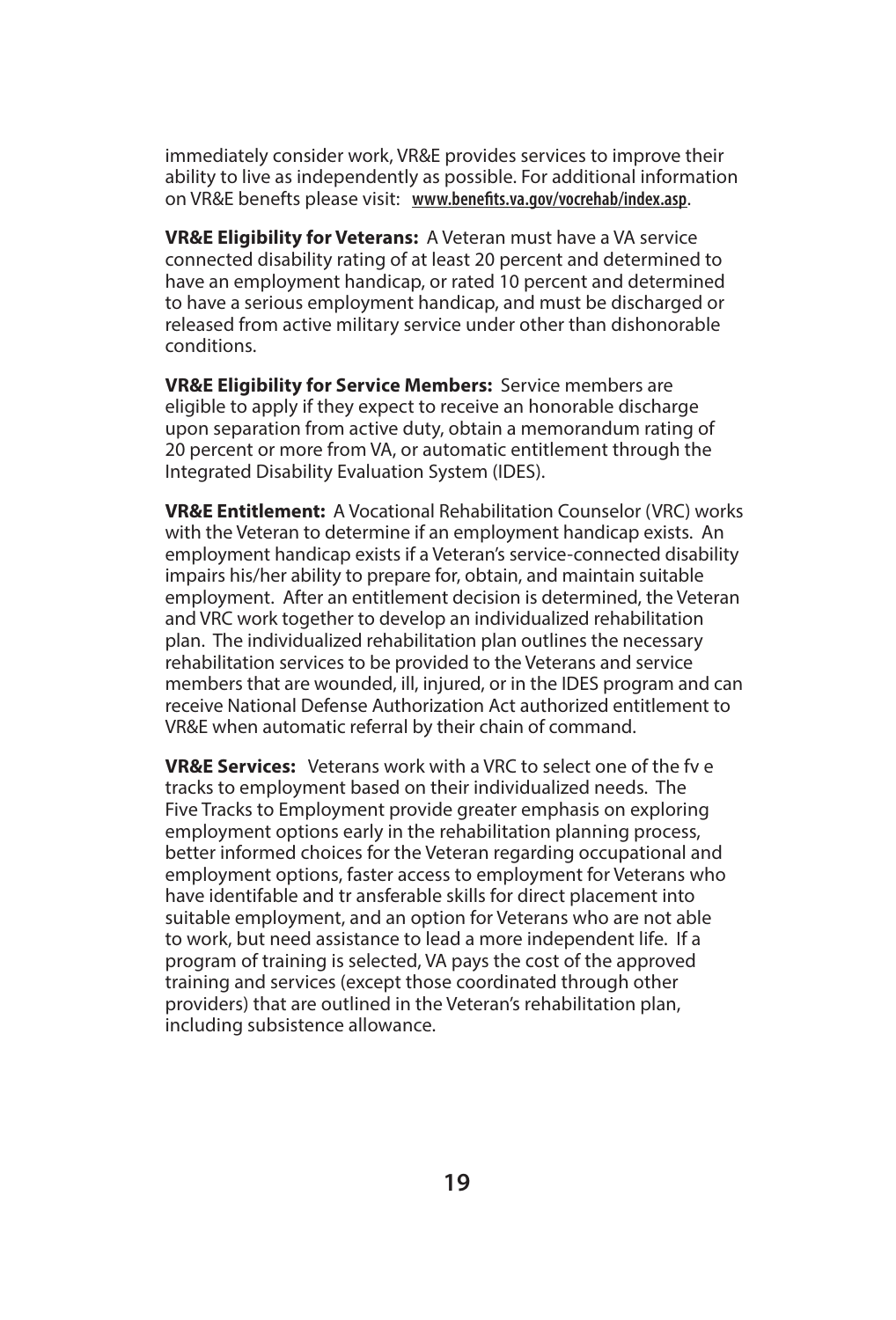#### **The Five Tracks to Employment are:**

- Reemployment targets Veterans and service members who served on active military service or in the National Guard or Reserves, and now returning to employers for whom they worked prior to going on active duty. Reemployment is protected under USERRA.
- Rapid access to employment targets Veterans who express a desire to obtain employment as soon as possible and already have the necessary skills to qualify for competitive employment in a suitable job.
- Self-employment targets Veterans who have limited access to traditional employment, need fexible work schedules, or need a more accommodating work environment due to their disabling conditions or other life circumstances.
- Employment through long-term services targets Veterans who need long-term services such as remedial or refresher courses, specialized training, and/or post-secondary education, to obtain and/or maintain suitable employment.
- Independent living targets Veterans who may be unable to immediately return to work, but with assistance of VR&E services, they are able to improve their independence in daily living.

**Period of a Rehabilitation Program:** The basic period of eligibility in which VR&E benefts may be used is 12 years from the latter of the following: 1) A Veteran's date of separation from active military service, or 2) The date VA frst notifed a Veteran that he/she has been granted a compensable service-connected disability. Veterans may be provided up to 48 months of full-time services or the part-time equivalent based on the extent of services needed to complete the rehabilitation program. Rehabilitation plans that provide services to achieve the maximum level of independence cannot exceed 24 months which may be extended in certain circumstances.

**Employment Services:** In partnership with the Department of Labor, VA provides support to Veterans and transitioning service members at all stages of their job search, including career advice, resume building, and access to employers who want to hire Veterans and military spouses. Additional information and access to services are available at **[www.va.gov/careers-employment/](www.va.gov/careers-employment)**.

VR&E also establishes partnerships with Federal, state, and private agencies that help facilitate direct placement of Veterans or service members into civilian careers. VR&E can assist with placement using the following resources: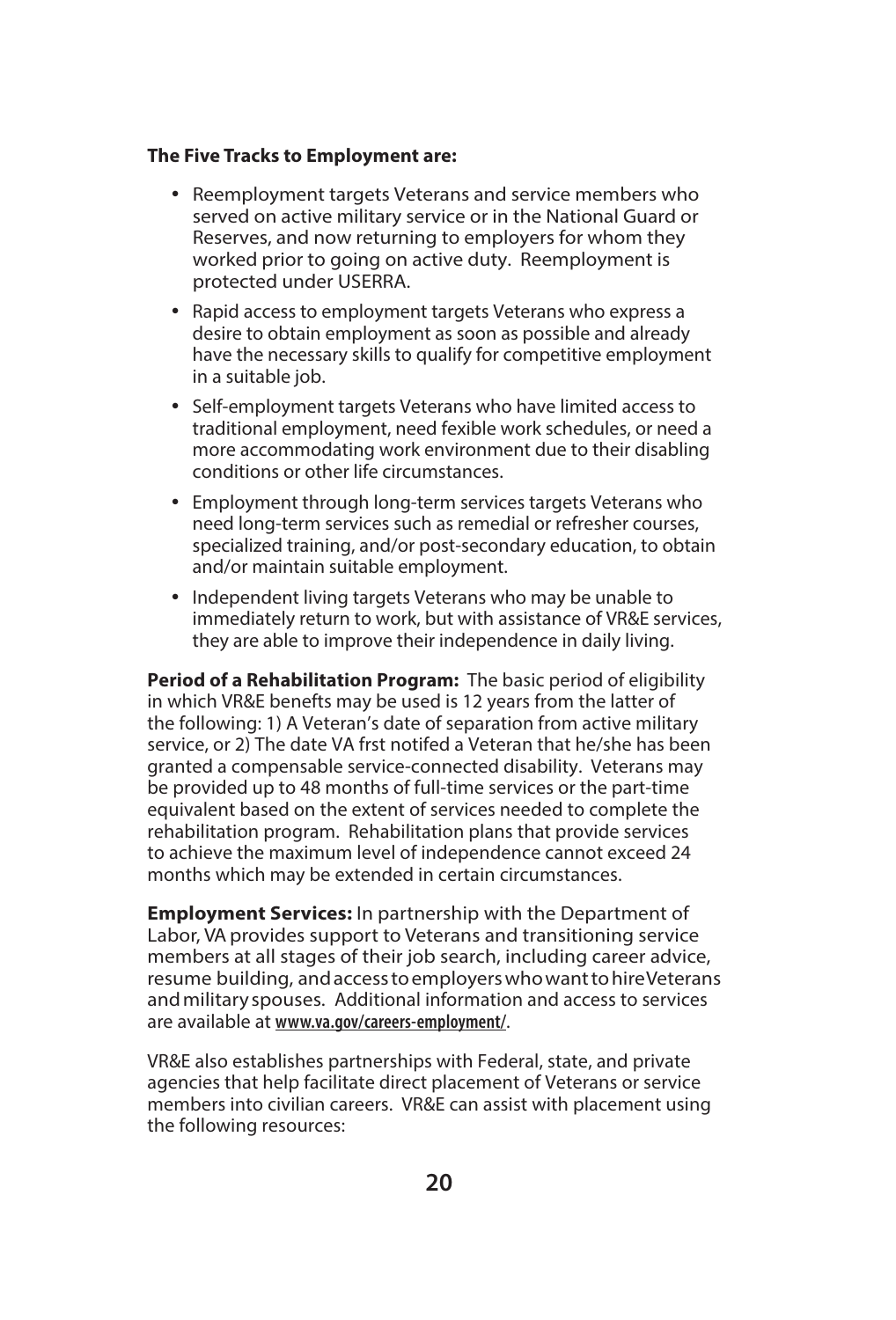**On the Job Training (OJT) Program:** Employers hire Veterans at an apprentice wage, and VR&E supplements the salary at the journey-man wage (up to the maximum amount allowable under OJT). As the Veterans progress through training, the employers begin to increase the salary until the Veterans reach journeyman level and the employers pay the entire salary. VR&E may also pay for any necessary tools.

**Non-Paid Work Experience (NPWE):** The NPWE program provides eligible Veterans the opportunity to obtain training and practical job experience concurrently. This program is ideal for Veterans or service members who have a clearly established vocational goal and who learn easily in a hands-on environment. This program is also well suited for Veterans who are having difculties obtaining emplo yment due to lack of work experience.

The NPWE program may be established in a federal, state, or local (i.e. city, town, school district) government agencies only. The employer may hire the Veteran at any point during the NPWE program.

**Special Employer Incentive (SEI):** The SEI program is for eligible Veterans who face challenges in obtaining employment. Veterans approved to participate in the SEI program are hired by participating employers and employment is expected to continue following successful completion of the program. Employers are provided this incentive to hire Veterans. If approved, the employer will receive reimbursement for up to 50 percent of the Veteran's salary during the SEI program, which can last up to six months.

**VetSuccess on Campus (VSOC):** The VSOC program aims to help Veterans, service members, and eligible dependents succeed through a coordinated delivery of on-campus benefts assistanc e and counseling, leading to successful completion of their education and preparing them to enter the labor market in viable careers. For additional information on the VSOC program please visit: **[www.benefts.](https://www.benefits.va.gov/vocrehab/vsoc.asp) [va.gov/vocrehab/vsoc.asp](https://www.benefits.va.gov/vocrehab/vsoc.asp)**.

**Chapter 36 Personalized Career Planning and Guidance:** VA's Education and Career Counseling Program (Title 38 U.S.C. Chapter 36) ofers a great opportunity for transitioning Veterans, service members, and dependents to get personalized counseling and support to guide their career paths, ensure the most efective use of their VA benefts, and help them achieve their goals. For additional information please visit: **<www.va.gov/careers-employment/education-and-career-counseling>/**.

**VA Pension:** VA helps Veterans and their families cope with fnancial challenges by providing supplemental income through the Veterans Pension and Survivors Pension beneft pr ograms. Payments are made to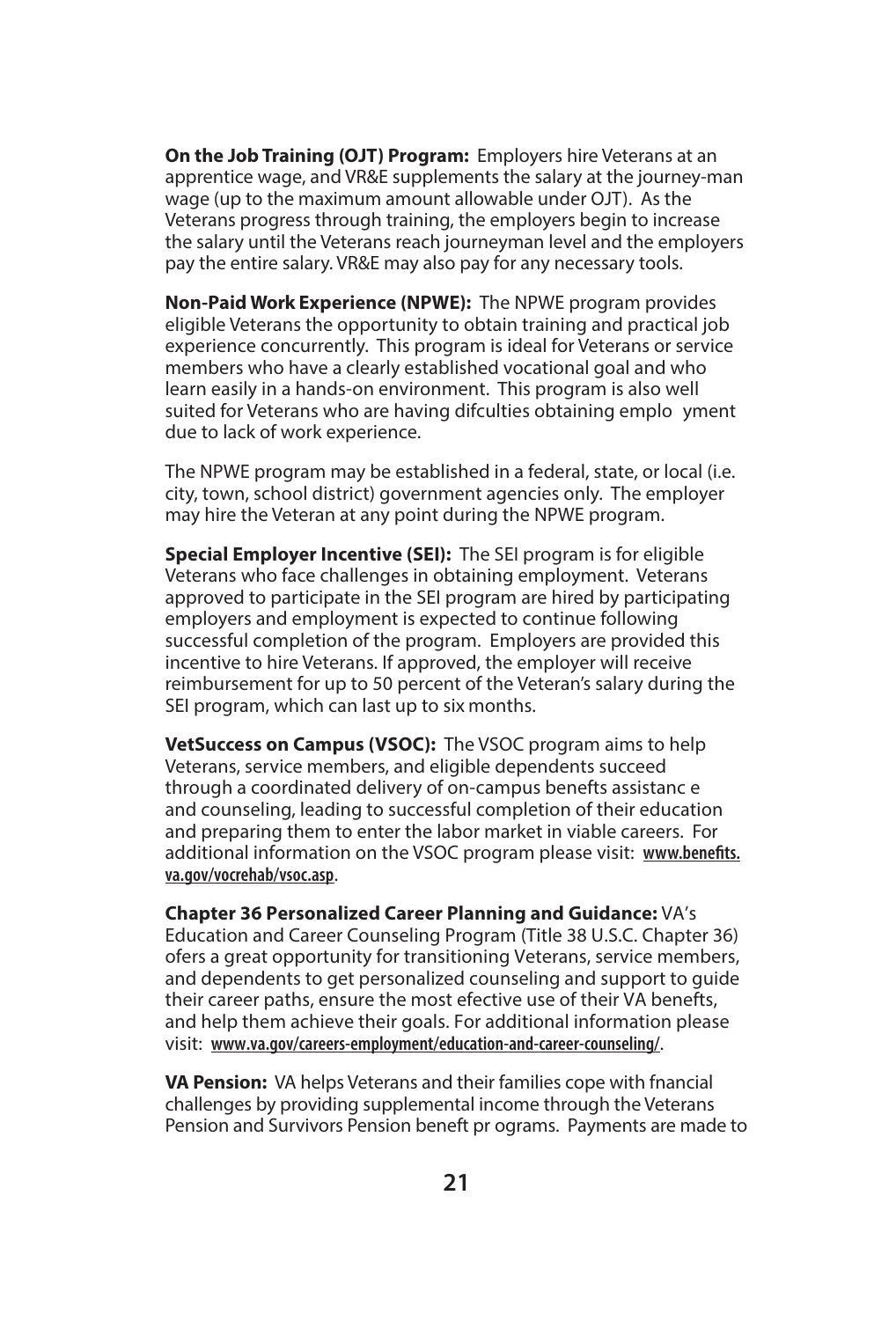bring the Veteran's or survivor's total income, including other retirement or Social Security income, to a level set by Congress. Unreimbursed medical expenses may reduce countable income for VA purposes.

countable income of the Veteran, spouse, and dependent children. not to exceed \$90 per month after three calendar months of care. **Veterans Pension:** Congress establishes the maximum annual pension rate (MAPR). Payments are reduced by the amount of When a Veteran without a spouse or a child is furnished nursing home or domiciliary care by VA, the pension is reduced to an amount The reduction may be delayed if nursing home care is continued to provide the Veteran with rehabilitation services. To apply for increased pension based on A&A or Housebound payments, write to the Pension Management Center (PMC) that serves your state and provide medical evidence, such as a doctor's report, that validates the need for an increased beneft . For additional information on pension benefts please visit: **[www.benefts.va.gov/pension/](www.benefits.va.gov/pension)**.

some exceptions), with at least one day during a war time period.<br>For those separated prior to September 7, 1980, a Veteran must discharged from the military due to a service-connected disability. **Eligibility for Veterans Pension:** Veterans who entered active duty after Sept. 7, 1980, generally must have served at least 24 months or for the full period for which they called or ordered to active duty (with have at least 90 days of active military service, with at least one day during a recognized wartime period to qualify for a VA pension. The 90-day active military service requirement does not apply to Veterans In addition to meeting minimum service requirement, low-income wartime Veterans may qualify for pension if they meet certain service, income and net worth limits set by law and are: Age 65 or older, OR permanently and totally disabled, OR a patient in a nursing home receiving skilled nursing care or VA approved medical foster home, OR receiving Social Security Disability Insurance, OR receiving Supplemental Security Income.

Yearly family income must be less than the amount set by Congress to qualify for the Veterans pension beneft . Payments are made to bring the Veteran's total income, including other retirement or Social Security income (SSI), to a level set by Congress. Unreimbursed medical expenses may reduce countable income for VA purposes.

**Note:** Veterans may have to meet longer minimum periods of active duty if they entered active duty on or after Sept. 8, 1980, or, if they were ofcers who entered active duty on or after Oct. 16, 1981. The Veteran's discharge must have been under conditions other than dishonorable, and the disability must be for reasons other than the Veteran's own willful misconduct.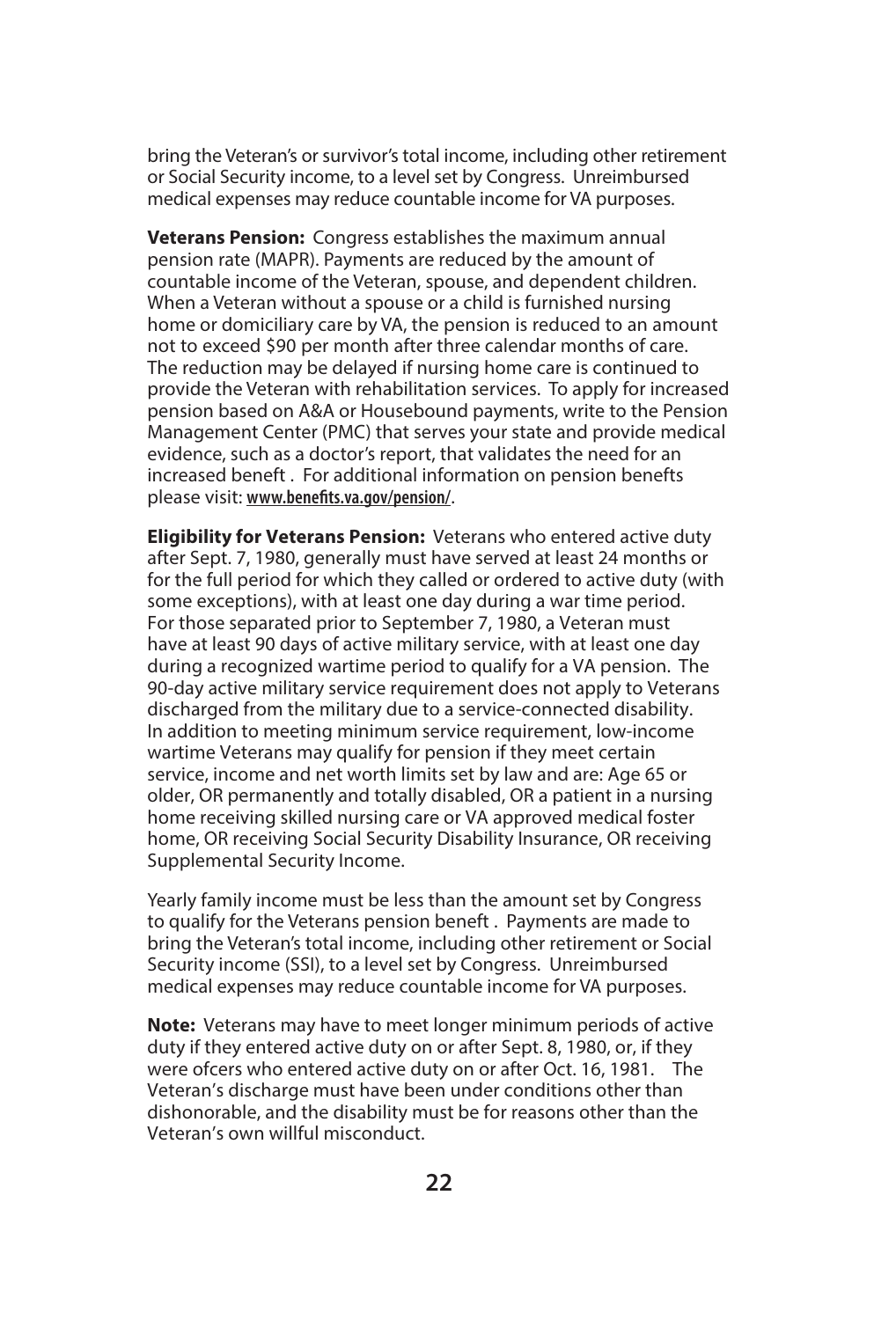<span id="page-28-0"></span>**How to Apply for Veterans Pension:** To apply for Veterans Pension, download and complete **VA Form 21P 527EZ**, "*Application for Pension*". You can mail your application to the Pension Management Center (PMC) that serves your state. You may also visit your local regional beneft ofce and turn in your application for processing. You can locate your local regional beneft ofce using the VA Facility Locator. For additional information on pension benefts please visit **<www.va.gov/pension/application/527EZ/introduction>**.

**Aid and Attendance and Housebound Benefts (Sp ecial Monthly Pension):** Veterans and survivors who are eligible for VA pension and require the aid and attendance of another person, or are housebound, maybe eligible for a higher maximum annual pension rate. These benefts ar e paid in addition to monthly pension, and they are not paid without eligibility to pension. Since aid and attendance and housebound allowances increase the pension amount, people who are not eligible for a basic pension due to excessive income may be eligible for pension at these increased rates. A Veteran or surviving spouse may not receive aid and attendance benefts and housebound benefts a t the same time. For additional information on aid and attendance and housebound benefts including ho w to apply please visit: **[https://www.va.gov/pension/aid-attendance-housebound/](https://www.va.gov/pension/aid-attendance-housebound)**.

To apply for aid and attendance or housebound benefts, submit a **VA Form 21-2680**, Examination for Housebound Status or Permanent Need for Regular Aid and Attendance to the nearest regional ofce or PMC.

Please include copies of any evidence, preferably a report from an attending physician or a nursing home, validating the need for aid and attendance or housebound status. The report should contain enough detail to determine whether there is disease or injury producing physical or mental impairment, loss of coordination, or conditions afecting the ability to dress and undress, to feed oneself, to attend to sanitary needs, and to keep oneself ordinarily clean and presentable, or whether confned to the immediate premises due to disability.

## **Education and Training Benefts**

**Education and Training Benefts** help Veterans, service members, and their qualifed family members with needs like pa ying college tuition, fnding the r ight school or training program, and getting career counseling.

**Post–9/11 GI Bill:** The Post-9/11 GI Bill is an education beneft program for service members and Veterans who served on active duty after Sept.10, 2001. Benefts are payable for training pursued on or after Aug. 1, 2009. No payments can be made under this program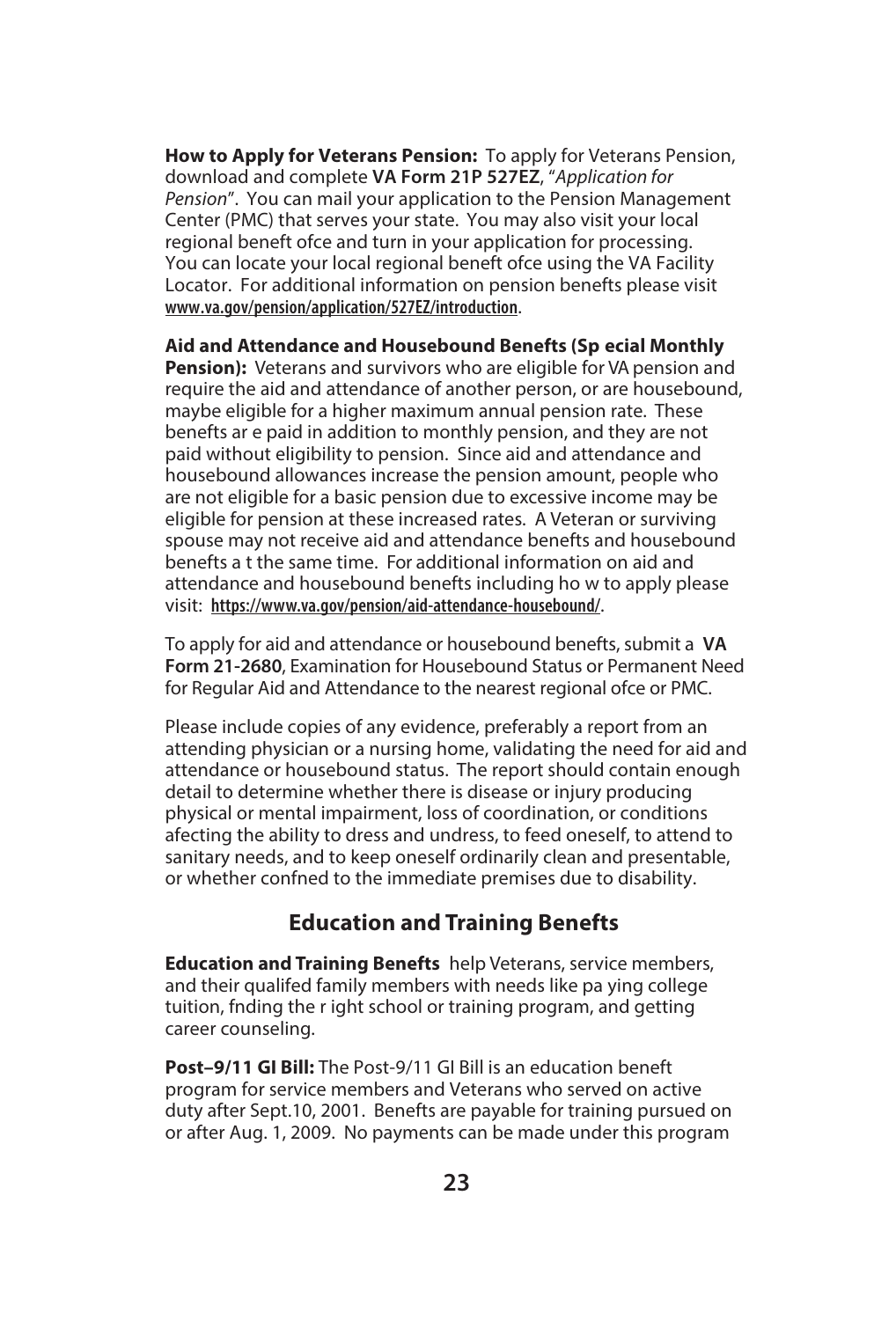for training pursued before that date. For additional information on education and training opportunities please visit: **[www.va.gov/education/about](https://www.va.gov/education/about-gi-bill-benefits/post-9-11/)[gi-bill-benefts/post-9-11/](https://www.va.gov/education/about-gi-bill-benefits/post-9-11/)** or by calling **1-888-GI-BILL-1 (1-888-442-4551**).

**Post–9/11 GI Bill Eligibility:** To be eligible, the service member or Veteran must serve at least 90 aggregate days on active duty after Sept. 10, 2001, and remain on active duty or be honorably discharged. Active duty includes active service performed by National Guard members under title 32 U.S.C. for the purposes of organizing, administering, recruiting, instructing, or training the National Guard; or under section 502(f ) for the purpose of responding to a national emergency. Veterans may also be eligible if they were honorably discharged from active duty for a service-connected disability after serving 30 continuous days after Sept. 10, 2001. Additionally, under the Colmery Act of 2017, all Purple Heart award recipients are eligible for Post 9/11 GI Bill entitlement providing the award was made during service occurring on or after Sept. 11, 2001, and the recipient continues on duty or receives an honorable discharge.

**Contents of Beneft:** Generally, service members or eligible Veterans may receive up to 36 months of entitlement under the Post-9/11 GI Bill. Based on the length of active duty service, eligible participants are entitled to receive a percentage of the cost of in-state tuition and fees at public institutions or the tuition and fees capped at a national maximum rate for private or foreign schools. Current rates can be found at **[www.va.gov/education/beneft-rates](www.va.gov/education/benefit-rates)/**. The percentages and corresponding service requirements are noted in the chart on next page.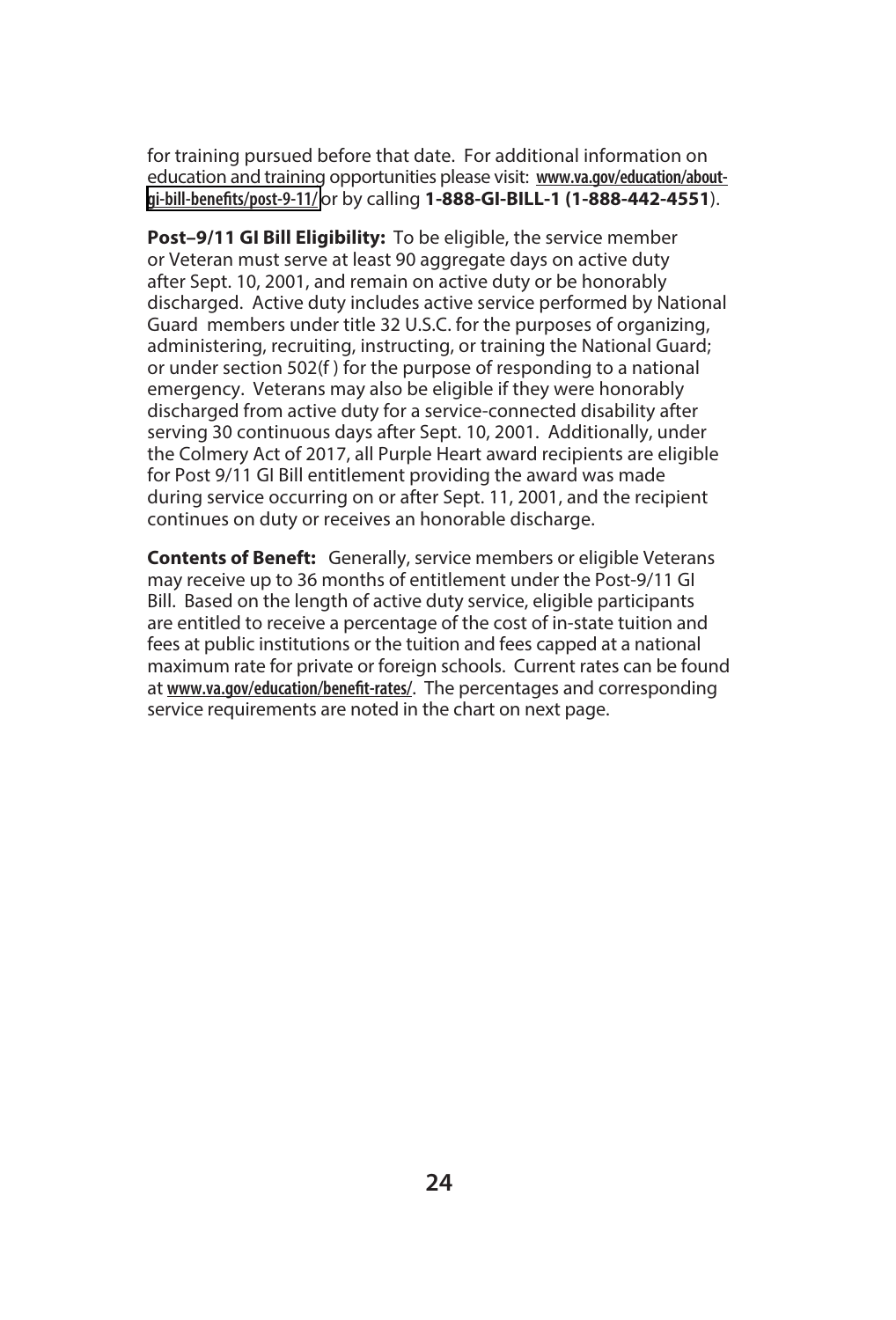| Service requirements after 9/10/01, an<br>individual must serve an aggregate of:                   | <b>Payment Tiers</b><br>Percentage |
|----------------------------------------------------------------------------------------------------|------------------------------------|
| At least 36 months                                                                                 | 100 percent                        |
| At least 30 continuous days on active duty and<br>discharged due to a service connected disability | 100 percent                        |
| At least 30 months, but less than 36 Months                                                        | 90 percent                         |
| At least 24 months, but less than 30 Months                                                        | 80 percent                         |
| ** At least 18 months, but less than 24 Months                                                     | 70 percent                         |
| ** At least 12 months, but less than 18 Months                                                     | 60 percent                         |
| ** At least 6 months, but less than 12 Months***                                                   | 50 percent                         |
| **At least 90 days, but less than 6 Months***                                                      | 40 percent                         |

\*\*Excludes time in basic military training and/or skill training.

\*\*\*The Colmery Act will change the required amount of service noted above, ef ective 08/01/2020, resulting in more generous percentage of eligibility for service less than 12 months.

If a service member or Veteran is eligible for the Montgomery GI Bill or the Montgomery GI Bill-Selected Reserve and qualifes f or the Post-9/11 GI Bill, an irrevocable election must be made to receive benefts under the P ost-9/11 GI Bill. In most instances, once the election to receive benefts under the Post-9/11 GI Bill is made, the individual will no longer be eligible to receive benefts under the relinquished program.

of training), or to individuals while on active duty or their spouses. Tuition and fees are paid to the institution on the student's behalf as well as a Monthly Housing Allowance (MHA) currently equal to the basic allowance for housing payable to a military E-5 with dependents, in the same ZIP code of the main campus of the primary school (paid directly to the Veteran, or eligible dependents) but prorated based on beneft lev el and rate of pursuit (e.g., full-time student, ¾-time student, etc.). Please note, however, that MHA is not payable to individuals enrolled in figh t or correspondence training, to individuals while pursuing training at half time or less (regardless of the type Current rates can be found at: www.va.gov/education/benefit-rates/.

 Ef ective January 2020, the MHA is calculated based on the ZIP code of classes rather than the location of the main campus of the school.<br>Adjustments will be retroactive to August 1, 2018 based on the of the campus location where the student physically attends most Colmery Act.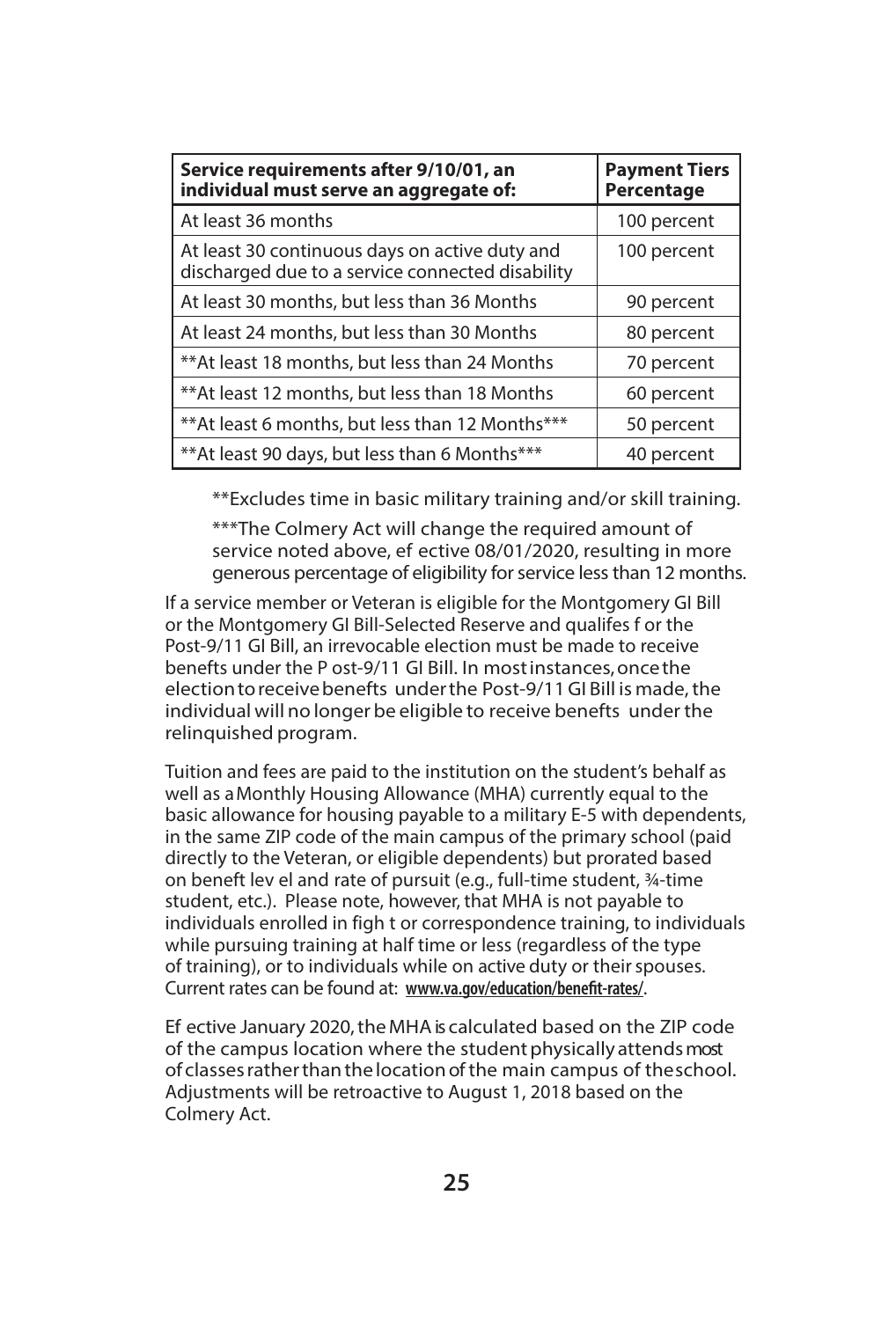Additional benefts under the P ost-9/11 GI Bill include a yearly books and supplies stipend of up to \$1,000 per year (paid directly to the service member, Veteran, or eligible dependents), and a one-time payment of \$500 paid to certain individuals relocating from highly rural areas.

Approved training under the Post-9/11 GI Bill includes graduate and undergraduate degrees, vocational/technical training, on-the job and apprenticeship training, figh t training, correspondence training, licensing and national testing programs, and tutorial assistance.

 Yellow Ribbon Program allows institutions of higher learning (such as **The Yellow Ribbon G.I. Bill Education Enhancement Program:** The colleges, universities, and other degree-granting schools) in the United States to voluntarily enter into an agreement with VA to fund tuition and fees that exceed the amounts payable under the Post-9/11 GI Bill. The institution can contribute a specifed dollar amoun t of those expenses, and VA will match the contribution, not to exceed 50 percent of the dif erence. To be eligible, the student must be a Veteran or a transfer-of-entitlement-eligible dependent child receiving beneft a t the 100-percent beneft r ate. It is not available to active-duty-service members or their spouses using transferred entitlement, regardless of beneft lev el, or Marine Gunnery Sergeant John David Fry Scholarship (Fry Scholarship) recipients. However, the Colmery Act will expand the Yellow Ribbon Program, as of Aug. 1, 2018, to include individuals who were awarded a Purple Heart on or after Sept. 11, 2001, as well as Fry Scholarship recipients, and, as of Aug. 1, 2022, to include active-duty service members eligible at the 100-percent beneft lev el, and their spouses using transferred entitlement.

#### **Marine Gunnery Sergeant John David Fry Scholarship Eligibility:**

The Fry Scholarship provides Post-9/11 GI Bill® benefts t o the children and surviving spouses of service members who died in the line of duty after Sept. 10, 2001. Eligible benefciar ies attending school may receive up to 36 months of benefts a t the 100-percent level. The Fry Scholarship includes full tuition and fees paid directly to the school for all public school in-state students. For those attending private or foreign schools, tuition and fees are capped at a statutory maximum amount per academic year. A monthly housing allowance and a books and supplies stipend are also paid to the student.

 Jan. 1, 2013, the child's eligibility ends on his or her 33rd birthday. If Surviving children who are eligible may begin an approved program of education before the age of 18. A child's marital status has no ef ect on eligibility. Eligible children are entitled to 36 months of benefts a t the 100-percent level. If the qualifying parent's death occurred before the qualifying parent's death occurred on or after Jan. 1, 2013, the child's eligibility never expires.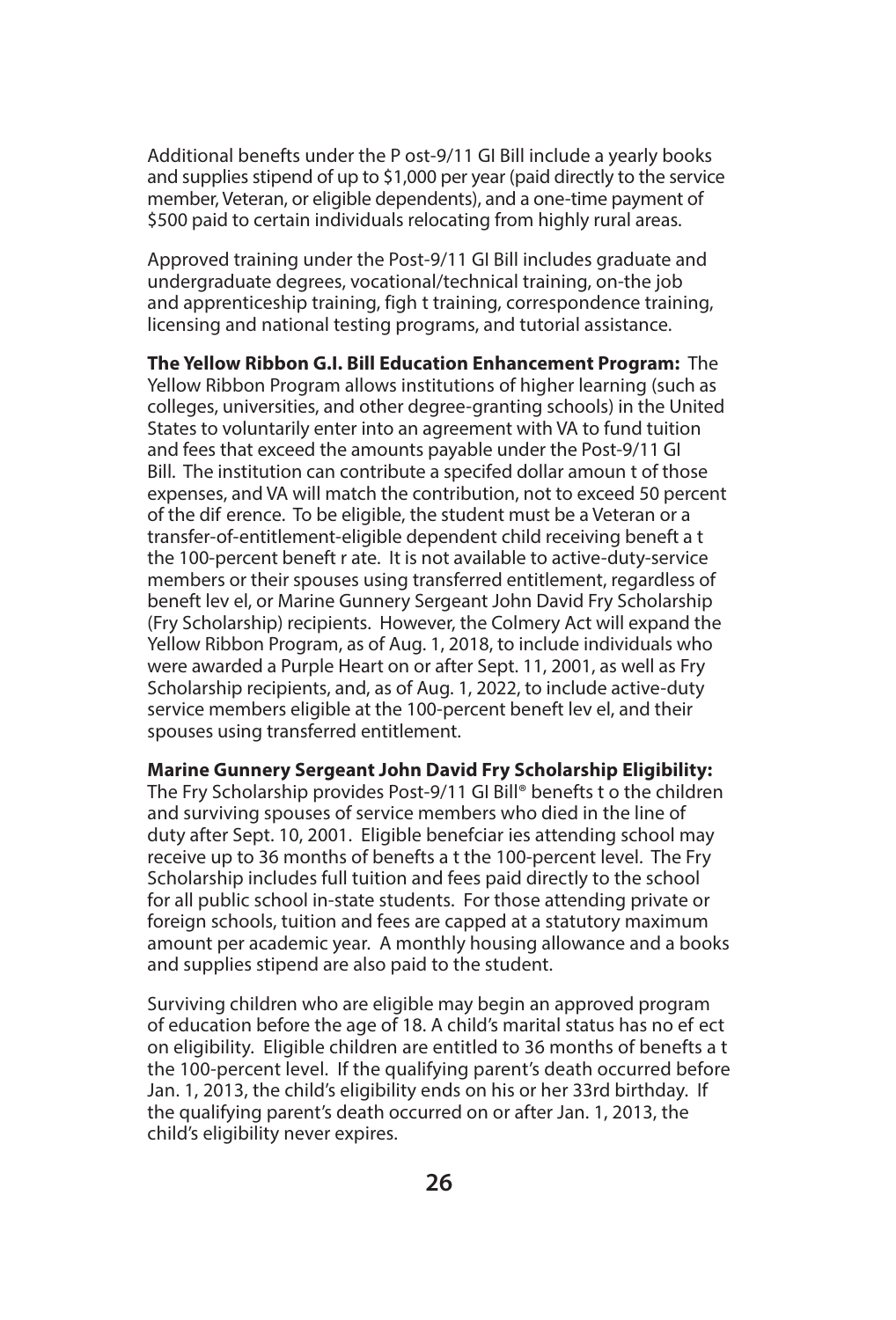Surviving spouses who are eligible have no timeline on when they can use the beneft; however, a spouse will lose eligibility for this beneft upon remarriage.

**Edith Nourse Rogers STEM Scholarship:** The Rogers STEM (Science, Technology, Engineering, and Math) Scholarship will provide up to nine months of additional Post-9/11 GI Bill benefts (to a maximum of \$30,000) to qualifying Veterans and Fry Scholars seeking an undergraduate STEM degree or who have earned a STEM degree and are seeking a teaching certifcation.

Eligible Veterans or Fry Scholars must have exhausted or are about to exhaust their Post-9/11 GI Bill entitlement within 180 days and have completed at least 60 semester credit hours (or 90 quarter credit hours) toward their degree. A qualifying undergraduate STEM program requires at least 120 semester (or 180 quarter) credit hours for completion or is a teaching certifcation program. Priority will be given to individuals who are entitled to 100% of Post-9/11 GI Bill benefts and to those who require the most credit hours. The Yellow Ribbon Program may not be used with this extension. Schools may apply Yellow Ribbon funding, but VA cannot match it. These additional benefts can't be transferred to dependents.

For more information, please visit: **[benefts.va.gov/gibill/fgib/stem.asp](https://benefits.va.gov/gibill/fgib/stem.asp)**.

**Veteran Employment Through Technology Education Courses** 

 during training. Approved training programs are in one of fve areas: **(VET TEC):** A pilot program that pairs eligible Veterans with market-leading Training Providers ofering the hightech training and skills development sought by employers. VA pays for classes and training, and participants receive a monthly housing stipend computer software, information science, computer programming, media application, or data processing.

Veterans with at least one day of unexpired GI Bill entitlement, may be eligible for VET TEC. Participation in the VET TEC program does not count against GI Bill entitlement. VA pays approved Training Providers on a "pay for performance" model:

- An initial 25 percent of tuition and fees when the Veteran enrolls and attends.
- Another 25 percent when the Veteran completes his or her training program.
- The remaining 50 percent once the Veteran secures meaningful employment in his or her feld of study.

For more information, please visit: **[www.benefts.va.gov/gibill/fgib/VetTec.asp](www.benefits.va.gov/gibill/fgib/VetTec.asp)**.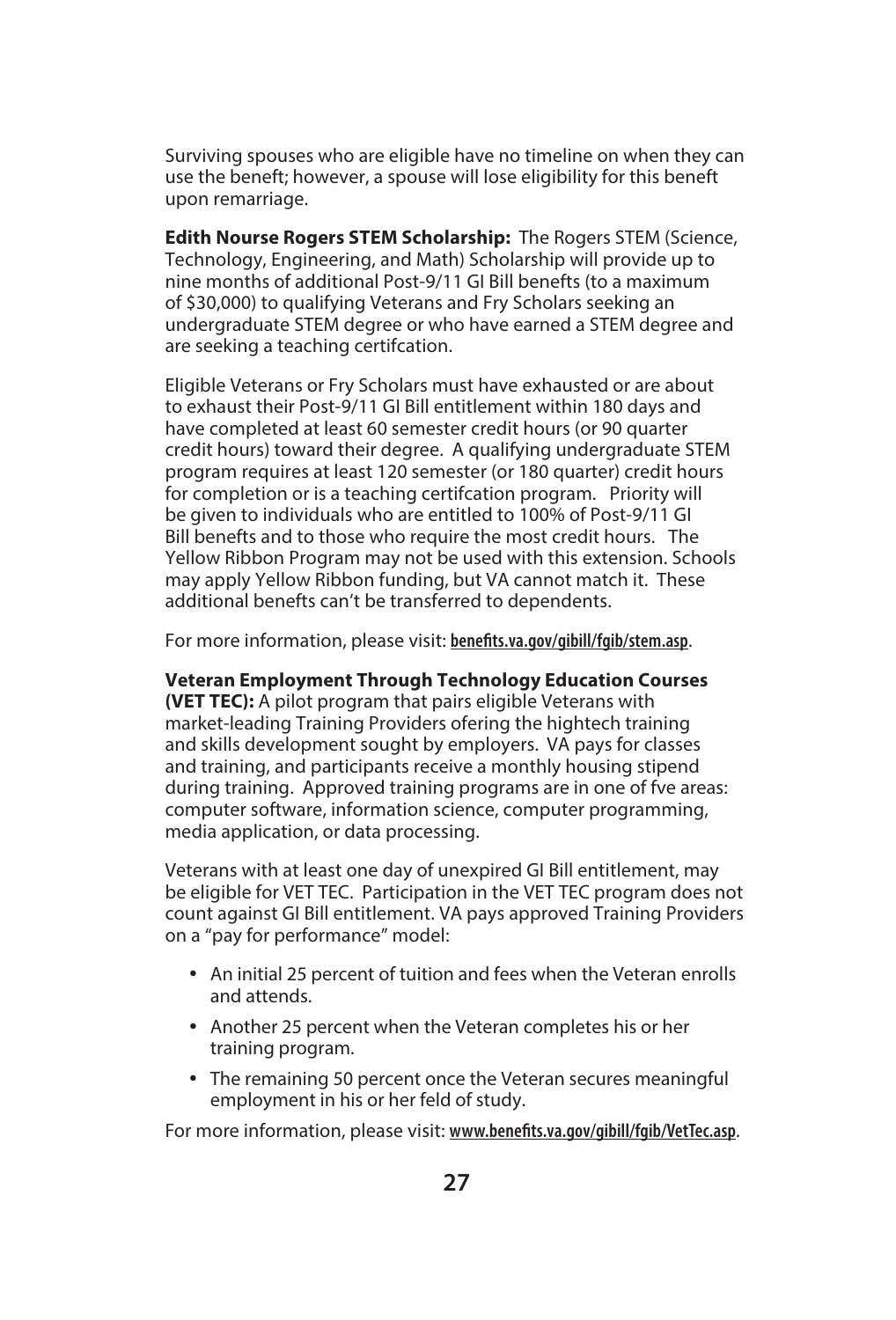**Survivor's and Dependents' Educational Assistance (DEA):** The DEA program of ers education and training opportunities to eligible dependents of Veterans who are permanently and totally disabled due to a service-related condition or of Veterans who died while on active duty or as a result of a service-related condition. Eligible surviving dependents may be eligible for 45 months of degree and certifca te courses, apprenticeship, and on-the-job training.

To be eligible, you must be the son, daughter, or spouse of:

- A Veteran who died or is permanently and totally disabled as the result of a service-connected disability. The disability must arise out of active service in the armed forces.
- A Veteran who died from any cause while such permanent and total service-connected disability was in existence.
- A service member missing in action or captured in line of duty by a hostile force.
- A service member forcibly detained or interned in line of duty by a foreign government or power.
- A service member who is hospitalized or receiving outpatient treatment for a service connected permanent and total disability and is likely to be discharged for that disability. This change is efective December 23, 2006.

Surviving spouses lose eligibility if they remarry before age 57 or are living with another person who has been recognized publicly as their spouse. They can regain eligibility if their remarriage ends by death or divorce or if they cease living with the person. Dependent children do not lose eligibility if the surviving spouse remarries.

Provisions of the Colmery Act of 2017 will limit the months of beneft entitlement under DEA to 36 months (instead of 45) if enrollment in an education program occurs after Aug. 1, 2018.

Visit **[www.va.gov/education/survivor-dependent-benefts/dependents-education](https://www.va.gov/education/survivor-dependent-benefits/dependents-education-assistance/)[assistance](https://www.va.gov/education/survivor-dependent-benefits/dependents-education-assistance/)** for more information.

**Period of Eligibility:** The period of eligibility for Veterans' spouses expires 10 years from either the date they become eligible or the date of the Veteran's death. Children generally must be between the ages of 18 and 26 to receive educational benefts . VA may grant extensions to both spouses and children. The period of eligibility for spouses of service members who died on active duty expires 20 years from the date of death. Spouses of service members who died during active duty whose 10-year eligibility period expired before Dec. 10, 2004 have 20 years from the date of death to use educational benefts .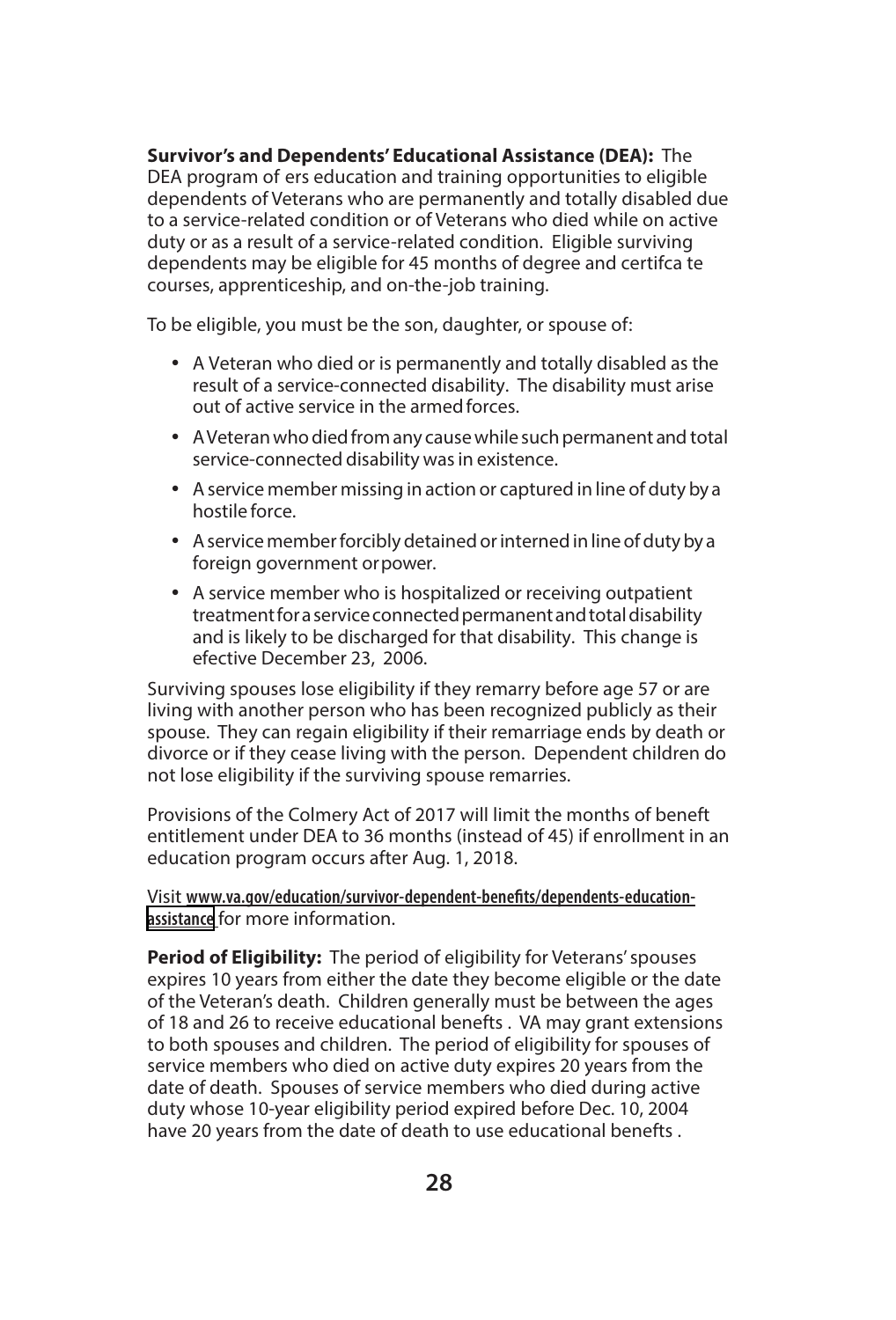**Training Available:** Benefts ma y be awarded for pursuit of associate, bachelor, or graduate degrees at colleges and universities; independent study; cooperative training; study abroad; certifca te or diploma from business, technical, or vocational schools; apprenticeships; on-the-job training programs; farm cooperative courses; and preparatory courses for tests required or used for admission to an institution of higher learning or graduate school.

Benefts f or correspondence courses under certain conditions are available to spouses only. Benefciar ies without high-school degrees can pursue secondary schooling, and those with a defcienc y in a subject may receive tutorial assistance if enrolled half-time or more.

**Special Benefts:** Dependents over age 14 with physical or mental disabilities that impair their ability to pursue an education may receive specialized vocational or restorative training, including speech and voice correction, language retraining, lip reading, auditory training, Braille reading and writing, and similar programs. Certain disabled or surviving spouses are also eligible.

**Montgomery GI Bill Active Duty (MGIB-AD):** The MGIB-AD (Chapter 30) is an education beneft tha t provides up to 36 months of education benefts t o eligible Veterans and service members for college degree and certifca te programs, technical or vocational courses, figh t training, apprenticeships or on-the-job training, high tech training, licensing and certifca tion test, entrepreneurship training, certain entrance examinations, and correspondence courses. Remedial, defcienc y, and refresher courses may be approved under certain circumstances. Benefts gener ally expire 10 years after discharge. Current payment rates are available at **[www.va.gov/education/survivor](https://www.va.gov/education/survivor-dependent-benefits/dependents-education-assistance/)[dependent-benefts/dependents-education-assistance](https://www.va.gov/education/survivor-dependent-benefits/dependents-education-assistance/)**. Veteran may be eligible for this beneft if he or she en tered active duty after June 30, 1985, has an honorable discharge, did not decline MGIB in writing, and served three continuous years of active duty (or have an obligation to serve four years in the Selected Reserve after active duty service). There are exceptions for disability, re-entering active duty, and upgraded discharges. All participants must have a high school diploma, equivalency certifca te, or have completed 12 hours toward a college degree before applying for benefts .

**GI Bill Resident-Rate Requirements:** Section 3679, title 38, United States Code, requires VA to disapprove programs of education for payment of benefts under the P ost-9/11 GI Bill and Montgomery GI Bill-Active Duty at public Institutions of Higher Learning (IHLs) if the school charges qualifying Veterans and dependents tuition and fees in excess of the rate for resident students. To remain approved for VA's GI Bill programs, schools must charge in-state tuition and fee amounts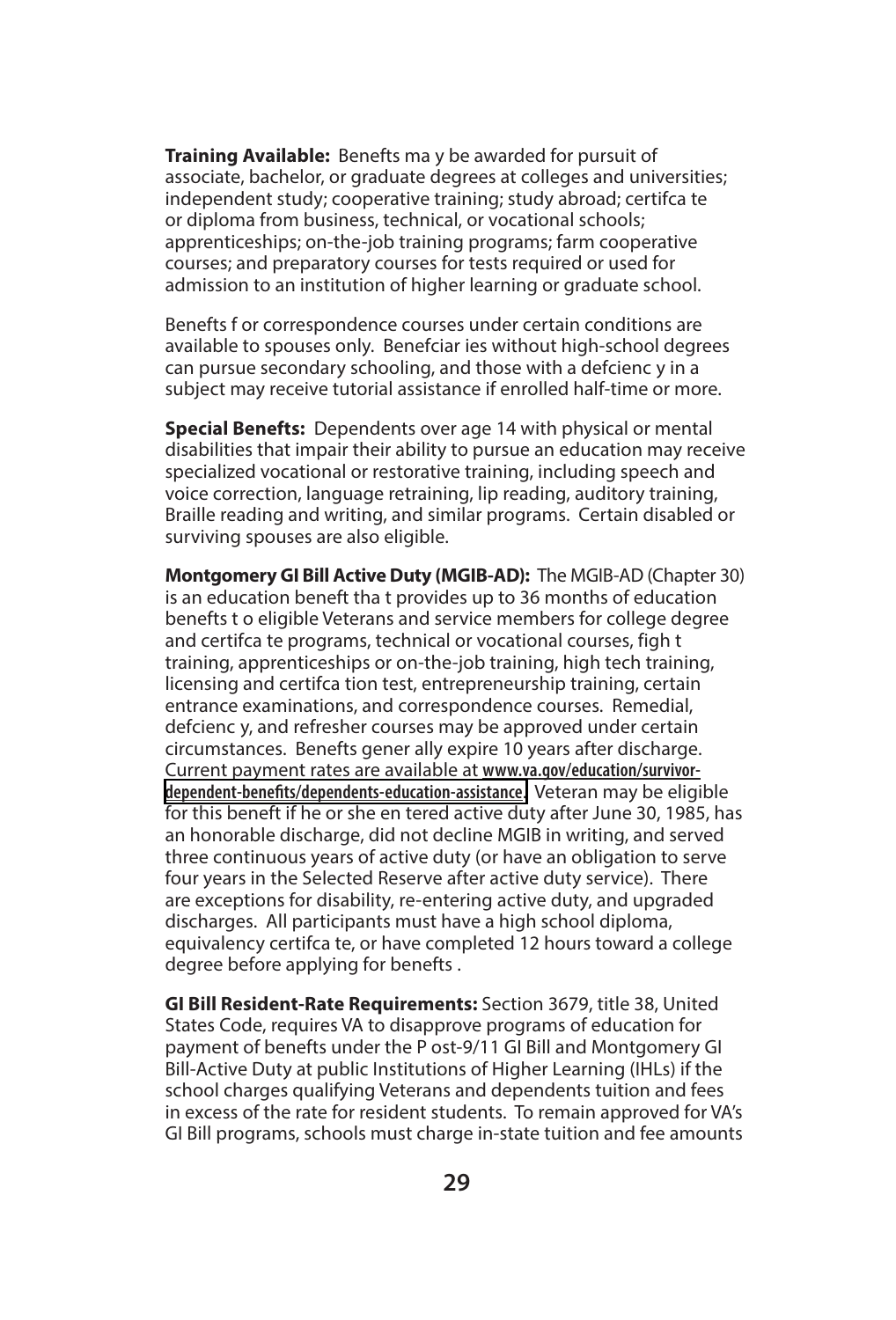to "covered individuals." A covered individual is defned as: A Veteran who lives in the state where the IHL is located (regardless of his/her formal state of residence) and enrolls in the school within three years of discharge from a period of active duty service of 90 days or more.

An individual using transferred benefts who liv es in the state where the IHL is located (regardless of his/her formal state of residence) and enrolls in the school within three years of the transferor's discharge from a period of active duty service of 90 days or more.

- Anyone described above while he or she remains continuously enrolled (other than during regularly scheduled breaks between courses, semesters, or terms) at the same school. The person so described must have enrolled in the school prior to the expiration of the three-year period following discharge or release as described above and must be using educational benefts under either chapter 30 or chapter 33, of title 38, United States Code.
- Anyone using transferred Post-9/11 GI Bill benefts who lives in the state where the IHL is located and the transferor is a member of the uniformed service who is serving on active duty.
- Anyone using benefts under the Marine Gunnery Sergeant John David Fry Scholarship who lives in the state where the IHL is located (regardless of his/her formal state of residence).
- The in-state tuition provisions do not apply to those individuals on active duty using benefts under the Post-9/11 GI Bill and Montgomery GI Bill-Active Duty.

**Application Process:** We recommend that you fnd an ac credited attorney, claims agent, or Veterans Service Ofc er (VSO) to assist you with your education benefts . You can fnd a local r epresentative including a recognized VSO, attorney, or claims agent by state/ territory, zip code, or by the organization's name online using eBenefts at **[www.ebenefts.va.gov/ebenefts/vso-search](www.ebenefits.va.gov/ebenefits/vso-search)**.

To fle online for education benefts, visit **[www.va.gov/education/survivor](https://www.va.gov/education/survivor-dependent-benefits/dependents-education-assistance/)[dependent-benefts/dependents-education-assistance.](https://www.va.gov/education/survivor-dependent-benefits/dependents-education-assistance/)** 

You can also apply for education benefts b y doing any of the following options:

Visit your nearest VA regional beneft ofc e (**[www.benefts.va.gov/benefts/](https://www.benefits.va.gov/benefits/offices.asp)**  offices.asp) and apply in person.

Consult with the VA Certifying Ofcial who is usually in the registrar's or fnancial aid ofce at the school of your choice. This ofcial has application forms and can help you apply.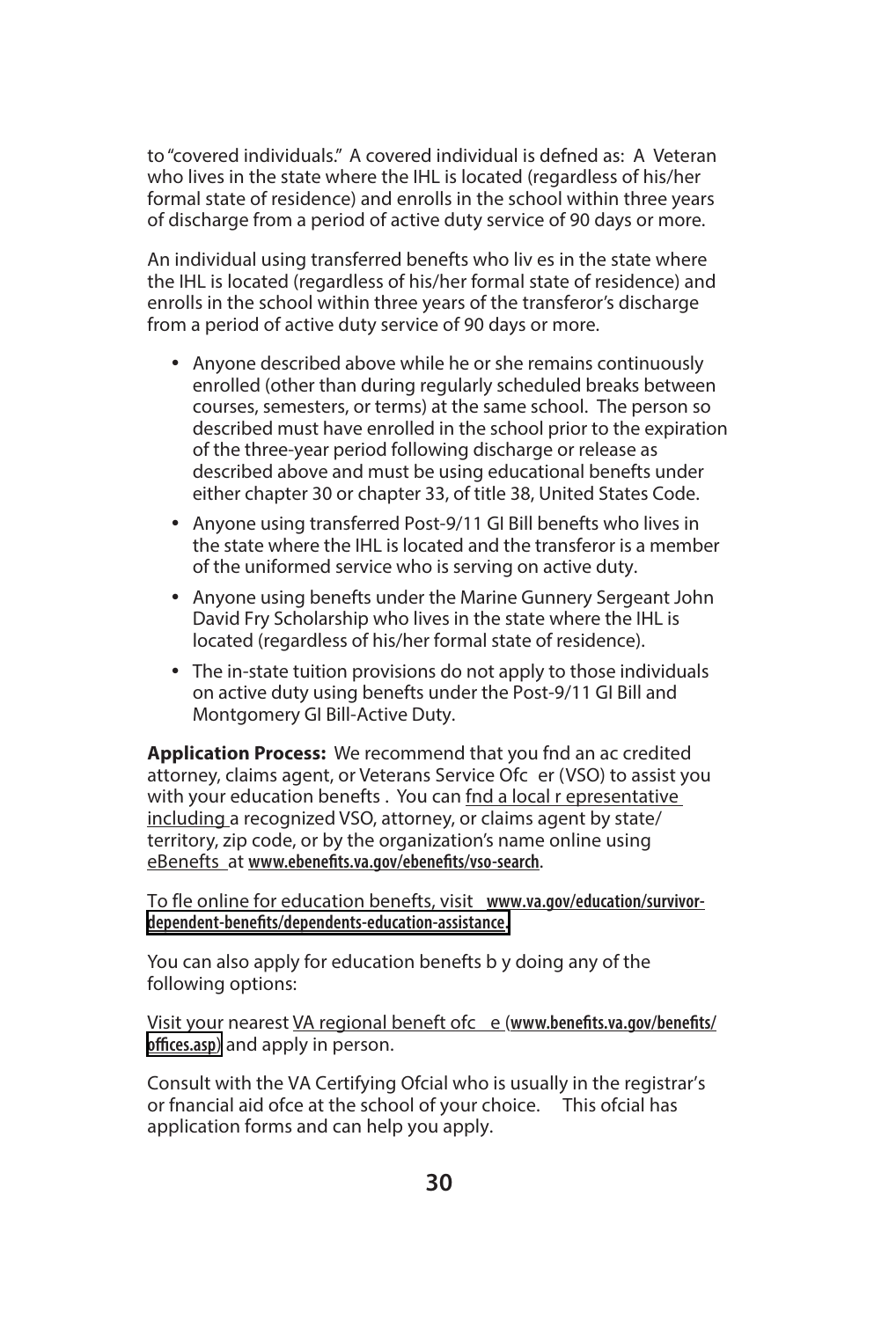Call **1-888-GI BILL-1 (888-442-4551)** to have the application form mailed to you.

**Home Loan Guaranty:** The VA Home Loan Guaranty program assists eligible Veterans, active duty personnel, certain surviving spouses, and members of the Reserves and National Guard to obtain, retain, and adapt homes in recognition of their service to the Nation.

**Home Loan Guaranty Uses:** A VA loan guaranty helps protect lenders from loss if the borrower fails to repay the loan. It can be used to obtain a loan to: buy an existing dwelling or build a home; buy a residential condominium unit; repair, alter, or improve a residence owned and occupied by the Veteran; refnance an existing home loan; buy a manufactured home and/or lot and install a solar heating or cooling system or other energy-efcient improvements.

**Home Loan Guaranty Eligibility:** Eligibility applications can be submitted electronically through eBenefts ( **[www.ebenefts.va.gov](www.ebenefits.va.gov)**) or by going through your lender, who will use the Automated Certifcate of Eligibility system.

Although it's preferable for lenders and Veterans to apply electronically due to a most of these requests being approved instantaneously by the eligibility system, it is possible to apply for a Certifcate of Eligibility (COE) using **VA Form 26-1880**, Request for Certifcate of Eligibility. Please note that while VA's electronic applications can establish eligibility and issue an online COE in a matter of seconds, the system can only process cases for which VA has enough data in its records. Therefore, certain applicants will not be able to establish eligibility online and additional information might be requested prior to the issuance of a COE. If a COE cannot be issued immediately, users have the option of submitting a hardcopy application. If applying manually for a COE using **VA Form 26-1880**, it is typically necessary that the eligible Veteran to present a copy of his/her report of discharge or **DD Form 214**, Certifcate of Release or Discharge from Active Duty, or other adequate substitute evidence to VA, and be aware that it could take more time to process requests in this manner. An eligible active duty service member should obtain and submit a statement of service signed by an appropriate military ofcial to the appropriate Regional Loan Center mentioned on **VA Form 26-1880**.

For general program information or to obtain VA loan guaranty forms please visit **[www.benefts.va.gov/homeloans](www.benefits.va.gov/homeloans)/** or call **1-877-827-3702** to reach the home loan program's local ofce of jurisdiction.

A completed **VA Form 26-1880** and any associated documentation should be mailed to the nearest Regional Loan Center (RLC) of jurisdiction. The RLC jurisdictions and mailing addresses are located on page 3 of **VA Form 26-1880**, **[www.vba.va.gov/pubs/forms/vba-26-1880-are.pdf.](www.vba.va.gov/pubs/forms/vba-26-1880-are.pdf)**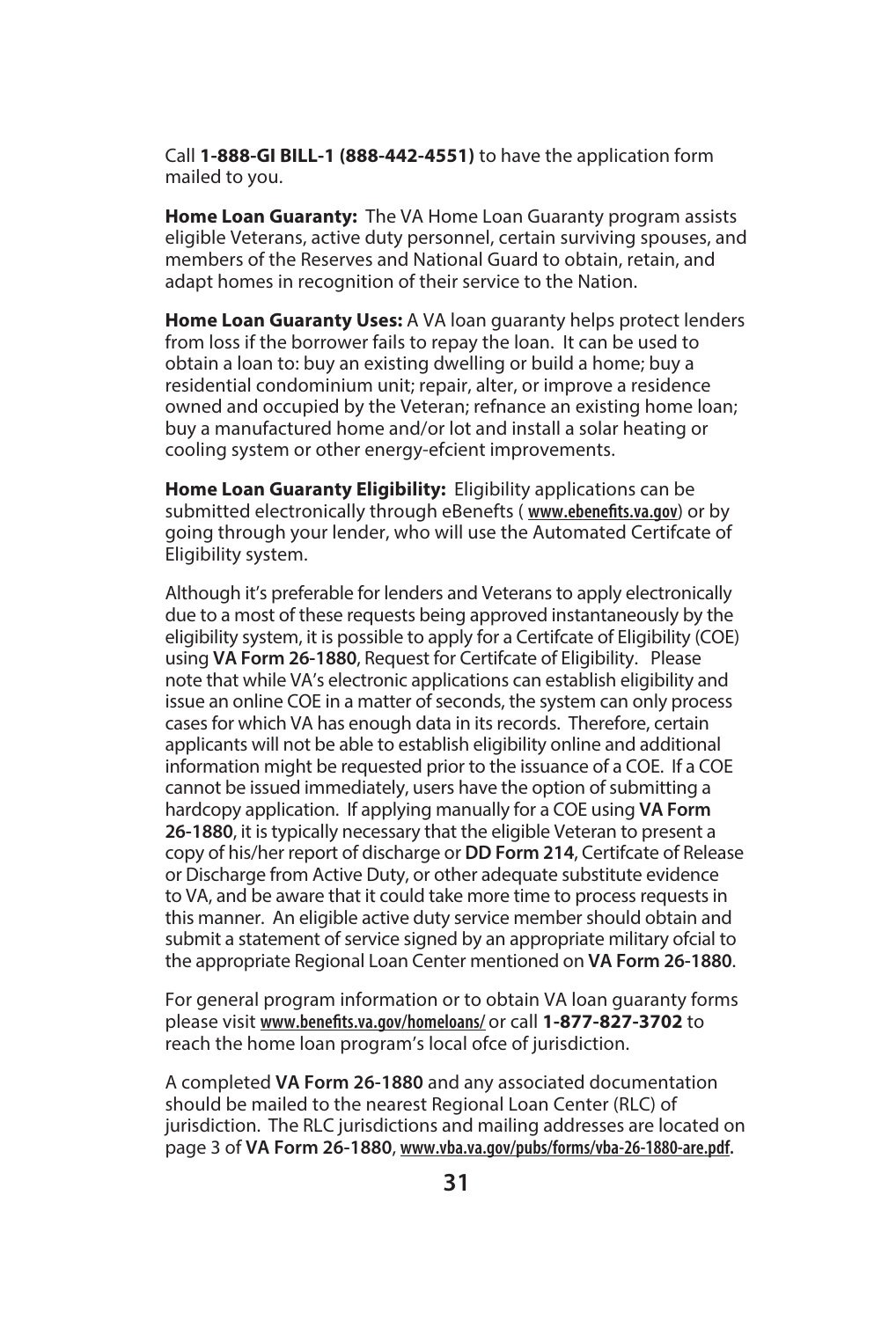**Credit and Income Qualifcations:** In addition to the periods of eligibility and conditions of service requirements, applicants must have enough income and credit, and agree to live in the property in order to be approved by a lender for a VA home loan.

 December 16, 2003; or the spouse of an active duty member who is **Surviving Spouses:** Some spouses of Veterans may have home loan eligibility: The unmarried surviving spouse of a Veteran who died as a result of service or service-connected causes. The surviving spouse of a Veteran who dies on active duty or from service-connected causes, who remarries on or after attaining age 57 and on or after listed as missing in action (MIA) or a prisoner of war (POW) for at least 90 days. For more information, please visit **[www.benefts.va.gov/homeloans](www.benefits.va.gov/homeloans)/**  or call **1-877-827-3702** to speak to a VA home loan representative.

**Eligibility under the MIA/POW:** Provisions are limited to one-time use only. Surviving spouses of Veterans who died from nonservice-connected causes may also be eligible if any of the following conditions are met: The Veteran was rated totally service-connected disabled for 10 years or more immediately preceding death, or was rated totally disabled for not less than fve years from date of discharge or release from active duty to date of death, or was a former prisoner of war who died after Sept. 30, 1999, and was rated totally service-connected disabled for not less than one year immediately preceding death.

**Home Loan Guaranty Limits:** VA does not make guaranteed loans to Veterans and service members; VA guarantees loans made by private sector lenders. The guaranty is what VA could pay a lender should the loan go to foreclosure. VA does not set a cap on how much an individual can borrow to refnance a home. However, there are limits on the amount of liability VA can assume, which usually afects the amount of money an institution will lend. For information on loan limits please visit: **[www.benefts.gov/homeloans/purchaseco\\_loan\\_limits.asp](https://www.va.gov/housing-assistance/home-loans/loan-limits/)**.

**Other Types of Loans:** An eligible borrower can use a VA-guaranteed Interest Rate Reduction Refnancing Loan to refnance an existing VA loan and lower the interest rate and payment.

- A "covered veteran" as defned in 38 U.S.C. § 3703(a)(1) is a veteran who has previously used entitlement under this chapter and for whom the full amount of entitlement so used has not been restored as a result of the exclusion in section 3702(b) of this title.
- The "Freddie Mac conforming loan limit (CLL)" means the limit determined by the Federal Housing Finance Agency (FHFA) and published at **[www.fhfa.gov/DataTools/Downloads/Pages/Conforming-Loan](https://www.fhfa.gov/DataTools/Downloads/Pages/Conforming-Loan-Limits.aspx)-[Limits.aspx](https://www.fhfa.gov/DataTools/Downloads/Pages/Conforming-Loan-Limits.aspx)**.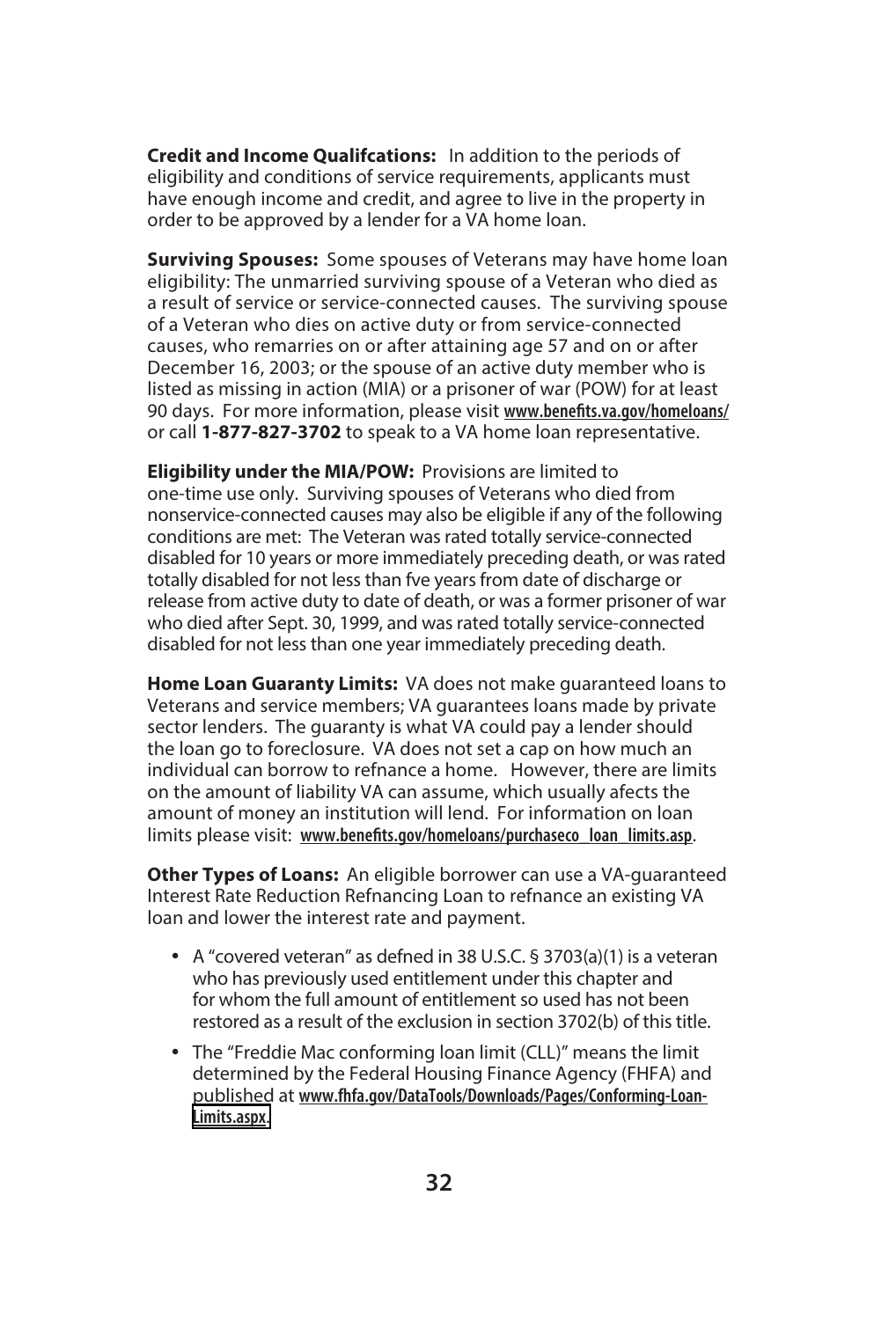**Home Loan Guaranty Appraisals:** In most cases, a home loan cannot be guaranteed by VA without frst being appraised by a VA-assigned fee appraiser. A home appraisal by a VA-assigned fee appraiser is required for purchase and certain refnance loans guaranteed by VA. A lender can request a VA appraisal through VA systems. The Veteran borrower typically pays for the appraisal upon completion, according to a fee schedule approved by VA. This VA appraisal estimates the value of the property. An appraisal is not an inspection and does not guarantee the house is free of defects. VA guarantees the loan, not the condition of the property.

may help minimize any problems that could arise after loan closing. A thorough inspection of the property by a reputable inspection frm In an existing home, attention should be given to plumbing, heating, electrical, roofng, and structural components. In addition, VA strongly recommends testing for radon, a known carcinogen.

and recording fees, hazard insurance premiums, and prepaid taxes. the total loan does not exceed the reasonable value of the property. **Home Loan Guaranty Closing Costs:** For purchase home loans, payment in cash is required on all closing costs, including title search For refnancing loans, all such costs may be included in the loan, if Interest rate reduction loans may include closing costs, including a maximum of two discount points.

 active duty. Additionally, unmarried surviving spouses in receipt of **Home Loan Guaranty Funding Fees:** The funding fee is a percentage of the loan amount collected in order to ofset future anticipated costs associated with the loan. A funding fee must be paid to VA unless the Veteran is exempt from such a fee. Currently, exemptions from the funding fee are provided for Veterans and service members receiving VA disability compensation, those who are rated by VA as eligible to receive compensation as a result of pre-discharge disability examination and rating, and those who would be in receipt of compensation, but who were recalled to active duty or reenlisted and are receiving active-duty pay in lieu of compensation. And active-duty service members who have earned a Purple Heart, still serving on dependency and indemnity compensation may be exempt. The fee may be paid in cash or included in the loan. For all types of loans, the loan amount may include the VA funding fee and up to \$6,000 of energy-efcient improvements.

However, no other fees including fees for the VA appraisal, credit report, loan processing fee, title search, title insurance, recording fees, transfer taxes, survey charges, or hazard insurance charges, or discount points may be included in loans for purchase or construction. For refnancing loans, most closing costs may be included in the loan amount.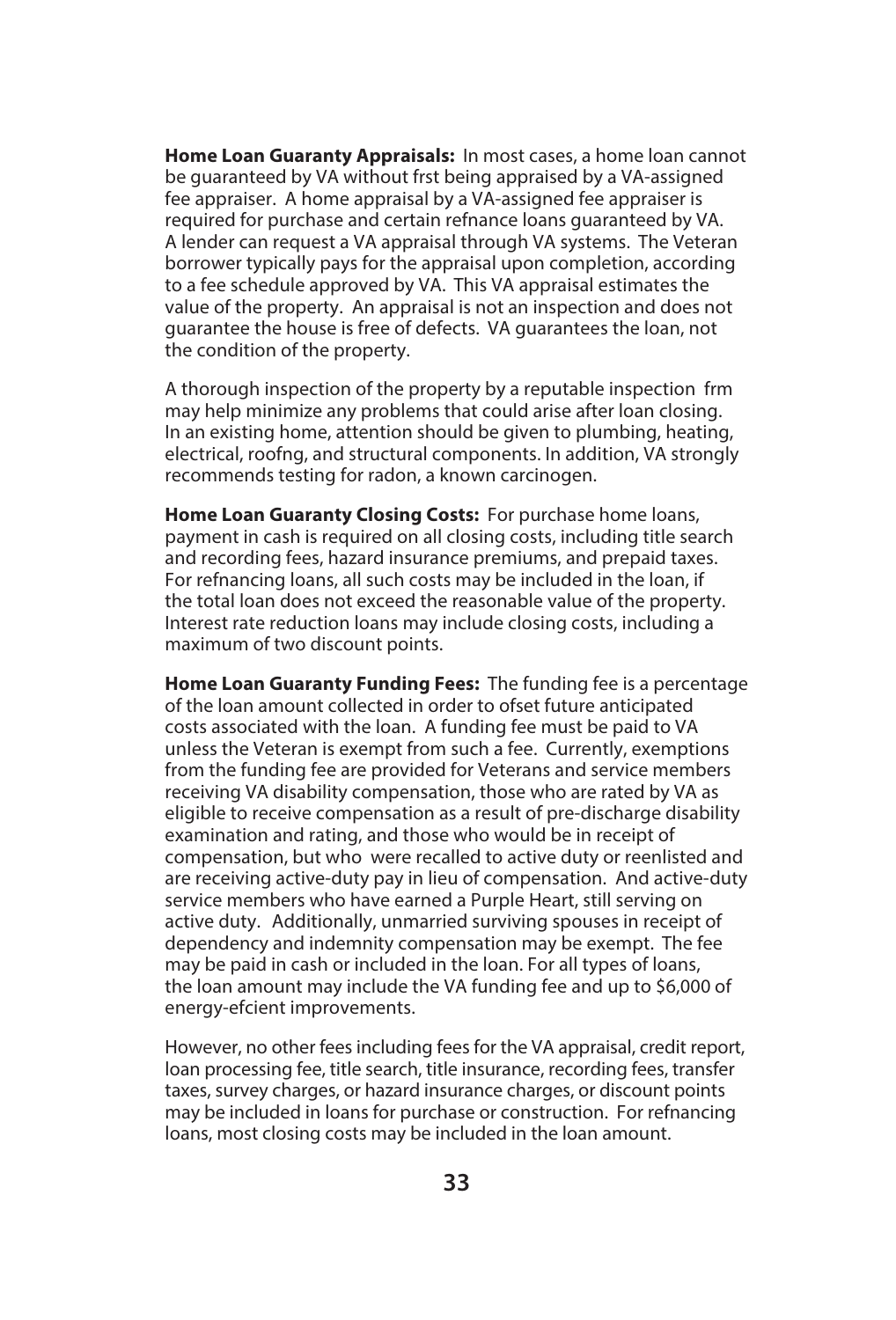**Home Loan Guaranty Required Occupancy:** To qualify for a VA home loan, a Veteran or the spouse of an active-duty service member must certify that he or she intends to occupy the home. A dependent child of an active-duty service member also satisfes the occupancy requirement. When refnancing a VA-guaranteed loan solely to reduce the interest rate, a Veteran only needs to certify prior occupancy.

**Home Loan Guaranty Financing, Interest Rates and Terms:** Veterans obtain VA-guaranteed loans through the usual lending institutions, including banks, credit unions, and mortgage brokers. VA-guaranteed loans can have either a fx ed interest rate or an adjustable rate, where the interest rate may adjust up to 1 percent annually and up to 5 percent over the life of the loan. VA does not set the interest rate. Interest rates are negotiable between the lender and borrower on all loan types.

Veterans may also choose a diferent type of adjustable rate mortgage called a hybrid ARM, where the initial interest rate remains fxed for 3-10 years. If the rate remains fxed for less than fve years, the rate adjustment cannot be more than 1 percent annually and 5 percent over the life of the loan. For a hybrid ARM with an initial fxed period of fve years or more, the initial adjustment may be up to 2 percent.

The Secretary has the authority to determine annual adjustments thereafter. Currently, annual adjustments may be up to 2 percentage point and 6 percent over the life of the loan. The term of the loan may be for as long as 30 years and 32 days.

#### **Home Loan Guaranty Assumption Requirements and Liability:**

VA loans made on or after March 1, 1988, are not assumable without the prior approval of VA or its authorized agent (usually the lender collecting the monthly payments). To approve the assumption, the lender must ensure that the purchaser is a satisfactory credit risk and will assume all of the Veteran's liabilities on the loan. If approved, the purchaser will have to pay a funding fee that the lender sends to VA, and the Veteran will be released from liability to the federal government. (A VA-guaranteed loan may be assumed by Veterans, active duty personnel, and non-Veterans alike.)

Loans made prior to March 1, 1988, are generally freely assumable, but Veterans should still request the lender's approval in order to be released of liability. Veterans whose loans were closed after December 31, 1989, usually have no liability to the government following a foreclosure, except in cases involving fraud, misrepresentation, or bad faith, such as allowing an unapproved assumption. However, for the entitlement to be restored, any loss sufered by VA must be paid in full.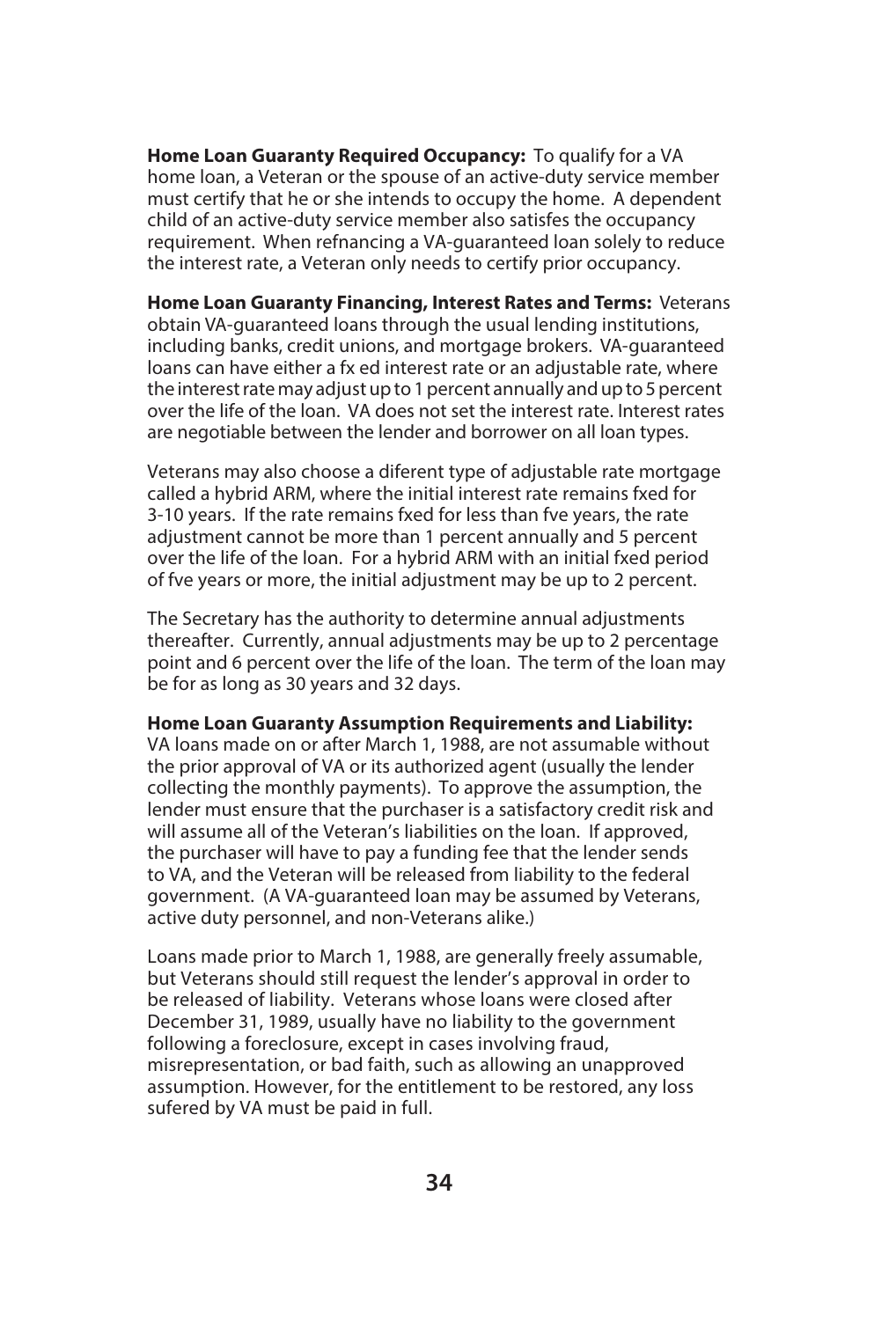A release of liability does not mean that a Veteran's guaranty entitlement is restored. That occurs only if the borrower is an eligible Veteran who agrees to substitute his or her entitlement for that of the seller. If the Veteran allows assumptions of a loan without prior approval, then the lender may demand immediate and full payment of the loan, and the Veteran may be liable if the loan is foreclosed and VA has to pay a claim under the loan guaranty.

**VA Assistance to Veterans in Default:** When a VA-guaranteed home loan becomes delinquent, VA may provide supplemental servicing assistance to help cure the default. The servicer has the primary responsibility of servicing the loan to resolve the default, and VA urges all Veterans who are encountering problems making their mortgage payments to speak with their servicers as soon as possible to explore options to avoid foreclosure. Contrary to popular opinion, servicers do not want to foreclose, because foreclosure costs money. Depending on a Veteran's specifc situation, servicers may ofer any of the following options to avoid foreclosure:

- **Repayment Plan –** the borrower makes a regular installment each month plus part of the missed installments.
- **Special Forbearance** the servicer agrees not to initiate foreclosure to allow time for the borrower to repay the missed installments or agrees to place a hold or postpone foreclosures proceedings.
- Loan Modifcation provides the borrower a fresh start by adding the delinquency to the loan balance and establishing a new payment schedule.
- **Short Sale** when the servicer agrees to allow the borrower to sell his/her home for a lesser amount than what is currently required to pay of the loan.
- **Deed-in-Lieu of Foreclosure** the borrower voluntarily agrees to deed the property to the servicer instead of going through a lengthy foreclosure process. In cases where the servicer is unable to help the Veteran borrower, VA has loan technicians at its eight RLCs and in Hawaii, who are available to take an active role in working with the mortgage servicer. Veterans with VA-guaranteed home loans can call **1-877-827-3702** to discuss their options.

## **Service Members Civil Relief Act (SCRA) and Home Loan**

**Guaranties:** Veteran borrowers may be able to request relief pursuant to the SCRA. In order to qualify for certain protections available under the Act, their obligation must have originated prior to their current period of active military service. SCRA may provide a lower interest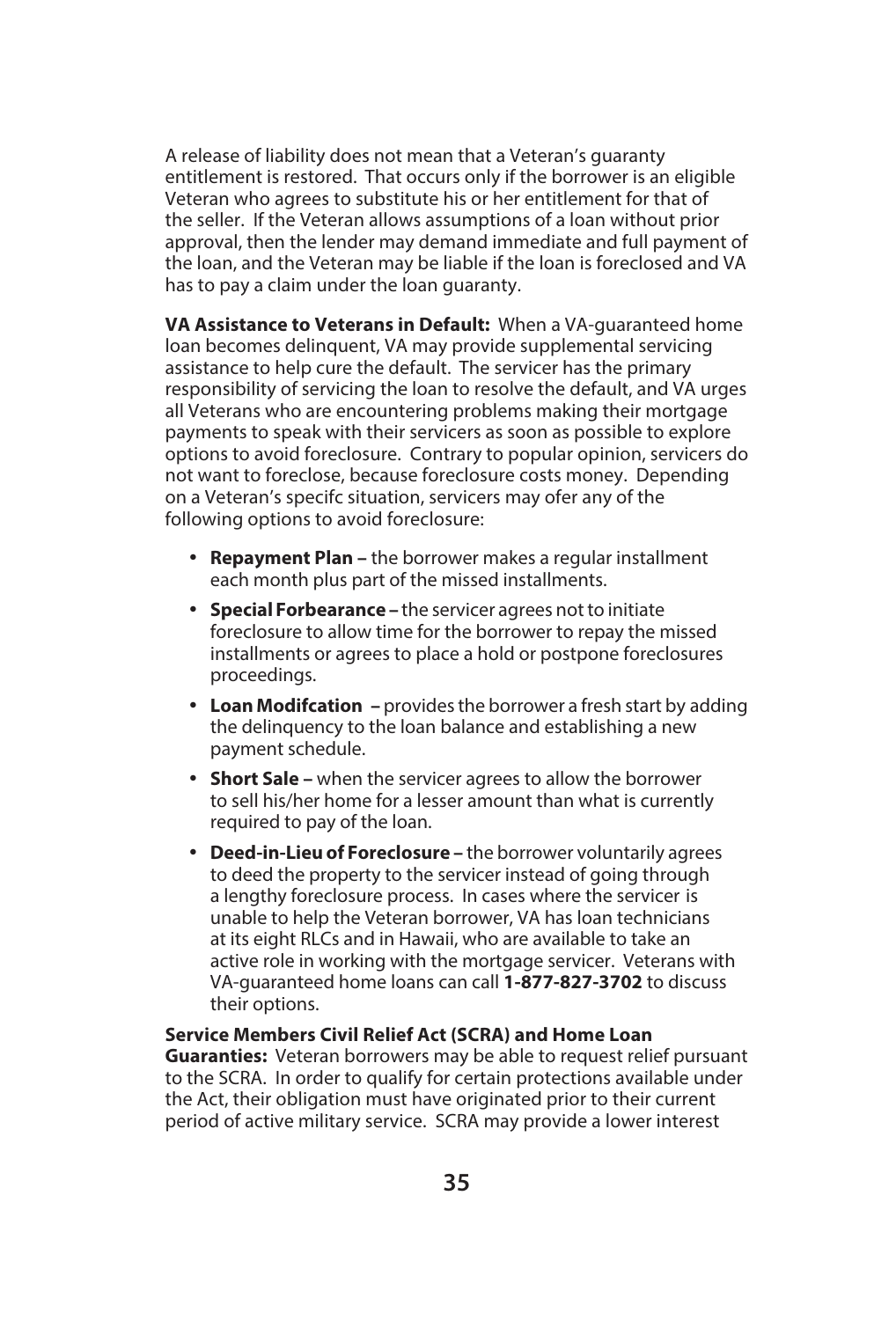rate during military service and for up to one year after service ends, provide forbearance, or prevent foreclosure or eviction up to nine months from period of military service.

**Assistance to Veterans with VA-Guaranteed Home Loans:** When a VA-guaranteed home loan becomes delinquent, VA may provide supplemental servicing assistance to help cure the default. The servicer has the primary responsibility of servicing the loan to resolve the default.

Veterans with VA-guaranteed home loans can call **1-877-827-3702**  to reach a VA ofce where loan specialists are prepared to discuss potential ways to help save the loan.

**Assistance to Veterans with Non-VA Guaranteed Home Loans in Default:** VA advises Veterans or service members who are having difculty making payments on a non-VA-guaranteed loan to contact their service as quickly as possible to explore options to avoid foreclosure. Although for non-VA loans, VA does not have authority to directly intervene on the borrower's behalf, VA's network of loan technicians at eight Regional Loan Centers and an ofce in Hawaii can ofer advice and guidance on how to potentially avoid foreclosure. Veterans or service members with non-VA loans may call **1-877-827- 3702** to speak with a VA loan technician, or visit: **[www.benefts.va.gov](https://www.benefits.va.gov/homeloans/)/ [homeloans/](https://www.benefits.va.gov/homeloans/)**, for more information on avoiding foreclosure.

If VA is not able to help a Veteran borrower retain his/her home (whether a VA-guaranteed loan or not), the Department of Housing and Urban Development (HUD) aids homeowners by sponsoring local housing counseling agencies. To fnd an approved agency in your area, search online at **apps.hud.gov/offices/hsg/sfh/hcc/hcs.cfm** or call HUD's interactive voice system at **1-800-569-4287**.

secured by a lien of record on the home occupied by the Veteran. **VA Refnancing of a Non-VA Guaranteed Home Loan:** Veterans with non-VA guaranteed home loans have the option to refnance to a VA-guaranteed home loan. The Veteran may obtain a VA cash-out refnance for any existing mortgage loan or other indebtedness The amount of the refnancing loan may not exceed 100 percent of the appraised value of the property. All fees and costs, including VA funding fee, may be included in the loan amount. However, any portion of fees and costs that would cause the refnancing loan amount to exceed 100 percent of the appraised value, must be paid in cash at loan closing.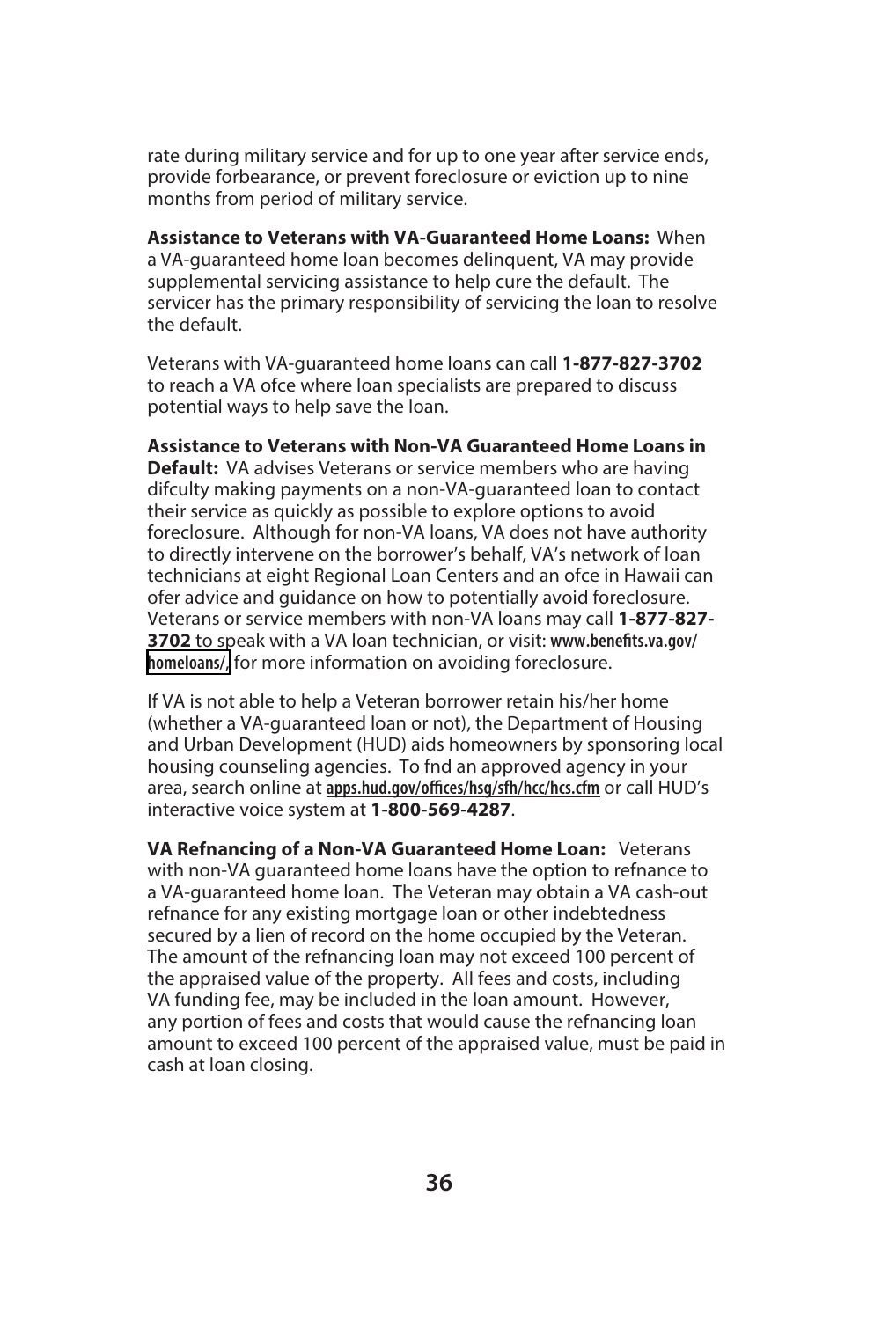**Other Assistance for Delinquent Veteran Borrowers:** If VA is not able to help a Veteran borrower retain his/her home (whether a VA-guaranteed loan or not), the Department of Housing and Urban Development (HUD) ofers assistance to homeowners by sponsoring local housing counseling agencies. To fnd an approved agency in your area, please visit: www.hud.gov/offices/hsg/sfh/hcc/hcs.cfm or call HUD's interactive voice system at **1-800-569-4287** to receive assistance in preventing homelessness.

**Preventing Veteran Homelessness:** Veterans who believe they may be facing homelessness as a result of losing their homes can call **1-877-4AID-VET (877-424-3838)**.

**VA Acquired Property Sales:** VA acquires properties as a result of fore- closures of VA-guaranteed and VA-owned loans. A private contractor currently markets the acquired properties through listing agents using local Multiple Listing Services. A listing of "VA Properties for Sale" may be found at **[listings.vrmco.com](https://listings.vrmco.com)/**. Contact a real estate agent for information on purchasing a VA-acquired property.

**Loans for Native American Veterans:** Eligible Native American Veterans can obtain a loan from VA to purchase, construct, or improve a home on federal Trust Land, or to reduce the interest rate on such a VA loan. Native American Direct Loans (NADL) are only available if a memorandum of understanding exists between the tribal organization and VA. Veterans who are not Native American, but who are married to Native American non-Veterans, may be eligible for a direct loan under this program.

To be eligible for such a loan, the qualifed non-Native American Veteran and the Native American spouse must reside on federal Trust Land, both the Veteran and spouse must have a meaningful interest in the dwelling or lot, and the tribal authority that has jurisdiction over the Trust Land must recognize the non-Native American Veteran as subject to its authority. There is no loan limit for Veterans using their entitlement for a VA Native American Direct loan to build or purchase a home on Federal trust land. Eliminating the loan limit enhances access to home loan benefts for Native American Veterans. For additional information about the NADL program please visit: **[www.benefts.va.gov/homeloans/nadl.asp](www.benefits.va.gov/homeloans/nadl.asp)**.

**VA Life Insurance:** VA's life insurance benefts open to new applicants include Service members' Group Life Insurance, Veterans' Group Life Insurance, Family Service Members' Group Life Insurance, Service Members' Group Life Insurance Traumatic Injury Protection, Service-Disabled Veterans' Insurance, and Veterans' Mortgage Life Insurance.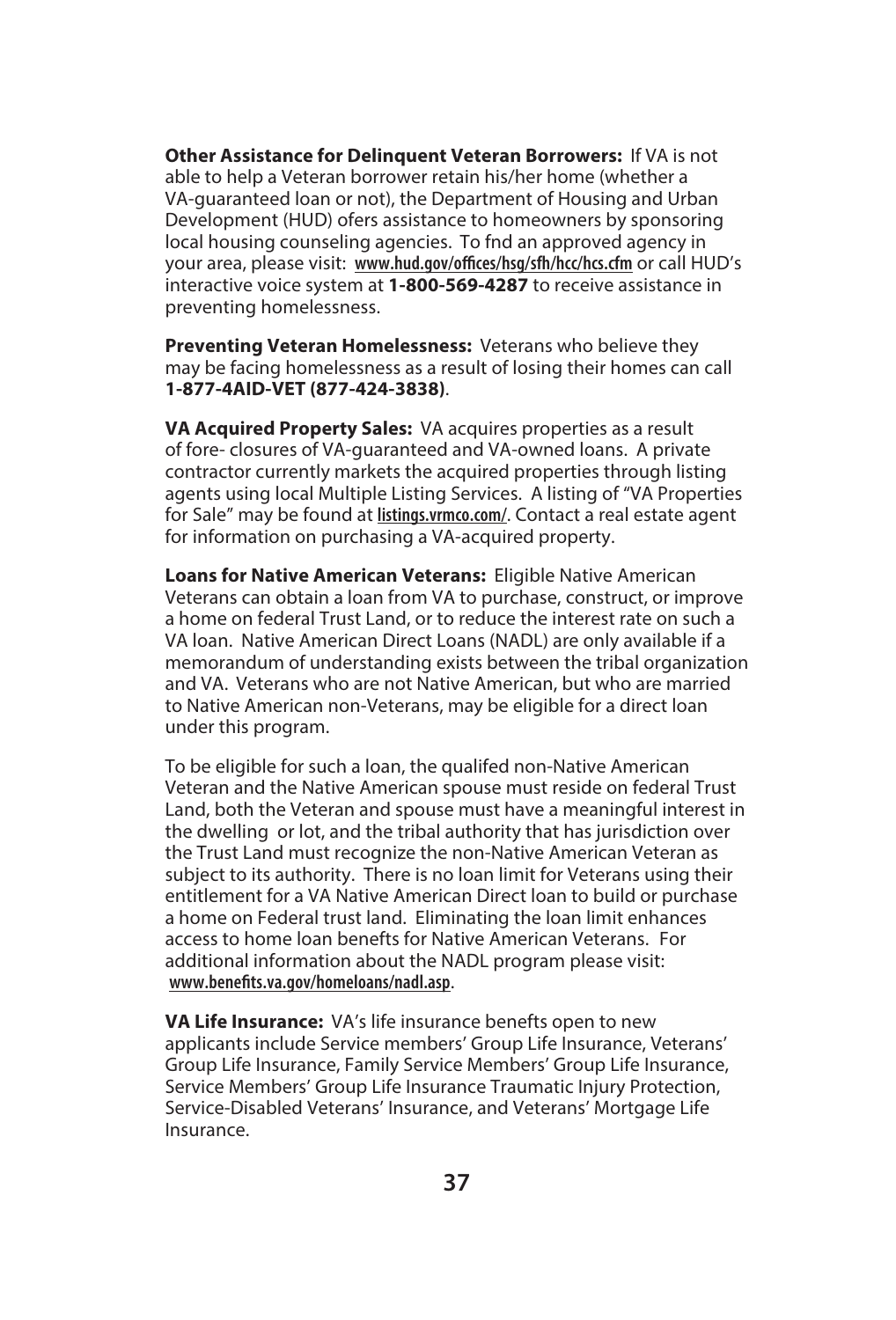These programs are described below. Complete details are also available at: **[www.benefts.va.gov/insurance](www.benefits.va.gov/insurance)/**; or by writing to Department of Veterans Afairs, Insurance Center, P.O. Box 42954, Philadelphia, PA 19101or by calling VA's Insurance Center toll-free at **1-800-669-8477.** 

Specialists are available between the hours of 8:30 a.m. and 6:00 p.m. (EST) Monday through Friday to discuss: eligibility, premium payments, insurance dividends, address changes, policy loans, naming benefciar ies, reporting the death of the insured and other insurance issues.

For information about Service Members' Group Life Insurance, Veterans' Group Life Insurance, Service Members' Group Life Insurance Traumatic Injury Protection or Family Service Members' Group Life Insurance coverage, please visit: **[www.benefts.va.gov/insurance](www.benefits.va.gov/insurance)/**; or call the Ofc e of Service Members' Group Life Insurance directly at **1-800-419-1473**.

**Service Members' Group Life Insurance (SGLI):** The following persons are automatically insured by law for \$400,000 under SGLI:

- Active-duty members of the Army, Navy, Air Force, Marines and Coast Guard
- Commissioned members of the National Oceanic and Atmospheric Administration (NOAA)
- U.S. Public Health Service (UPHS)
- Cadets or midshipmen of the U.S. military academies
- Members, cadets and midshipmen of the Reserved Ofcers Training Corps (ROTC) while engaged in authorized training and practice cruises
- Members of the Ready Reserves/National Guard who are scheduled to perform at least 12 periods of inactive training per year
- Service members who volunteer for a mobilization category in the Individual Ready Reserve (IRR)

Individuals may elect in writing to be covered for less than \$400,000 or to decline coverage. SGLI coverage is available in \$50,000 increments up to the maximum of \$400,000. Full-time service members on active duty are covered 24 hours a day, 7 days a week for 365 days of the year.

**Full-time SGLI Coverage:** Full-time coverage is in efect during periods of active duty and for Ready Reserve and National Guard members scheduled to perform at least 12 periods of inactive duty training per year. Coverage is also provided for 120 days after separation or release from duty for service members who quality for full-time SGLI coverage.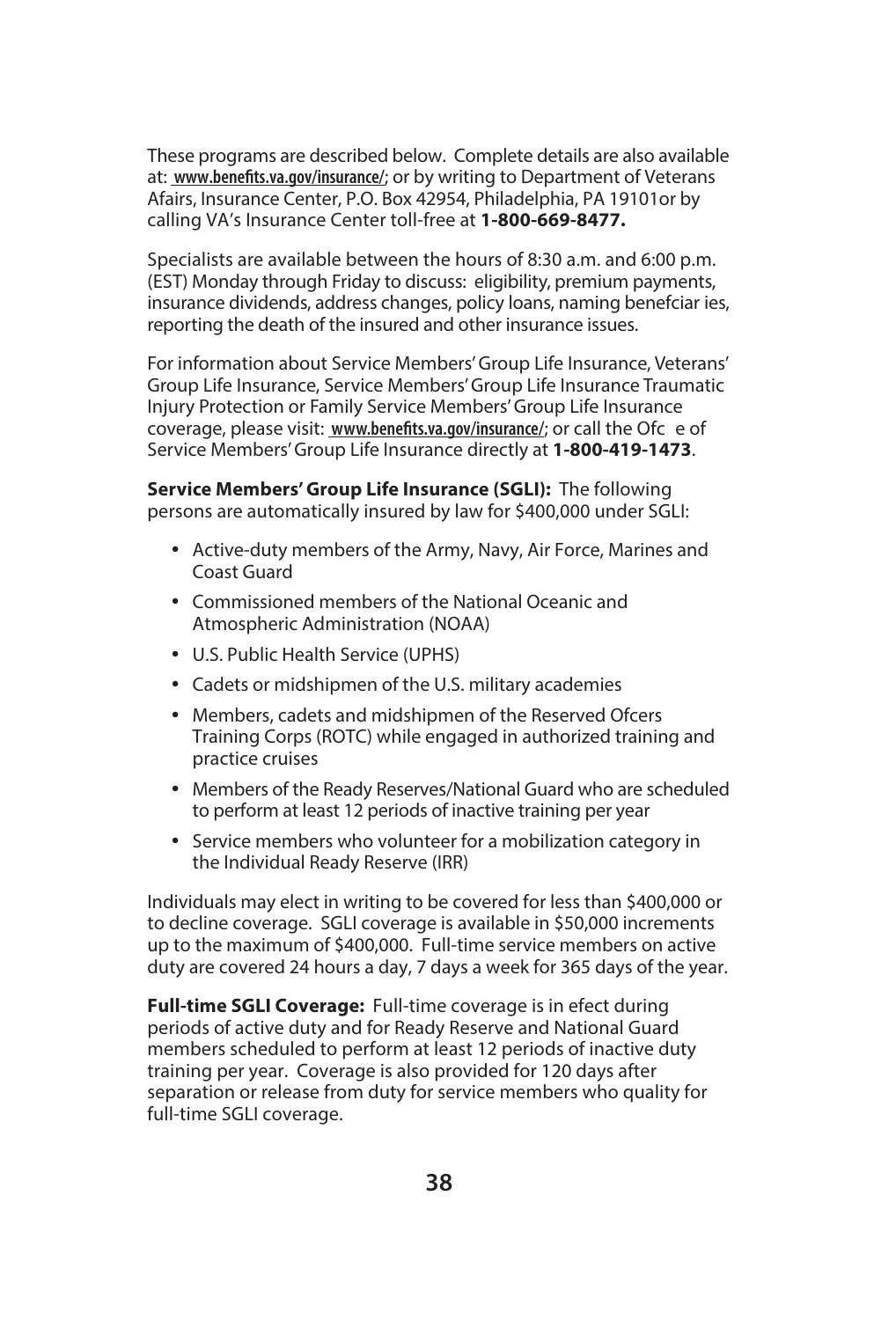Reservists or National Guard members who have been assigned to a unit in which they are scheduled to perform at least 12 periods of inactive duty that is creditable for retirement purposes are also covered 24 hours a day, 7 days a week for 365 days of the year and for 120 days following separation or release from duty.

 or active duty for training, or while traveling to and from such duty. **Part-time SGLI Coverage:** Part-time coverage is provided for Reservists or National Guard members who do not qualify for the full-time coverage described above. Part-time coverage generally applies to Reservists/National Guard members who drill only a few days in a year. These individuals are covered only while on active duty Members covered part time do not receive 120 days of free coverage after separation unless they incur or aggravate a disability during a period of duty. For additional information about SGLI coverage, please visit: **[www.benefts.va.gov/insurance/sgli.asp](www.benefits.va.gov/insurance/sgli.asp)**.

**SGLI Traumatic Injury Protection (TSGLI):** Members of the armed services serve our nation heroically during times of great need, but what happens when they experience great needs of their own because they have sustained a traumatic injury? TSGLI provides payment to traumatically injured service members who have sufered certain physical losses. The TSGLI beneft ranges between \$25,000 and \$100,000 depending on the loss sufered. TSGLI helps service members by providing fnancial resources that allow their families to be with them during their recovery or by helping them with other expenses incurred during their recovery period.

TSGLI is part of SGLI. An additional \$1 is added to the service member's SGLI premium to cover TSGLI. After Dec. 1, 2005, all service members who are covered by SGLI are automatically also covered by TSGLI. TSGLI cannot be declined unless the service member also declines basic SGLI. TSGLI claims are adjudicated by the service members military branches of service. In addition, there is retroactive TSGLI coverage for service members who sustained a qualifying loss between Oct. 7, 2001 and Nov. 30, 2005 regardless of where it occurred; TSGLI coverage is also payable to these service members regardless of whether they had SGLI coverage in force at the time of their injury.

For additional information about TSGLI eligibility and branch of service contact information, please visit: **[benefts.va.gov/insurance/tsgli](https://www.va.gov/life-insurance/options-eligibility/tsgli/). asp**, or call:

**1-800-237-1336** (Army);

**1-833-330-6622** (Navy);

**1-877-216-0825** or 1-703-432-9277 (Marine Corps);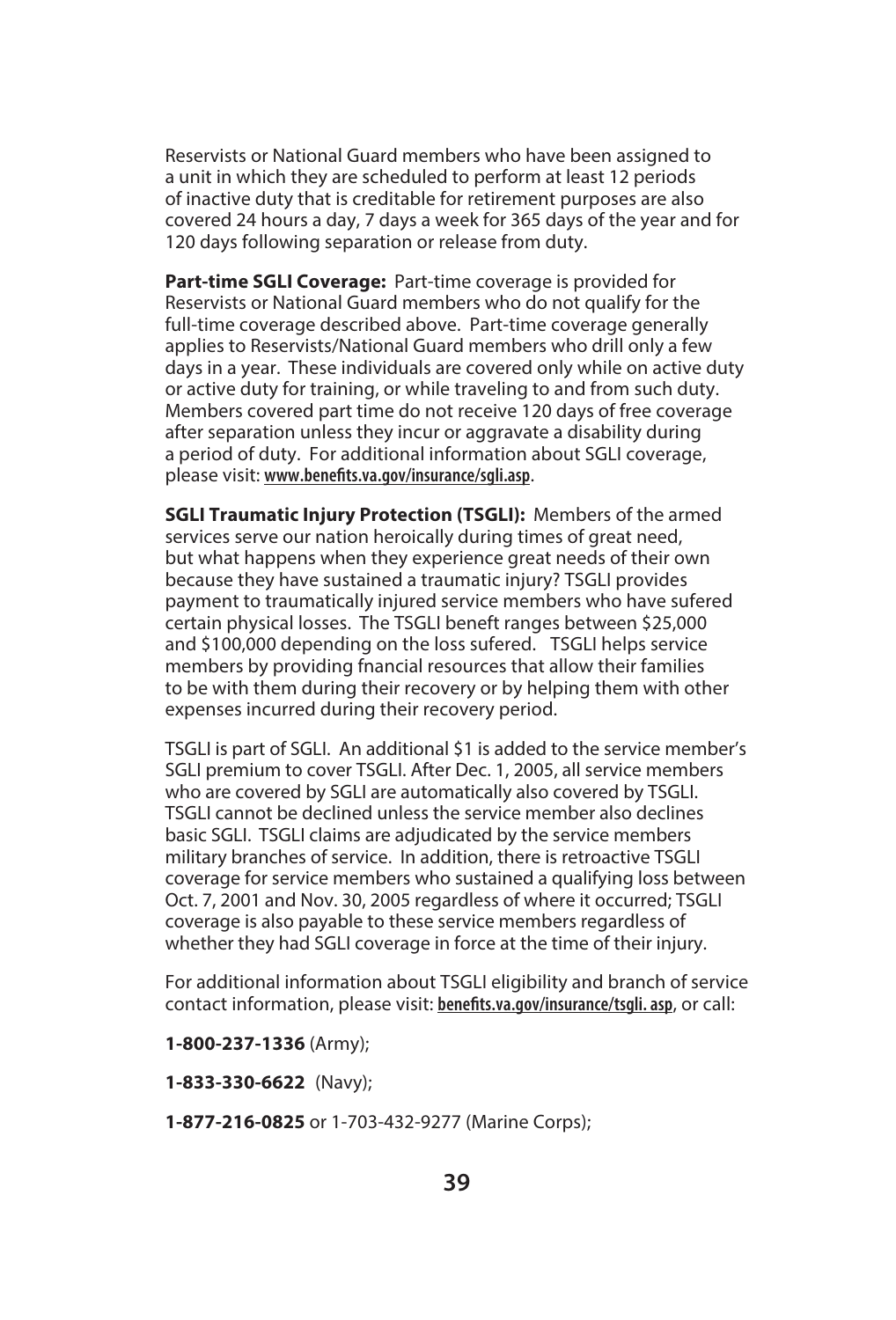**1-800-433-0048** (Active Duty Air Force);

**1-800-525-0102** (Air Force Reserves);

**1-240-612-9151** (Air National Guard);

**1-202-795-6638** (Coast Guard);

**240-276-8799** (Public Health Service);

**1-301-713-3444** (National Oceanic and Atmospheric Administration)

The service member must pay a premium for spousal coverage. Dependent children are insured at no cost to the service member. **Family Service Members' Group Life Insurance Coverage (FSGLI):**  FSGLI coverage consists of spousal coverage and dependent child coverage. FSGLI provides term life insurance coverage for the spouse and dependent children of service members insured under SGLI. Family coverage is available only to service members insured under the SGLI program, not Veterans' Group Life Insurance (VGLI).

**Spousal Coverage\***: FSGLI provides up to \$100,000 of life insurance coverage for a spouse of a service member with full-time SGLI coverage, which can not to exceed the amount of SGLI the service member has in force. Coverage for spouses who are not in the military is automatic.

For spouses who are in the military at the same time as the SGLI insured service member and who got married on or after Jan. 2, 2013, coverage is not automatic. The service members in this category must apply for spousal coverage for their military spouse, and their spouses must meet good health requirements. Premiums for spousal coverage are based on the age of the spouse and the amount of FSGLI coverage. FSGLI is a service members' beneft; the member pays the premium and is the only person allowed to be the benefciary of the coverage.

FSGLI spousal coverage ends due to any of the following events:

- The service member elects in writing to terminate his or her own SGLI coverage.
- The service member elects in writing to terminate FSGLI cover-age on his or her spouse.
- The service member divorces his or her spouse.
- The insured service member dies.
- The service member separates from service.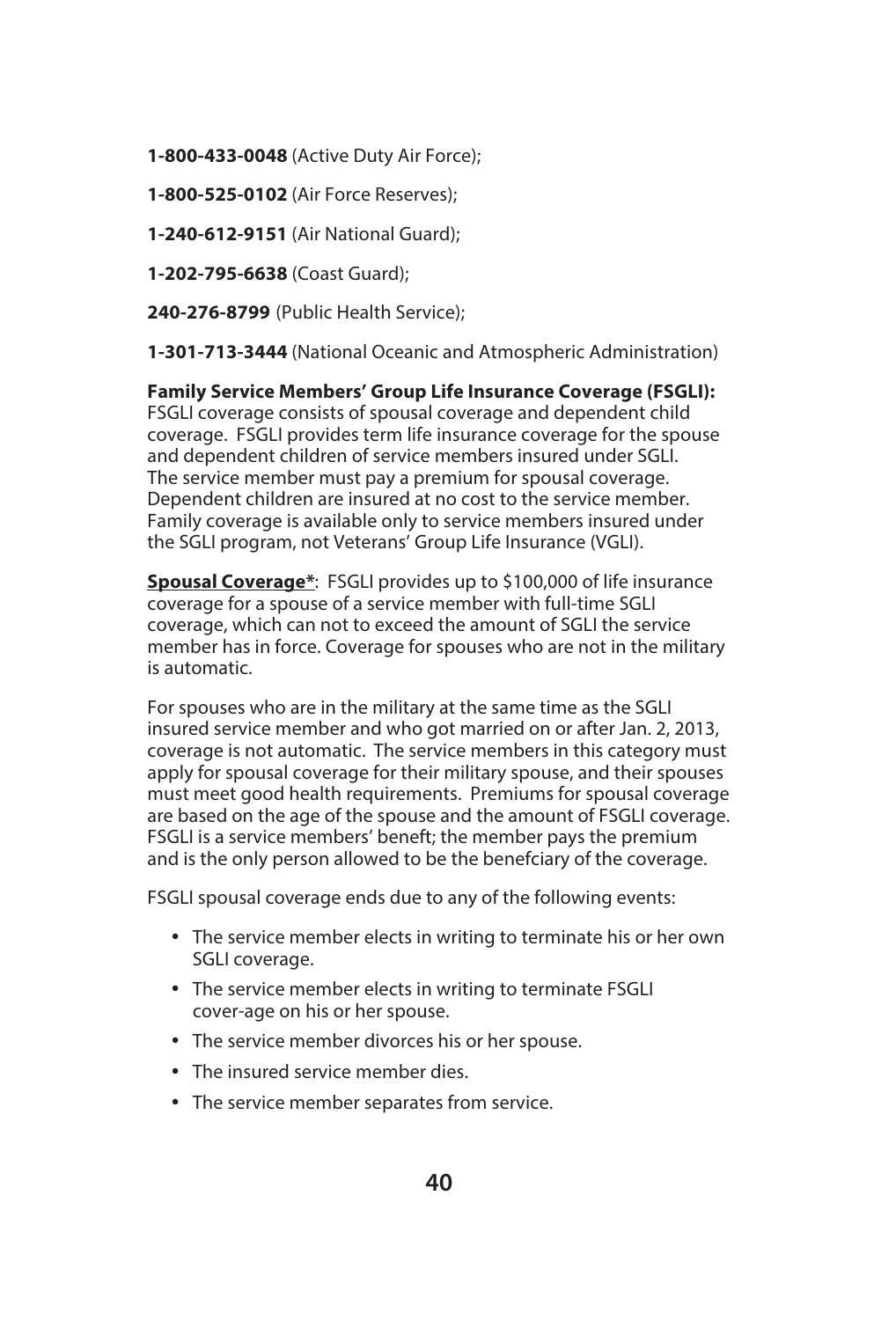\*The insured spouse may convert his or her FSGLI coverage to a permanent policy of ered by participating private insurers within 120 days of the date of any of the termination events noted above.

**SGLI Online Enrollment System (SOES):** If a service member is in the Navy, Air Force or Army spousal coverage under Service Members' Group Life Insurance (SGLI) coverage can now be managed using the SGLI Online Enrollment System (SOES). SOES allows service members with full-time SGLI coverage to make changes to their life insurance coverage and benefciary information online at any time without completing a paper form or making a trip to their personnel ofce. To access SOES, the service member must sign into the MilConnect portal at **[milconnect.dmdc.osd.mil/milconnect](https://milconnect.dmdc.osd.mil/milconnect)/** and go to the *Benefts Tab, Life Insurance SOES-SGLI Online Enrollment System*.

**Dependent Child Coverage:** FSGLI dependent coverage of \$10,000 is also automatically provided for dependent children of service members insured under SGLI, with no premium required. FSGLI Dependent Child coverage cannot be declined. FSGLI Dependent Child coverage ends 120 days after any of the following events:

- The service member elects in writing to decline SGLI coverage
- $\bullet$  The child(ren) no longer qualifes as an insurable dependent as defned by 38 U.S.C. 1965
- $\bullet$  The service member dies
- The service member is discharged from the service

Dependent child coverage cannot be converted to a commercial policy.

For additional information about FSGLI coverage, please visit: **[www.benefts.va.gov/insurance/fsgli.asp.](www.benefits.va.gov/insurance/fsgli.asp)** 

**Veterans' Group Life Insurance (VGLI):** VGLI is renewable term coverage available to service members who recently separated from military service and had SGLI at the time of separation. Service members have one-year and 120 days from separation to apply for VGLI. However, if they apply within 240 days of separation, they do not need to submit evidence of good health. Service members who apply after the 240-day period after separation from service must submit evidence of insurability (i.e. proof of good heath). The initial VGLI coverage available is equal to the amount of SGLI coverage held at the time of separation from service. Efective April 11, 2011, VGLI insureds who are under age 60 and have less than \$400,000 in coverage can purchase up to \$25,000 of additional coverage one year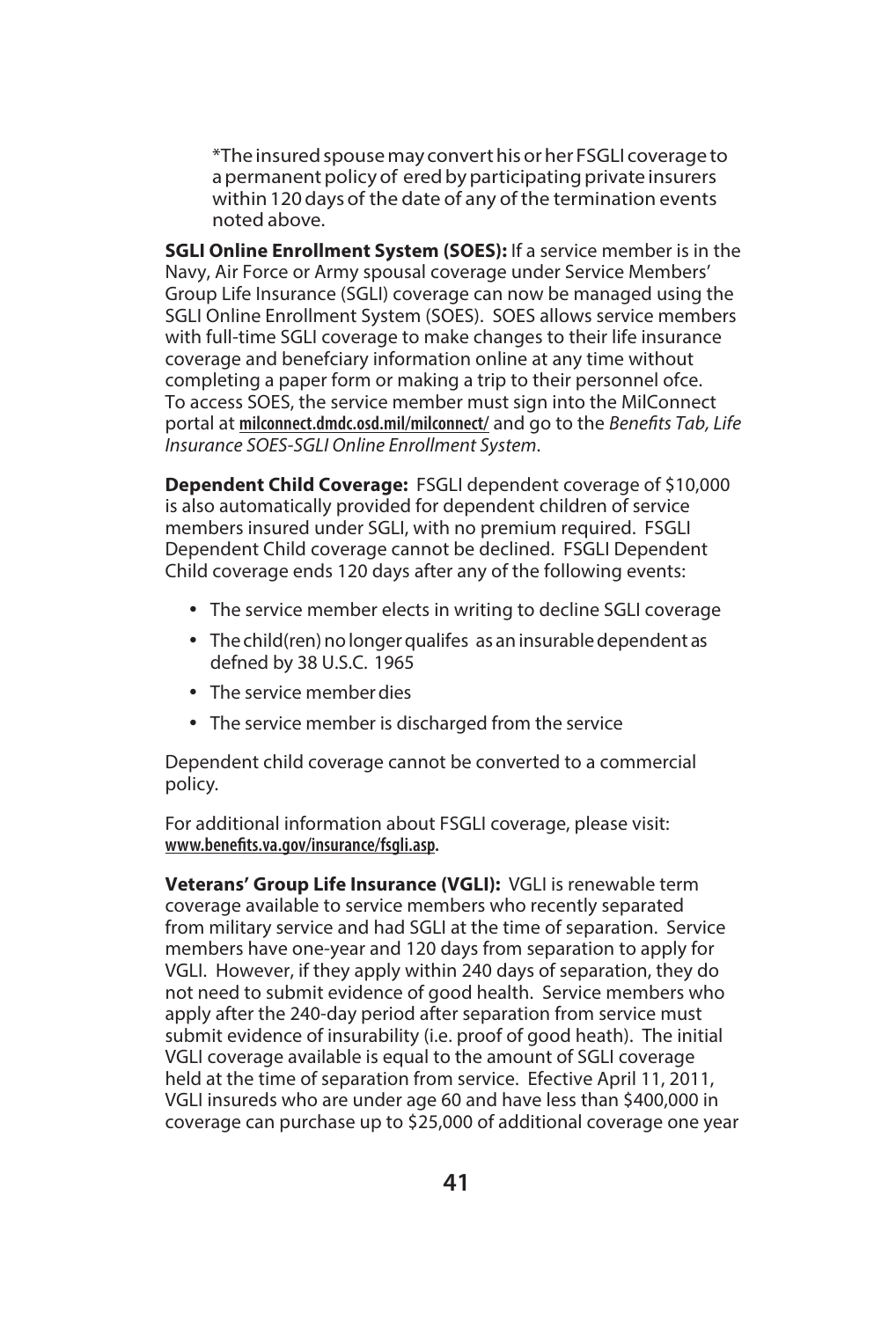after they obtain VGLI and on each subsequent fve-year anniversary, up to the maximum \$400,000. No medical underwriting is required for the additional coverage. VGLI is convertible at any time to a permanent plan policy with any participating commercial insurance company.

For additional information about VGLI coverage, please visit: **www. [benefts.va.gov/insurance/vgli.asp](https://benefits.va.gov/insurance/vgli.asp)**.

and return **SGLV 8715**, the SGLI Disability Extension Application. plan policy with any participating commercial insurance company. **SGLI Disability Extension:** Service members who are totally disabled at the time of separation (i.e. unable to work due to disabilities or have certain statutory conditions), can apply for the SGLI Disability Extension, which provides free coverage for up to two years from the date of separation. To apply, service members must complete Those covered under the SGLI Disability Extension are automatically converted to VGLI at the end of their extension period, subject to the payment of premiums. VGLI is convertible at any time to a permanent For additional information about the SGLI coverage, please visit: www. **[va.gov/life-insurance/options-eligibility/sgli](https://va.gov/life-insurance/options-eligibility/sgli)/.** 

**Accelerated Death Benefts:** Like many private life insurance companies, the SGLI, FSGLI and VGLI programs of er an accelerated benefts option t o terminally ill insured members. An insured service member is considered to be terminally ill if he or she has a written medical prognosis of nine months or less to live. All terminally ill insureds are eligible to receive advance payment of up to 50 percent of their SGLI or VGLI coverage, and terminally ill spouses can receive up to 50 percent of their FSGLI in a lump sum. Payment of an accelerated beneft does ho wever reduce the amount payable to the benefciar ies at the time of the insured's death.

To apply, an insured member must submit **SGLV 8284**, *Service member/ Veteran Accelerated Beneft Option form*, and spouses must complete **SGLV 8284A**, *Service member Family Coverage Accelerated Benefts Option form*.

For additional information about the Accelerated Beneft Option, please visit: **[www.benefts.va.gov/insurance/abo.asp](www.benefits.va.gov/insurance/abo.asp)**.

**Service-Disabled Veterans' Insurance (S-DVI):** Veterans who separated from service on or after April 25, 1951, under other than dishonorable conditions who have VA rated service-connected disabilities, even disabilities that are zero percent disabling, but are otherwise in good health, may apply to VA for up to \$10,000 in life insurance coverage under the S-DVI program.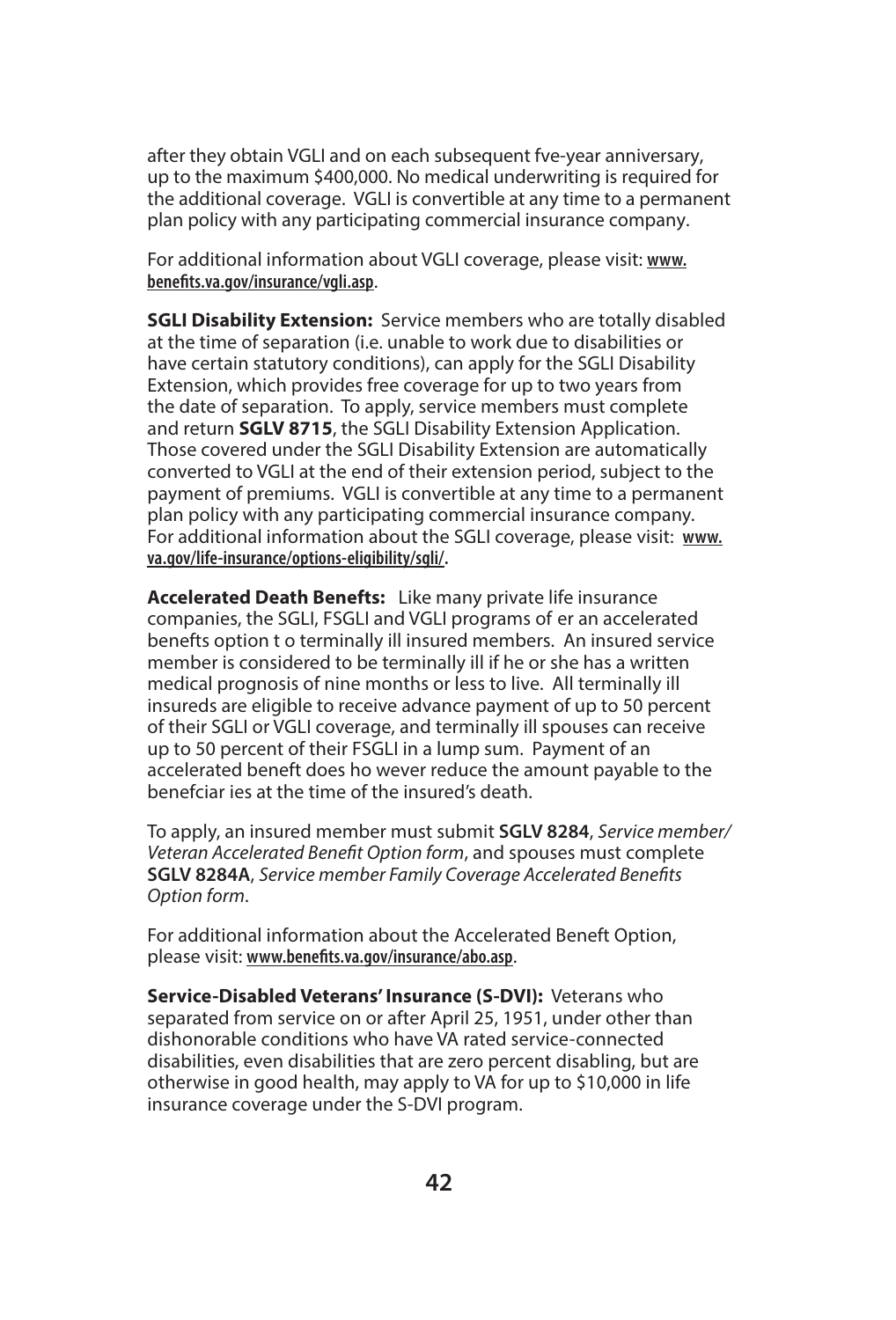Applications must be submitted to the VA Insurance Center in Philadelphia *within* two years from the date of being notifed of the approval of a new service-connected disability by VA. Veterans who are totally disabled (i.e. unable to work due to disability or who have certain statutory conditions) may apply for a waiver of their S-DVI premiums. If approved for waiver of premiums, the Veteran can apply for additional supplemental S-DVI coverage of up to \$30,000. However, premiums cannot be waived on the additional supplemental S-DVI.

To be eligible for this type of supplemental insurance, Veterans must meet all three requirements below:

- 1. be under age 65;
- 2. be eligible for a waiver of S-DVI premiums due to total disability; and
- 3. apply for additional insurance within one year from the date of notifcation of approval of waiver of premiums on the basic S-DVI policy.

For additional information about S-DVI and Supplemental S-DVI, please visit: **[www.benefts.va.gov/insurance/s-dvi.asp](www.benefits.va.gov/insurance/s-dvi.asp)**.

**Veterans' Mortgage Life Insurance (VMLI):** VMLI is mortgage protection insurance available to service members and Veterans under the age of 70 who have severe service-connected disabilities that qualify them for a Specially-Adapted Housing (SAH) Grant from the VA Loan Guaranty Service. SAH Grants help severely disabled Veterans build, remodel or purchase a home.

Maximum VMLI coverage is the smaller of the existing mortgage balance or \$200,000 and is payable only to the mortgage company upon the insured's death. To qualify for VMLI coverage, the service member or Veteran must the following elements:

- 1. qualify for the VA SAH grant for the home
- 2. have title to or ownership rights in the home, and
- 3. have a mortgage on the home

VMLI premiums are based on the age of the service member or Veteran, the length of the mortgage, the balance of the mortgage at the time of application and the amount of VMLI coverage requested; the service member/Veteran will need to provide this information to VA to determine the premium.

VMLI coverage automatically terminates when: 1) the mortgage is paid of in full; 2) the ser vice member or Veteran terminates ownership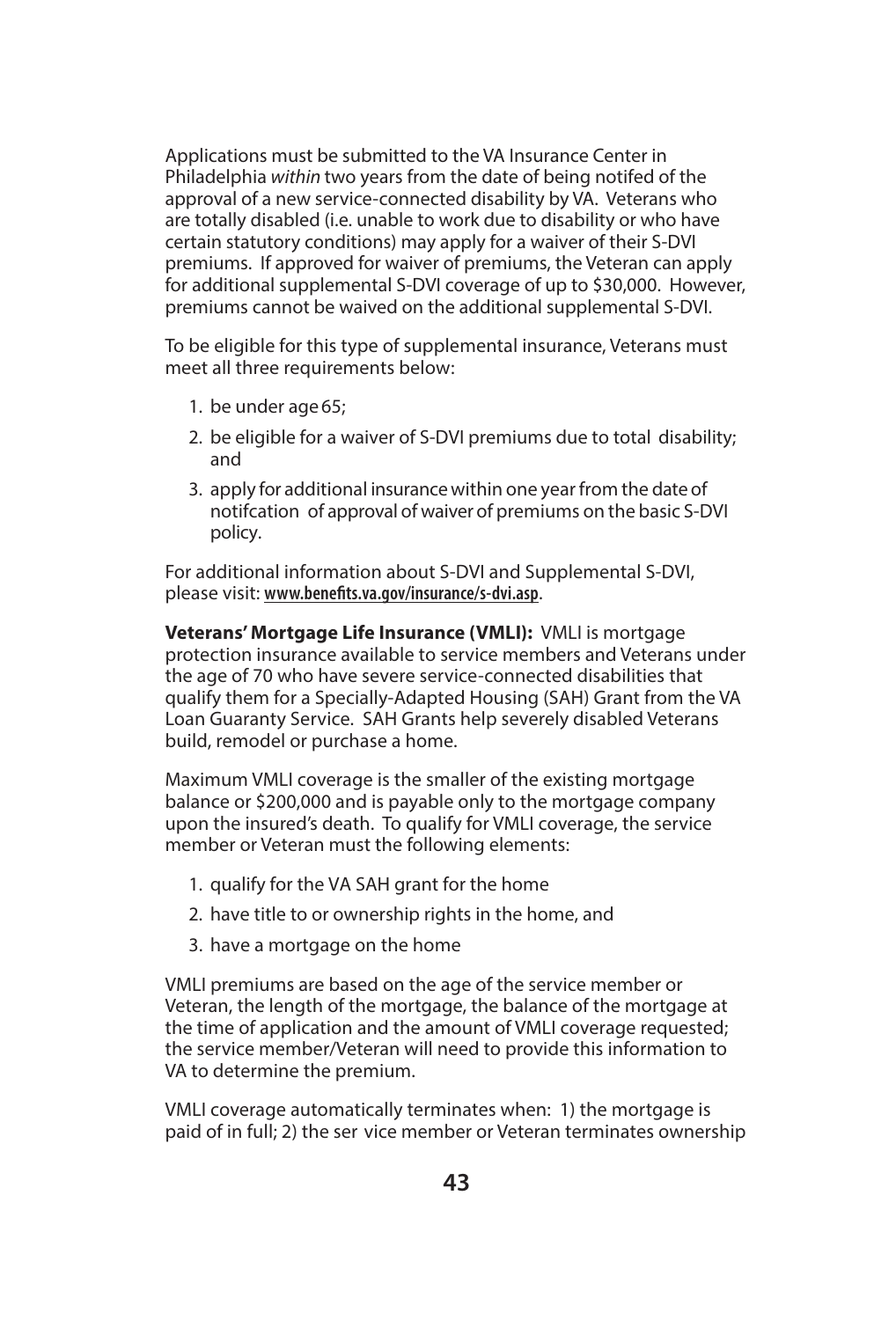in the property secured by the mortgage; 3) the service member or Veteran requests termination of coverage; 4) the service member or Veteran fails to provide required information (i.e. premiums or mortgage information); the premium is not paid; or 6) the service member or Veteran dies.

If a mortgage is disposed of through sale of the property, VMLI may be obtained on the mortgage of another home.

[For additional information about VMLI, please visit:](https://www.va.gov/life-insurance/options-eligibility/vmli/) **[www.benefts.va.gov](www.benefits.va.gov)/ insurance/vmli.asp**.

**Other Insurance Information:** The following information applies only to policies issued to World War II, Korean-era, Vietnam-era Veterans and persons with Service-Disabled Veterans' Insurance policies. Policies in this group are prefx ed by the letters K, V, RS, W, J, JR, JS, or RH.

 JS, or K earn *tax-free dividends* annually on the policy anniversary date. (Policies prefxed by RH do not earn dividends.) **Insurance Dividends Issued Annually:** World War II and Korean Era Veterans with active policies beginning with the letters V, RS, W, J, JR,

Policyholders do not need to apply for dividends, but may select among the following dividend options:

**Cash:** The dividend is paid directly to the insured by direct deposit to a bank account or by U.S. Treasury check.

**Paid-Up Additional Insurance:** The dividend is used to purchase additional insurance coverage for all policies except policy numbers that begin with the letter "K".

**Credit or Deposit:** The dividend is held in an account for the policyholder with interest. Withdrawals from the account can be made at any time. The interest rate may be adjusted. (There are, however, limitations regarding the dividend credit option for term insurance policies.)

**Net Premium Billing Options:** These options use the dividend to pay the annual policy premium. If the dividend exceeds the premium, the policyholder has options to choose how the remainder is used. If the dividend is not enough to pay an annual premium, the policyholder is billed for the balance.

**Other Dividend Options:** Dividends can also be used to repay a policy loan or pay premiums in advance.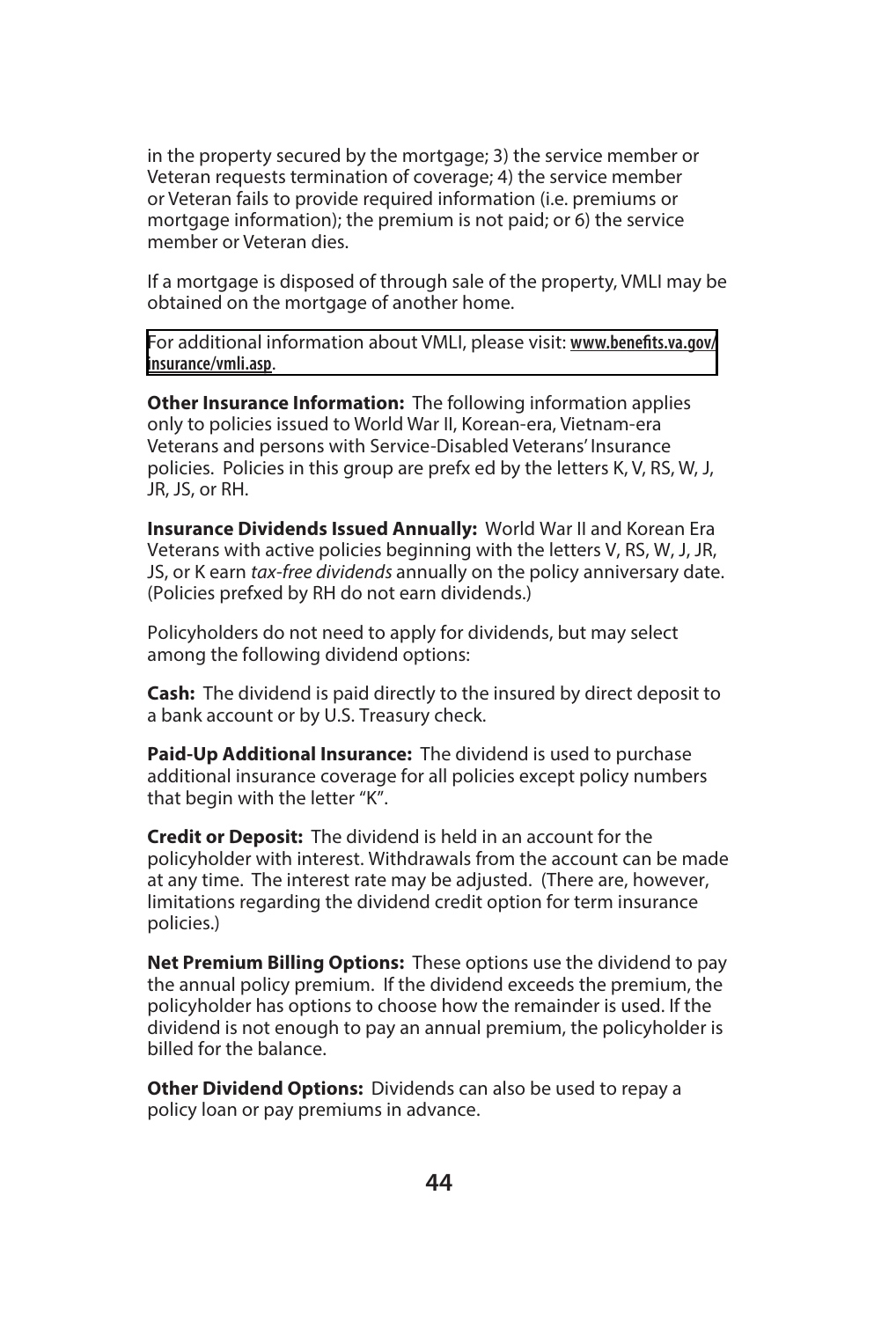**Reinstating Lapsed Insurance:** *Lapsed term policies* may be reinstated within fve years from the date of lapse. A fve-year term policy that is not lapsed at the end of the term is automatically renewed for an additional fve years. *Lapsed permanent plans* may be reinstated within certain time limits and with certain health requirements. Reinstated permanent plan policies require repayment of all back premiums, plus interest.

**Converting Term Policies:** Term policies are renewed automatically every fve years, with premiums increasing at each renewal. Premiums do not increase after age 70. Term policies may be converted to permanent plans, which have fxed premiums for life and earn cash and loan values.

**Dividends on Capped Term Policies:** Efective Sept. 11, 2000, VA provides either a cash dividend or paid-up insurance on term policies whose premiums have been capped. Veterans with National Service Life Insurance (NSLI) term insurance that has renewed at age 71 or older and who stop paying premiums on their policies will be given a "termination dividend".

This dividend can either be received as a cash payment or used to purchase a reduced amount of paid-up insurance, which insures the Veteran for life with no premium payments required. The amount of the reduced paid-up insurance remains level. This does not apply to S-DVI (RH) policies.

**Borrowing on Policies:** Policyholders with permanent plan policies may borrow up to 94 percent of the cash surrender value of their insurance after the insurance is in force for one year or more. Interest is compounded annually. The loan interest rate is variable and may be obtained by calling toll-free at **1-800-669-8477**.

**Reserve and National Guard Re-Employment Rights:** A person who left a civilian job to enter active duty in the armed forces is entitled to return to the job after discharge or release from active duty if they:

- gave advance notice of military service to the employer;
- did not exceed fve years' cumulative absence from the civilian job (with some exceptions);
- submitted a timely application for re-employment; and
- did not receive a dishonorable or other punitive discharge.

The law calls for a returning Veteran to be placed in the job as if he/she had never left, including benefts based on senior ity such as pensions, pay increases and promotions. The law also prohibits discrimination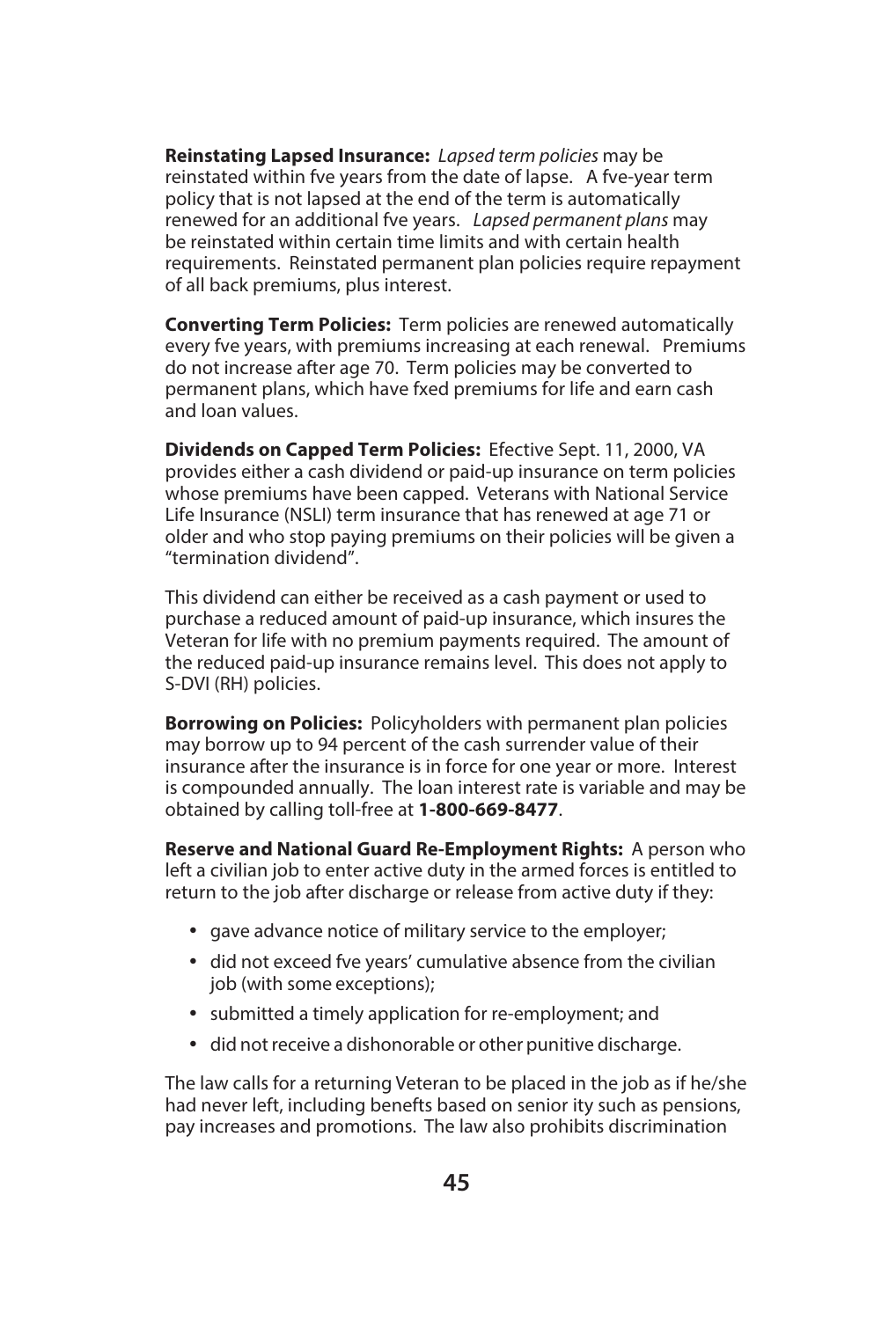may appeal directly to the Merit Systems Protection Board. in hiring, promotion, or other advantages of employment on the basis of military service. Veterans seeking re-employment should apply, verbally or in writing, to the company's hiring ofcial and keep a record of their application. If problems arise, contact the Department of Labor's Veterans' Employment and Training Service (VETS) in the state of the employer. Federal employees not properly re-employed Non-federal employees may fle c omplaints in U.S. District Court. For information, visit **<www.dol.gov/agencies/vets/programs/userra>**.

## **Special Groups of Veterans**

select the most ef ective and least restrictive fduciar y arrangement. **Veterans and Survivors Needing Fiduciary Services:** The fduciar y program provides oversight of VA's most vulnerable benefciar ies who are unable to manage their VA benefts because of injur y, disease, the infr mities of advanced age, or being under 18 years of age. VA closely monitors fduciar ies for compliance with program responsibilities to ensure that VA benefts ar e being used for the purpose of meeting the needs, security, and comfort of benefciar ies and their dependents. In deciding who should act as fduciar y for a benefciar y, VA will always For more information about VA's fduciar y program, please visit our website at **[va.gov/fduciary/index.asp](https://www.benefits.va.gov/fiduciary/)**.

**Homeless Veterans:** VA's homeless programs constitute the largest integrated network of homeless assistance programs in the country, of ering a wide array of services to help Veterans recover from homelessness and live as self-sufcien tly and independently as possible. For more information on VA homeless programs and services, Veterans currently enrolled in VA health care can speak with their VA mental health or health care provider. Other Veterans and interested parties can fnd a c omplete list of VA health care facilities at **<www.va.gov/directory/guide/home.asp>**, or they can call VA's general information hotline at **1-800-827-1000**. If assistance is needed when contacting a VA facility, ask to speak to the Health Care for Homeless Veterans Program or the Mental Health service manager. For additional information please visit: **[www.benefts.va.gov/PERSONA/veteran](https://www.benefits.va.gov/persona/veteran-homeless.asp)[homeless.asp](https://www.benefits.va.gov/persona/veteran-homeless.asp)** or call VA's National Call Center for Homeless Veterans at **1-888 AIDVET (1-888-424-3838)**.

**Homeless Veterans Dental Program:** The Homeless Veterans Dental Program was established by the Veterans Administration in 1992. The program is funded through the Ofc e of Dentistry and located at the James A. Haley Veterans' Hospital. For additional information on the Homeless Dental Program please visit: **<www.va.gov/homeless/dental.asp>**.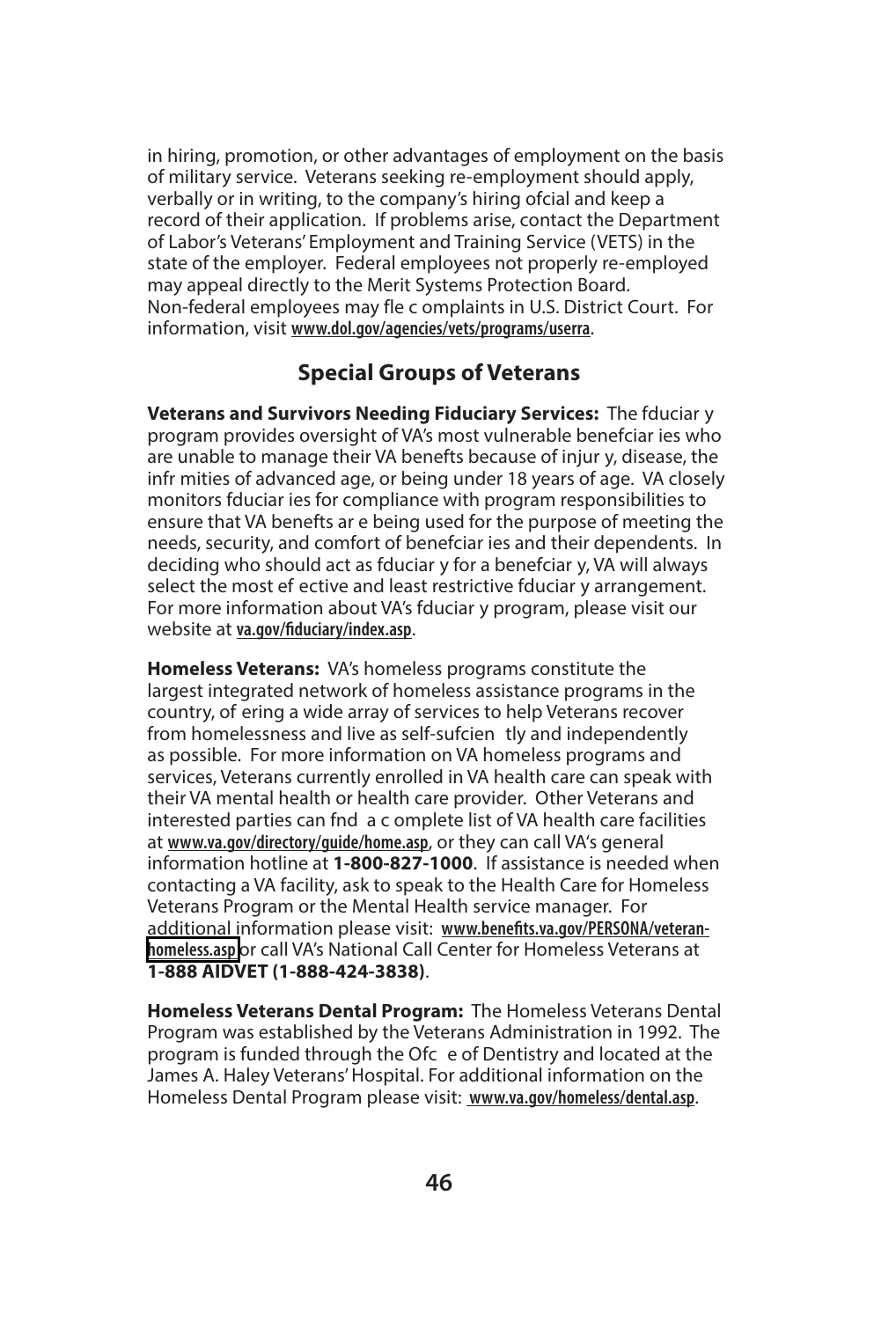**VA Health Care for Homeless Veterans (HCHV) Program:** The HCHV Program provides a gateway to VA and community supportive services for eligible Veterans. Through the HCHV Program, Veterans are provided with case management and residential treatment in the community.

The program also conducts outreach to homeless Veterans who are not likely to come to VA facilities on their own. For more information on VA homeless programs and services, Veterans currently enrolled in VA health care can speak with their VA mental health or health care provider. Other Veterans and interested parties can fnd a c omplete list of VA health care facilities at **<www.va.gov>**, or they can call VA's general information hotline at **1-800-827-1000**. If assistance is needed when contacting a VA facility, ask to speak to the Health Care for Homeless Veterans Program or the Mental Health service manager. For additional information on VA Homeless program website please visit: **[www.va.gov/homeless/](www.va.gov/homeless)**.

#### **Homeless Veteran Community Employment Services (HVCES):**

The HVCES Program provides a range of site-specifc emplo yment services rather than being a discrete program. There are no eligibility requirements for Veterans to receive assistance from HVCES other than participation in a VHA homeless program.

HVCES staf ensur e a range of employment services are accessible to Veterans who have experienced homelessness. Individualized employment services are provided to overcome barriers preventing the Veteran from returning to work, such as a poor work history, lack of transportation and appropriate clothing, history of justice involvement and co-occurring substance use and/or mental health issues.

HVCES staf , embedded in homeless programs within the medical centers, complement existing medical center-based employment services, and are a bridge to employment opportunities and resources in the local community. HVCES is staf ed by community employment coordinators (CECs), located at each VA medical center, and employment specialists within the Health Care for Homeless Veterans (HCHV) and Department of Housing and Urban Development-VA Supportive Housing (HUD-VASH) Programs, who are located at a limited number of VA medical centers.

For more information about HVCES, please visit: **[www.va.gov/](www.va.gov/HOMELESS/HVCES.asp) HOMELESS/ [HVCES.asp](www.va.gov/HOMELESS/HVCES.asp)**.

**Homeless Providers Grant and Per Diem Program (GPD):** The GPD Program is of ered annually (as funding permits) by the Department of Veterans Afairs Health C are for Homeless Veterans (HCHV) Programs to fund non-proft c ommunity agencies that provide services to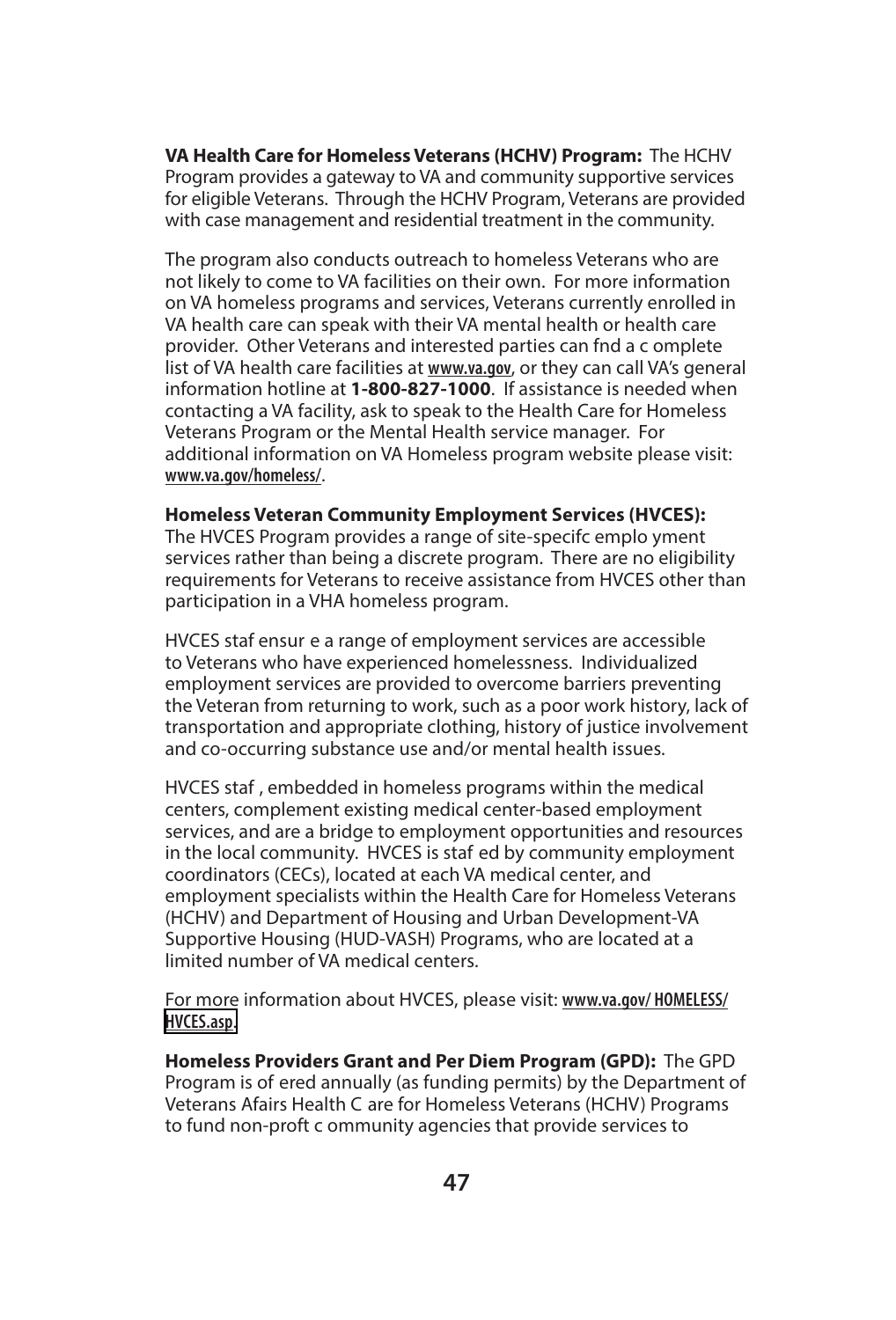homeless Veterans. The purpose of the program is to promote the development and provision of supportive housing and/or supportive services with the goal of helping homeless Veterans achieve residential stability, increase their skill levels and/or income, and obtain greater self-determination.

Only programs with supportive housing (up to 24 months) or service centers (of ering services such as case management, education, crisis intervention, counseling, services targeted towards specialized populations including homeless women Veterans, etc.) are eligible for these funds.

For more information, visit: **<www.va.gov/homeless/gpd.asp>**.

Veteran selected housing units with a "Housing Choice" voucher. **Housing and Urban Development-Veterans Afairs Supp ortive Housing (HUD-VASH) Program:** The HUD-VASH Program provides permanent housing and case management for eligible homeless Veterans who need community-based support to secure and keep stable housing. This program allows eligible Veterans to live in These vouchers are portable to support the Veteran's choice of housing in communities served by their VA medical facility where case management services can be provided. For more information, please visit: **<www.va.gov/homeless/hud-vash.asp>**.

**Supportive Services for Veterans Families (SSVF) Program:** The SSVF Program is designed to rapidly re-house homeless Veteran families and prevent homelessness for those at imminent risk due to a housing crisis. Funds are granted to private non-proft organizations and consumer cooperatives that will assist very low-income Veteran families by providing a range of supportive services designed to promote housing stability. To locate a SSVF provider in your community, please visit: **<www.va.gov/homeless/ssvf.asp>**and look for the list of current year SSVF providers or call VA's National Call Center for Homeless Veterans at **1-888-4AID-VET (1-888-424-3838)**.

**Center for Faith and Opportunity Initiative (CFOI):** The CFOI is an ofce located in the VA Ofce of Public and Intergovernmental Afairs. Their mission is to engage, educate and inform faith-based, community, and non-proft organizations about the VA tools and resources that will equip them to better serve the Veterans, their families, survivors, caregivers, and benefciaries within their organizations. The VA Center for Faith participates in numerous outreach events to partner with organizations that serve our nation's Veterans. During their partnership events, they bring a broad spectrum of VA resources and information through breakout sessions that include Veteran E-Benefts, survivors assistance, Veteran homelessness, opioid epidemic, and suicide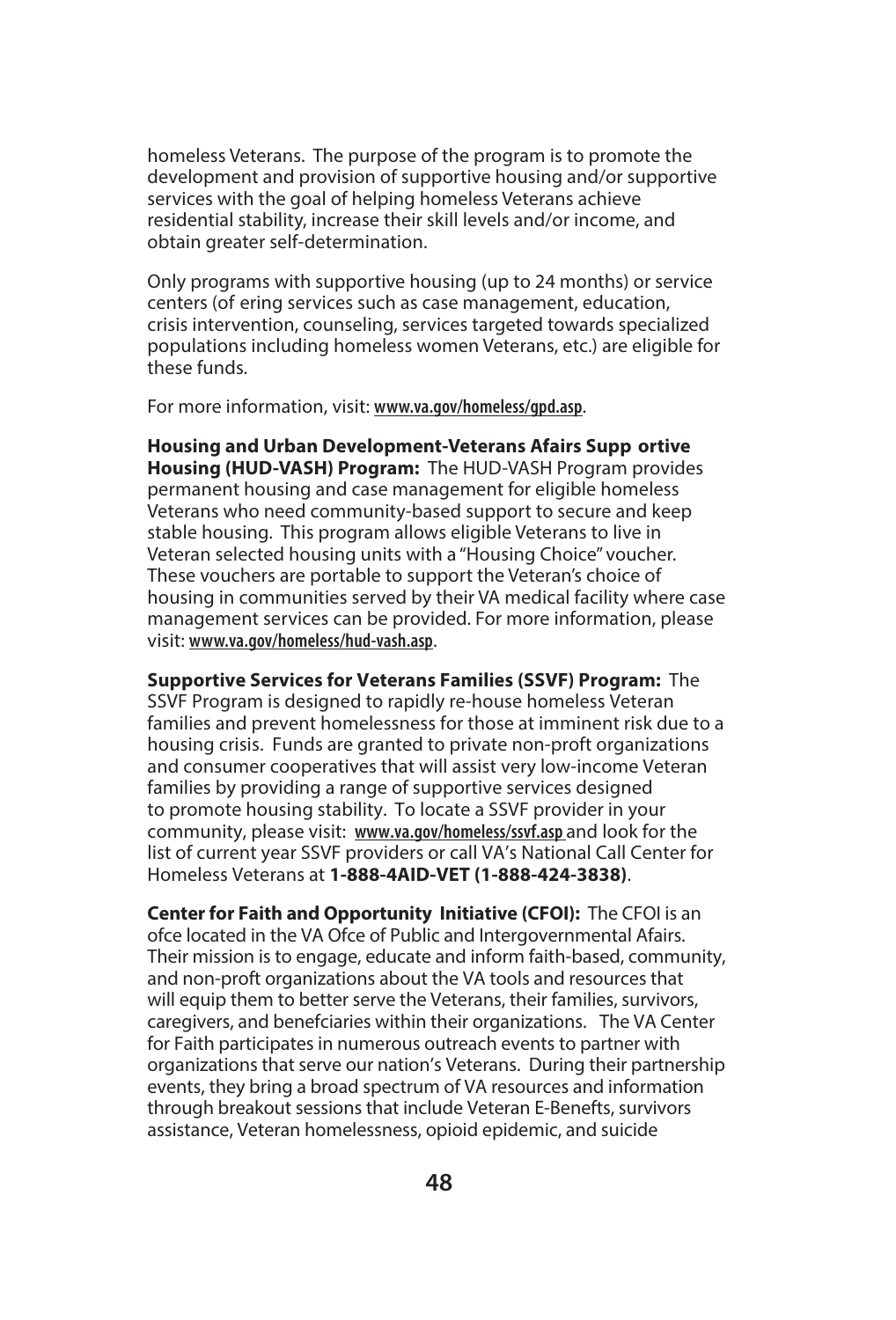prevention training by a trained VA suicide prevention coordinator. We encourage you to help to reach the over 20 million Veterans by partnering with them to host an event, through volunteering, coordinating clergy specifc suicide prevention training, or learning how to establish a Veterans welcome center/ministry. For additional information please visit **[www.va.gov/cfbnpartnerships/](www.va.gov/cfbnpartnerships)**.

**VA Benefts for Veterans Living Overseas:** VA monetary benefts, including disability compensation, pension, educational benefts, and burial allowances, are generally payable overseas. Some programs are restricted. Home loan guaranties are available only in the United States and selected U.S. territories and possessions. The Specially Adapted Housing beneft is available outside of the continental United States. Educational benefts are limited to approved, degree granting programs in institutions of higher learning. Benefciaries living in foreign countries should contact the nearest American embassy or consulate for help. In Canada, contact an ofce of Veterans Afairs. For information, visit: **[www.benefts.va.gov/PERSONA/veteran-abroad.asp](www.benefits.va.gov/PERSONA/veteran-abroad.asp)**.

**Incarcerated Veterans:** VA service-connected disability compensation benefts are afected if a Veteran is convicted of a **felony** and incarcerated for more than 60 days. VA non-service connected pension benefts are afected if a Veteran is convicted of a **felony** or **misdemeanor** and incarcerated for more than 60 days. Disability compensation paid to an incarcerated Veteran rated 20 percent or more disabled is limited to the 10 percent rate. For a Veteran whose disability rating is 10 percent, the payment is reduced to half of the rate payable to a Veteran evaluated as 10 percent disabled. Payments are not reduced for participants in work-release programs, residing in halfway houses, or under community control. Disability, death or survivor pension paid to a Veteran or benefciary incarcerated following conviction of a felony or misdemeanor must be discontinued.

Benefts **not** paid to a Veteran or surviving spouse while incarcerated may be apportioned to eligible dependents. Failure to notify VA of a Veteran or benefciary's incarceration can result in overpayment of benefts and the subsequent loss of all VA fnancial benefts until the overpayment is recovered.

**Note:** VA benefts will not be provided to any Veteran, survivor or dependent wanted for an outstanding felony warrant.

**The Health Care for Re-Entry Veterans (HCRV) Program:** The HCRV Program ofers outreach, referrals, and short-term case management assistance for incarcerated Veterans who may be at risk for homelessness upon their release. To locate an outreach worker please visit: **<www.va.gov/homeless/reentry.asp>**.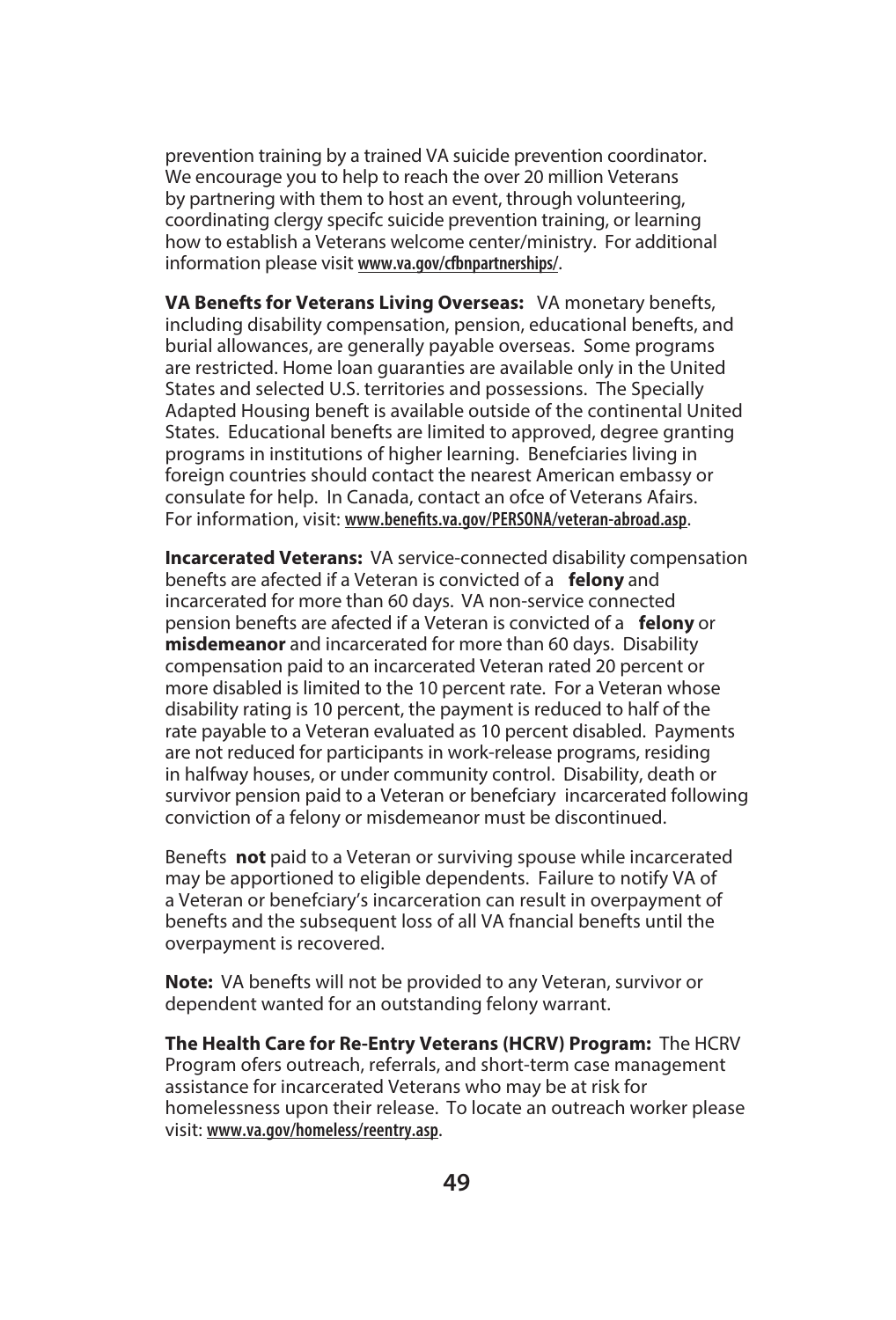**The Veterans Justice Outreach Program (VJO):** The VJO Program provides outreach and linkage to needed treatment and services to Veterans involved in law enforcement encounters, seen in the court system, and/or incarcerated in local jails who may be at risk for homelessness upon their release. To locate a Veterans Justice Outreach Specialist, please visit: **<www.va.gov/HOMELESS/VJO.asp>**.

**Veterans of Recent Combat Operations:** VA has personnel stationed at major military hospitals to help seriously injured service members returning as they transition from military to civilian life. Service members who have questions about VA benefts or need assistance fling a VA claim or accessing services can contact the nearest VA ofce or call **800-827-1000.** 

**VOW to Hire Heroes Act:** The Act made Transition Assistance Program (TAP), including attendance at VA beneft briefngs, mandatory for most service members transitioning to civilian status; upgraded career counseling options, focused TAP more heavily on job hunting skills, and tailored the program for the 21st century job market. The Act allows service members to begin the post-military employment process prior to separation or retirement from military service. This enhances opportunities to connect transitioning service members to both private-sector employers and Federal agencies seeking to hire Veterans. It also provides disabled Veterans up to one year of additional Veteran Readiness and Employment benefts. The Act provides tax credits for hiring Veterans and disabled Veterans who are out of work.

need at each step to ensure they are ready for a successful transition. **Transition Assistance Program (TAP):** TAP consists of comprehensive workshops at military installations designed to assist service members as they transition from military to civilian life. A critical component of TAP is Transition GPS (Goals, Plans, Success); an outcome-based, modular curriculum with standardized learning objectives that transforms the way the military prepares service members separating from Active Duty to pursue their post-service career goals. It is designed to help service members depart military service "career ready" and meet mandatory Career Readiness Standards (CRS), regardless of their branch of service. VA collaborates with the Department of Defense to align TAP oferings with the current Military Life Cycle framework, which embeds transition planning and preparation for meeting career-readiness standards throughout a service member's military career. The intent is for VA to utilize these touchpoints with service members throughout the Military Life Cycle to provide key information that service members Retiring service members are allowed to attend Transition GPS up to 24 months prior to retirement, while separating service members can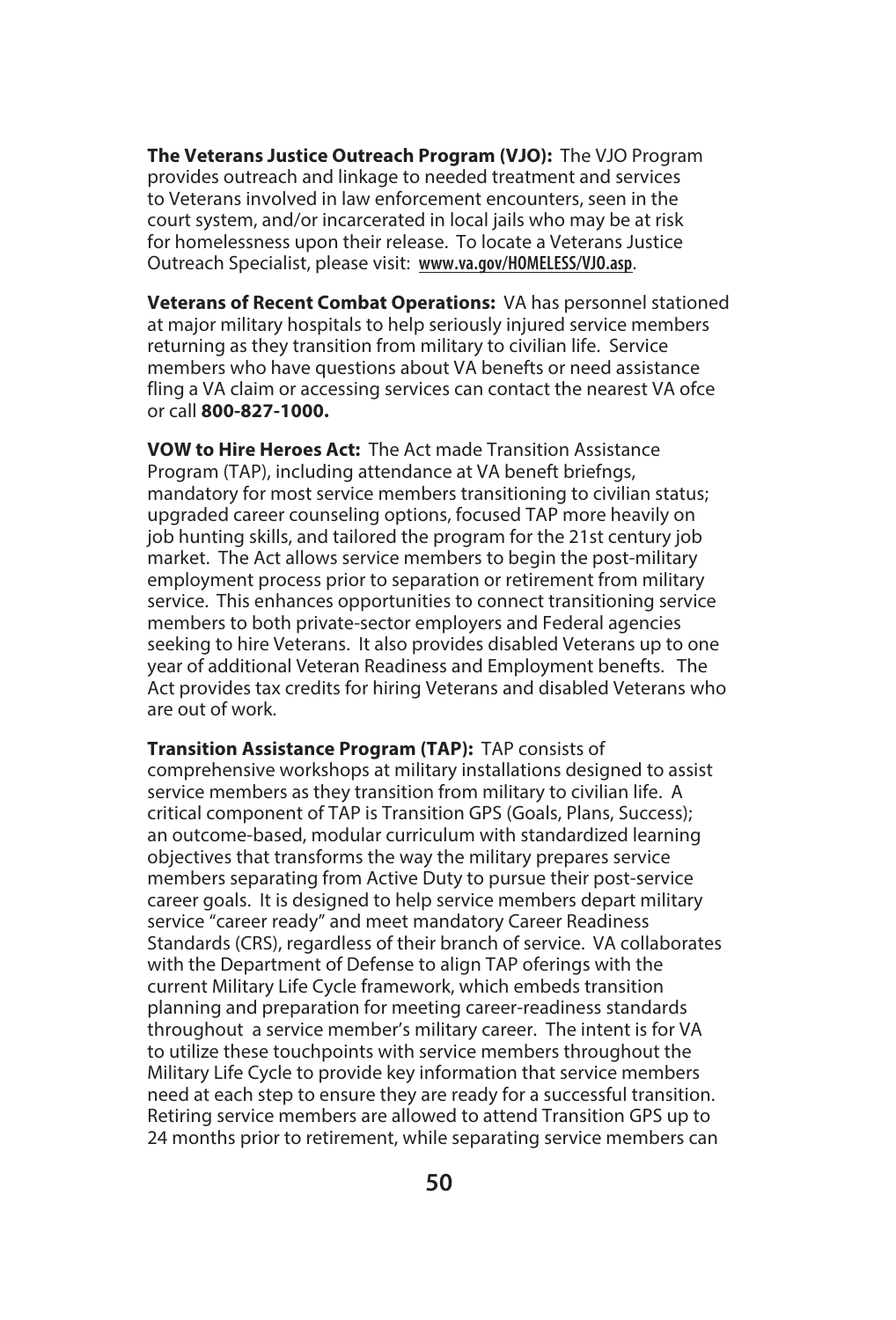attend up to 12 months prior to separating. VA beneft briefngs are comprised of two briefngs focusing on benefts and services service members have earned through their service.

should contact their local TAP manager to sign up for this program. Additionally, service members have the opportunity to participate in one or more two-day tailored tracks within Transition GPS curriculum to meet their personal career goals: Accessing Higher Education, for those pursuing a college education; Career Technical Training, for those seeking industry-recognized credentials in shorter-term training programs; or Entrepreneurship, for those wanting to start their own business. Service members can also sign up for one-on-one appointments with a VA representative; interested service members For more information visit the TAP web page www.benefits.va.gov/tap/.

Veterans, and their health care providers during times of transition. **In-Transition:** In-Transition is a free, voluntary program with coaches who provide psychological health care support to service members, This program provides access to transitional support, motivation, and healthy lifestyle assistance and advice from qualifed coaches through the toll-free telephone number **1-800-424-7877**. For more information, visit: **<www.pdhealth.mil/resources/intransition>**.

**Pre-Separation Counseling through Military Service:** Service members may receive pre-separation counseling 24 months prior to retirement or 12 months prior to separation from active duty. These sessions present information on education, training, employment assistance, National Guard and Reserve programs, medical benefts, and fnancial assistance.

**Verifc ation of Military Experience and Training (VMET):** The VMET Document, **DD Form 2586**, helps service members verify previous experience and training to potential employers, negotiate credits at schools, and obtain certifca tes or licenses. VMET documents are available only through each military branch's support ofc e and are intended for service members who have at least six months of active duty. Service members should obtain VMET documents from their Transition Support Ofc e within 12 months of separation or 24 months of retirement.

**Veterans'Workforce Investment Program:** Recently separated Veterans and those with service-connected disabilities, signifcan t barriers to employment, or who served on active duty during a period in which a campaign or expedition badge was authorized, can contact the nearest state employment ofc e for employment help through the Veterans Workforce Investment Program. The program may be conducted through state or local public agencies, community organizations or private, non-proft or ganizations.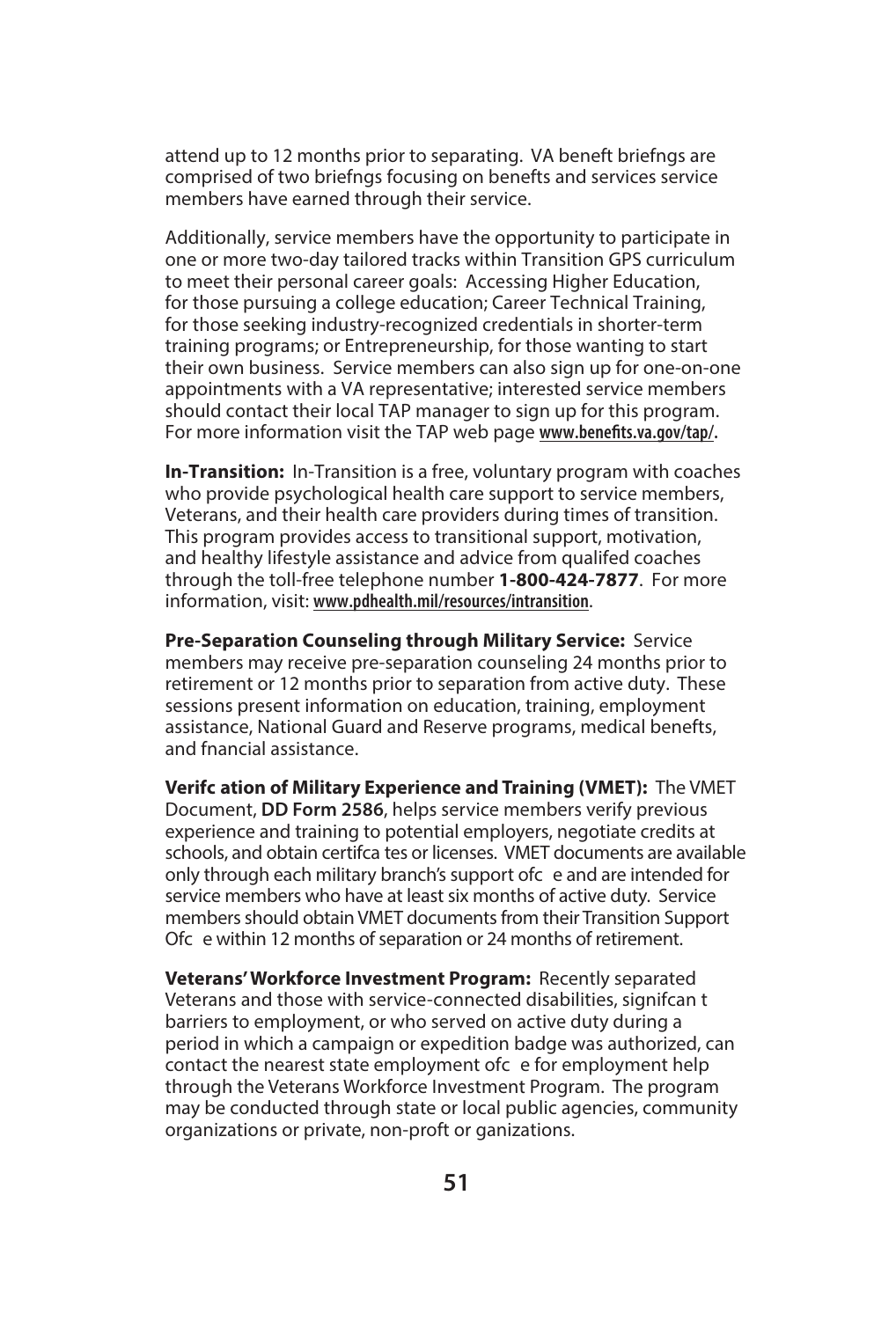promotion principles and laws. For more information please visit **Veteran Employment Services Ofc e (VESO):** VESO provides professional coaching, primarily to Veterans seeking employment in the Department of Veterans Afairs , by teaching Veterans how to maximize their military skills to match the Department's critical stafng needs . VESO helps Veterans in understanding the Federal hiring process through virtual training opportunities such as: Writing Your Federal Resume; Navigating Through **[USAjobs.gov](https://USAjobs.gov)**; and Interview Techniques. VEO advocates and brings awareness of the Department's Veteran Employment Initiatives specifcally desig ned for disabled Veterans to increase employment opportunities. They help to support Veteran employees retention in the Department's workforce by advocating for their career advancement in accordance with merit **<www.vaforvets.va.gov>** and follow us on: **<www.facebook.com/Veso.VAforVets>**.

**State Employment Services:** Veterans can fnd emplo yment information, education and training opportunities, job counseling, job search workshops, and resume preparation assistance by visiting their individual State Department of Veteran Afairs . Many states have Veterans Employment Centers, at state Workforce Career or One-Stop Centers. These ofc es also have specialists to help disabled Veterans fnd emplo yment. Additional information and access to services are available at **[www.va.gov/careers-employment/](www.va.gov/careers-employment)**.

**Unemployment Compensation:** Veterans who do not begin civilian employment immediately after leaving military service may receive weekly unemployment compensation for a limited time. The amount and duration of payments are determined by individual states. Apply by contacting the nearest state employment ofc e listed in the local telephone directory.

**Veterans Preference for Federal Jobs:** Since the time of the Civil War, Veterans of the Armed Forces have been given some degree of preference in appointments to federal jobs. Veterans' preference in its present form comes from the Veterans' Preference Act of 1944, as amended, and now codifed in Title 5, United States Code (U.S.C.). By law, Veterans who are disabled or who served on active duty during certain specifed time per iods or in military campaigns are entitled to preference over others when hiring from competitive lists of eligible candidates, and also in retention during a reduction in force.

To receive preference, a Veteran must have been discharged or released from active duty under honorable conditions or received a general discharge. Preference is also provided for certain widows and widowers of deceased Veterans who died in service, spouses of service-connected disabled Veterans, and mothers of Veterans who died under honorable conditions on active duty or have permanent and total service-connected disabilities.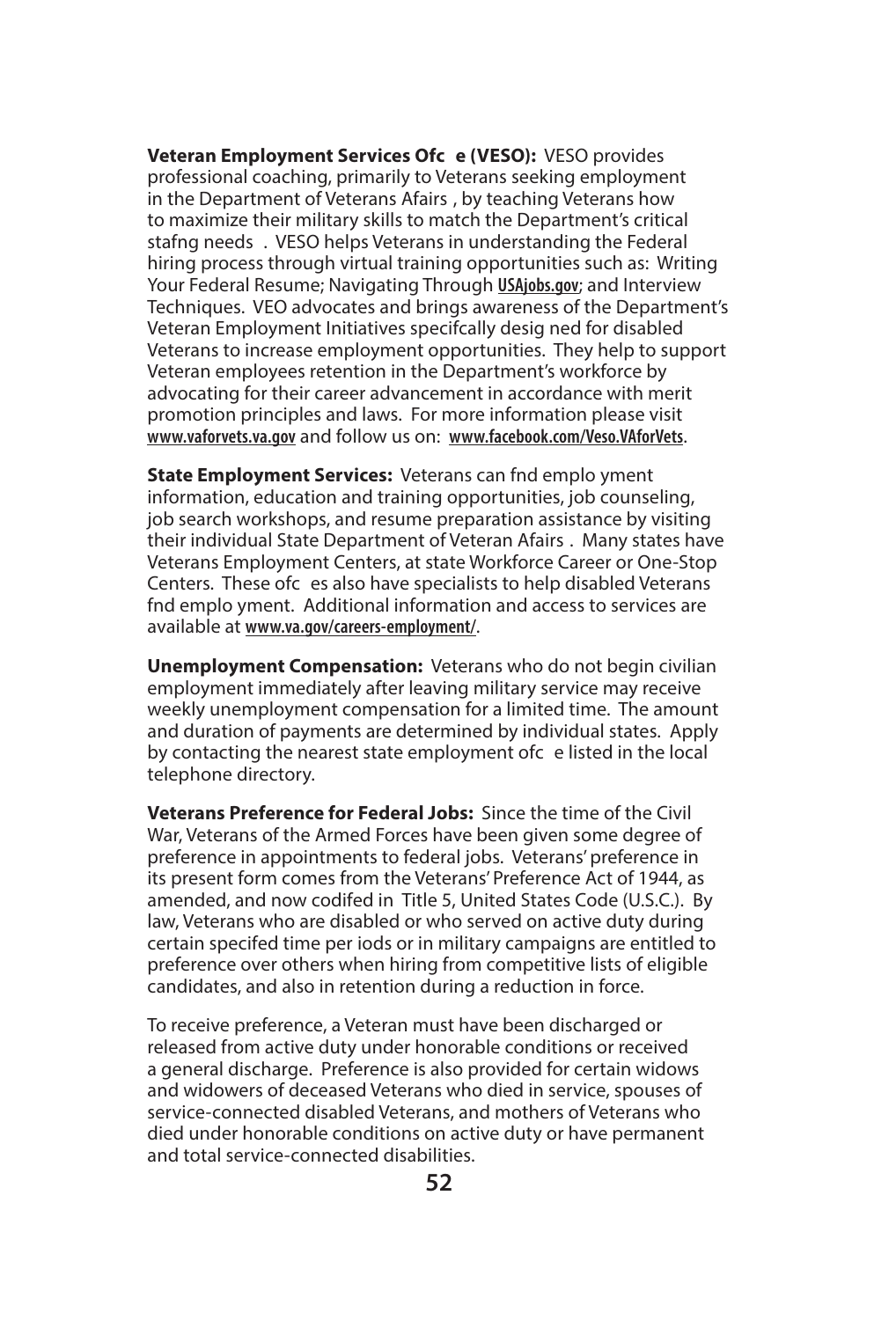Enrolled Veterans can print a copy of their preference letter from the eBenefts por tal. For more information about Veterans Preference, please visit: **<https://www.va.gov/careers-employment>/**.

**Veterans' Recruitment Appointment:** Veterans' recruitment appointment allows federal agencies to appoint eligible Veterans to jobs without competition. These appointments can be converted to career or career conditional positions after two years of satisfactory work. Veterans should apply directly to the agency where they wish to work. For additional information on Veterans Recruitment Appointment, please visit: **[www.va.gov/careers-employment/](www.va.gov/careers-employment)**.

**Small Businesses:** VA's Center for Verifcation and Evaluation (CVE) verifes eligibility of Service-Disabled Veteran-Owned and Veteran-Owned frms seeking to do business within VA's Veterans First Contracting Program. For additional information call toll-free at: **1-866-584-2344** or visit: **[www.va.gov/osdbu/](www.va.gov/osdbu)**.

Like other federal agencies, VA is required to place a portion of its contracts and purchases with small and disadvantaged businesses. VA has a special ofce to help small and disadvantaged businesses get information on VA acquisition opportunities. For additional information call toll-free at: **1-800-949-8387** or visit: **[www.va.gov/osdbu/](www.va.gov/osdbu)** or write to the:

U.S. Department of Veterans Afairs O fc e of Small Business (OOSB) 810 Vermont Avenue, N.W. Washington, DC 20420-0001

**Dependents and Survivors Health Care - Civilian Health and Medical Program of the Department of Veterans Afairs (CHAMPVA):** Under CHAMPVA, certain dependents and survivors can receive reimbursement for most medical expenses – inpatient, outpatient, mental health, prescription medication, skilled nursing care and durable medical equipment.

To be eligible for CHAMPVA, an individual cannot be eligible for TRICARE (the medical program for civilian dependents provided by DoD) and must be one of the following: the spouse or child of a Veteran whom VA has rated permanently and totally disabled due to a service-connected disability **or** the surviving spouse or child of a Veteran, who died from a VA-rated service-connected disability, or who, at the time of death, was rated permanently and totally disabled **or** the surviving spouse or child of a Veteran who died on active duty service and in the line of duty, not due to misconduct. However, in most cases, these family members are eligible for TRICARE, not CHAMPVA. A surviving spouse under age 55 who remarries loses CHAMPVA eligibility at midnight of the date on remarriage. He/she may re-establish eligibility if the remarriage ends by death, divorce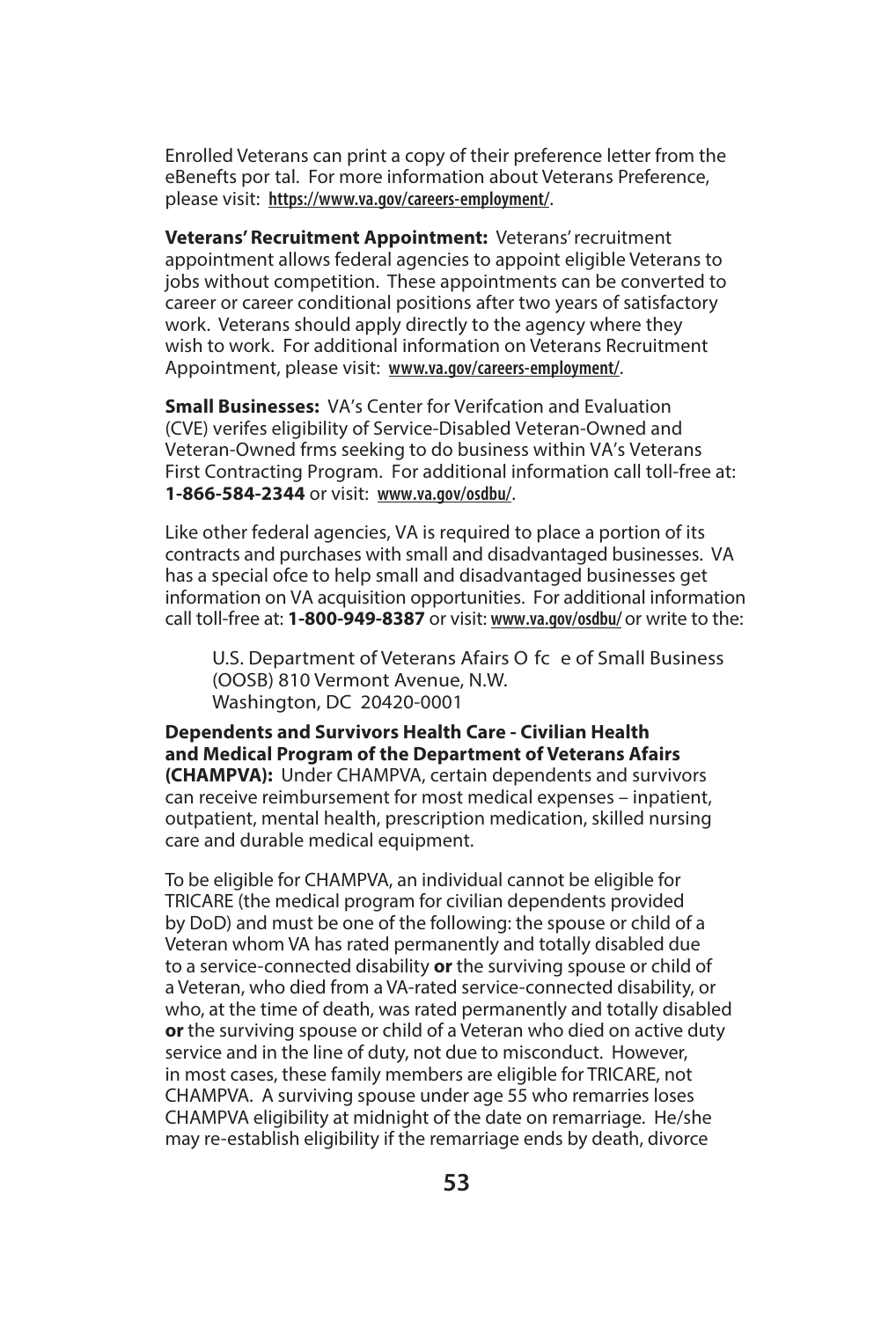or annulment ef ective the frst da y of the month following the termination of the remarriage or December 1, 1999, whichever is later. A surviving spouse who remarries after age 55 does not lose eligibility upon remarriage.

For those who have Medicare entitlement or other health insurance, CHAMPVA is a secondary payer. Benefciar ies with Medicare must be enrolled in Parts A&B to maintain CHAMPVA eligibility. For additional information please call **1-800-733-8387** or visit: **[www.va.gov/](https://www.va.gov/COMMUNITYCARE/programs/dependents/champva/champva_eligibility.asp)  [COMMUNITYCARE/programs/dependents/champva/champva\\_eligibility.asp](https://www.va.gov/COMMUNITYCARE/programs/dependents/champva/champva_eligibility.asp)**, or write:

Veterans Health Administration (VHA) Ofc e of Community Care CHAMPVA P.O. Box 469028 Denver, CO 80246

**State Home Per Diem Program:** The VHA National State Home Per Diem Program (SHPDP), is a grant program providing federal assistance to Veterans receiving care in VA recognized State Veteran Home (SVH) facilities. Through this program, VHA provides a percentage of the cost of construction of State Veterans Homes, which are owned and operated by the state. Additionally, VHA pays a daily payment to the qualifying SVHs for nursing home, domiciliary, or adult day health care provided to eligible Veterans receiving care in the SVH. For additional information please visit: **[www.va.gov/COMMUNITYCARE/providers/info\\_OtherCare.asp#SVH](www.va.gov/COMMUNITYCARE/providers/info_OtherCare.asp#SVH)** or email: **[VHA10D1B3StateHomePerDiemInquiries@va.gov](mailto:VHA10D1B3StateHomePerDiemInquiries@va.gov)**.

#### **Key Information for Family Members about the Af ordable Care**

Americans, lower costs, and improve quality and care coordination.<br>Under the health care law, people will have health coverage that **Act:** The Af ordable Care Act, also known as the health care law, was created to expand access to af ordable health care coverage to all meets a minimum standard (called "minimum essential coverage") by Jan. 1, 2014 or qualify for an exemption, or pay a fee when fling their taxes, if they have af ordable options but remain uninsured.

VA wants all Veterans and their families to receive health care that improves their health and well-being. Dependents and/survivors enrolled in the Civilian Health and Medical Program of the Department of Veterans Afairs ( CHAMPVA) or the Spina Bifda Health C are Program meet the requirement to have health care coverage under the health care law and do not need to take any additional steps. The law does not change CHAMPVA or Spina Bifda benefts , access or costs. Veterans' family members who do not have coverage that meets the health care law's standard should consider their options through the Health Insurance Marketplace, which is a new way to shop for and purchase private health insurance.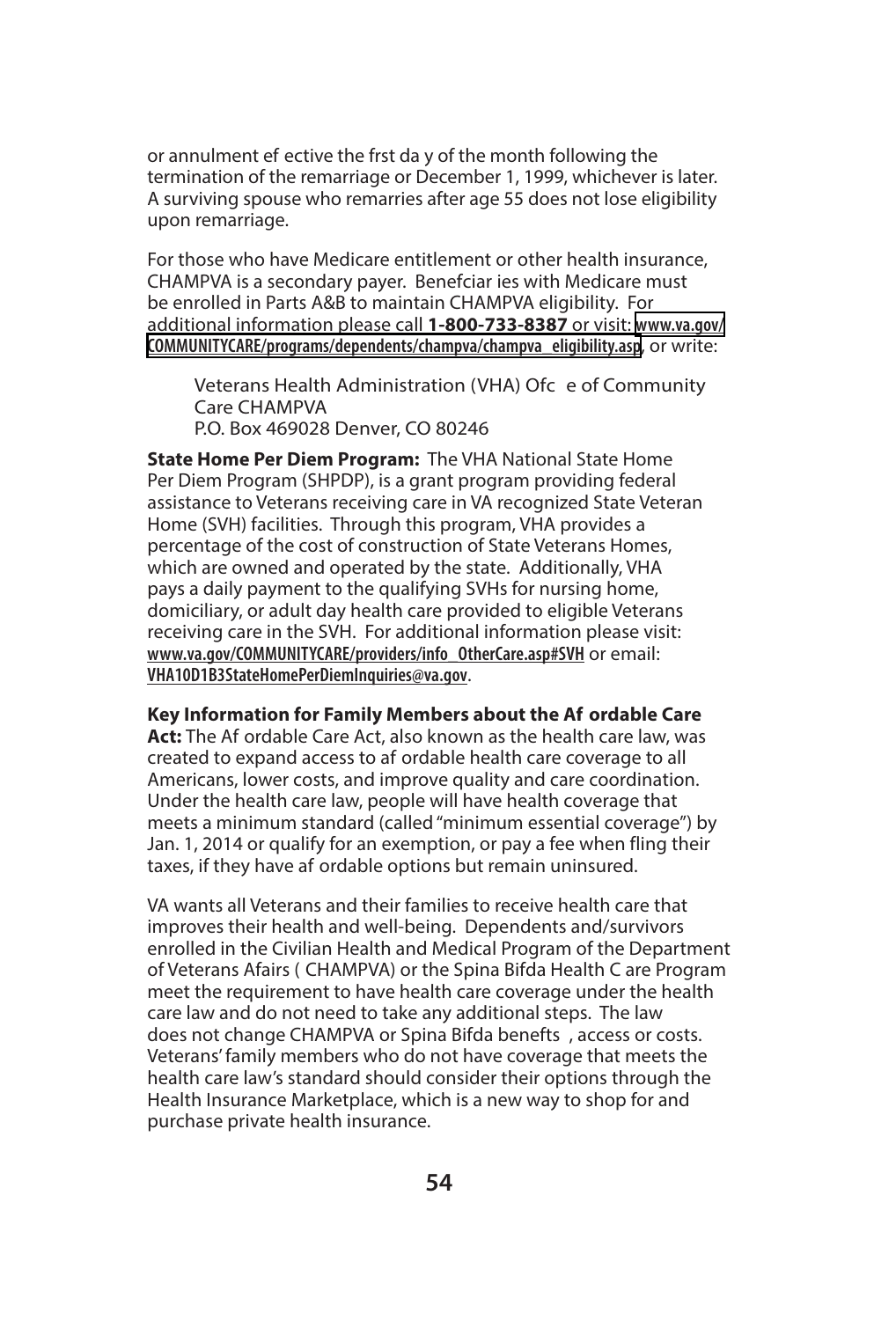For more information about the Health Insurance Marketplace, visit **<www.healthcare.gov>** or call **1-800-318-2596**. For additional information about the VA and the health care law, visit **[www.va.gov/aca](https://www.va.gov/health/aca/)** or call **1-877- 222-VETS (8387)**.

#### **Dependents and Survivors Benefts - Dea th Gratuity Payment:**

Military services provide payment, called a death gratuity, in the amount of \$100,000 to the next of kin of service members who die while on active duty (including those who die within 120 days of separation) as a result of service-connected injury or illness. If there is no surviving spouse or child, then parents or siblings designated as next of kin by the service member may be provided the payment. The payment is made by the last military command of the deceased. If the benefciar y is not paid automatically, application may be made to the military service-concerned.

Veterans whose death resulted from a service-related injury or disease. **Dependency and Indemnity Compensation (DIC):** DIC is a tax-free monetary beneft gener ally payable to eligible survivors of military service members who died in the line of duty or eligible survivors of DIC may also be paid to certain survivors of Veterans who were totally disabled from service-connected conditions at the time of death, even though their service-connected disabilities did not cause their deaths. The survivor qualifes if the Veteran was:

- 1. Continuously rated totally disabled for a period of 10 years immediately preceding death; or
- 2. Continuously rated totally disabled from the date of military discharge and for at least 5 years immediately preceding death; or
- 3. A former POW who was continuously rated totally disabled for a period of at least one year immediately preceding death.
- 4. For more detailed information, visit **[www.benefts.va.gov](https://www.va.gov/disability/dependency-indemnity-compensation/)/ [COMPENSATION/types-dependency\\_and\\_indemnity.asp](https://www.va.gov/disability/dependency-indemnity-compensation/)**.

**DIC Eligibility (Surviving Spouse):** To qualify for DIC, a surviving spouse must meet the following requirements:

- married to a service member who died on active duty, active duty for training, or inactive duty training, or
- validly married the Veteran before Jan. 1, 1957, or
- married the Veteran within 15 years of discharge from the period of military service in which the disease or injury that caused the Veteran's death began or was aggravated, or
- was married to the Veteran for a least one year, or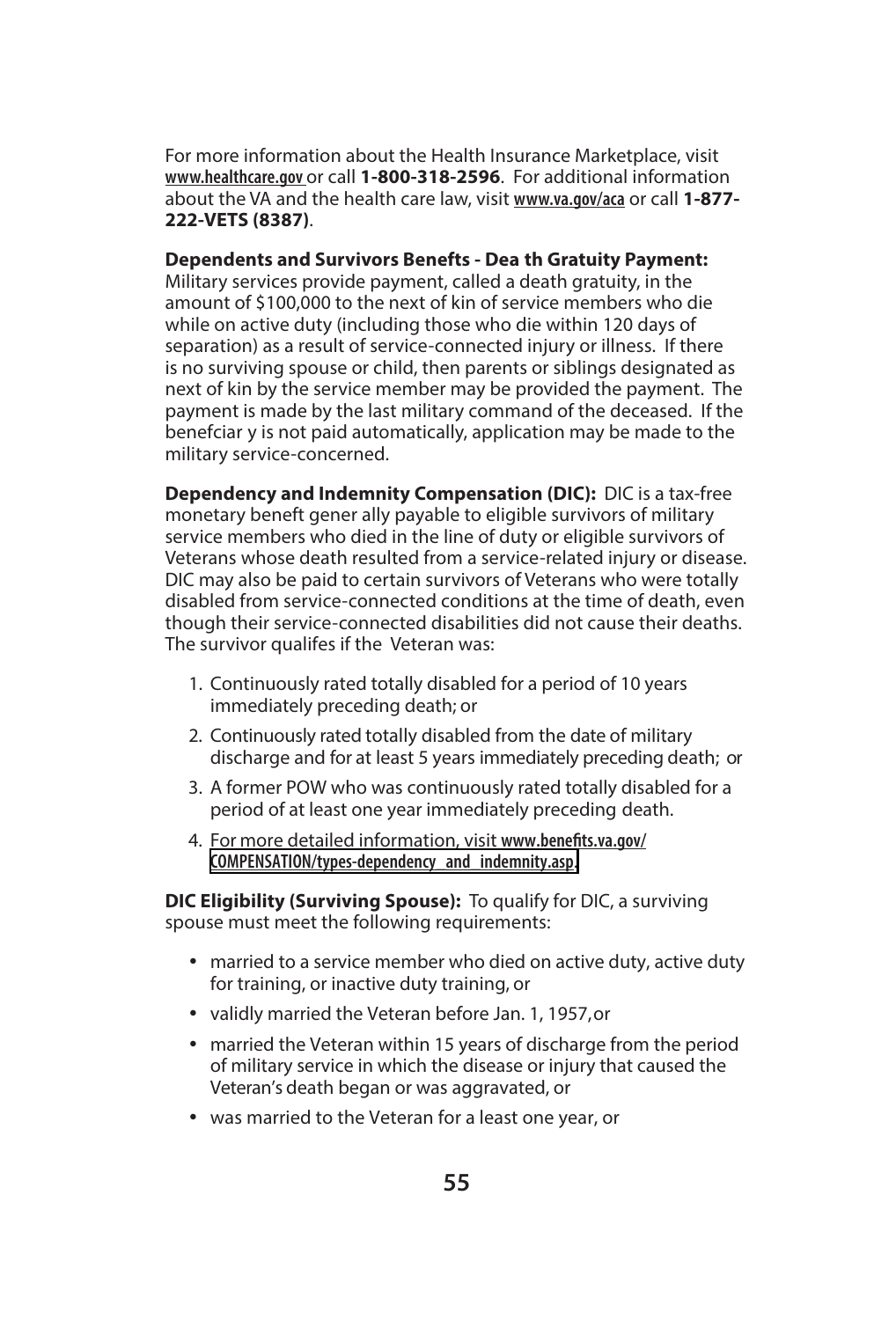- had a child with the Veteran, and cohabitated with the Veteran continuously until the Veteran's death, or
- if separated, was not at fault for the separation, and is not currently remarried.

**Note:** A surviving spouse who remarried on or after Dec.16, 2003, and on or after attaining age 57, is entitled to continue to receive DIC.

**DIC Eligibility (Surviving Child):** Not included on the surviving spouse's DIC, AND unmarried, AND under age 18, or between the ages of 18 and 23 and attending school at an approved institution.

**Note:** A child adopted out of the Veteran's family may be eligible for DIC if all other eligibility criteria are met.

**DIC Eligibility (Surviving Parent):** VA provides an income-based monthly beneft to the surviving parent(s) of a service member or Veteran whose death was service-related. When countable income exceeds the limit set by law, no benefts are payable. The spouse's income must also be included if the parent is living with a spouse.

**DIC and Aid and Attendance/Housebound Benefts:** If a Veteran died on or after Jan. 1, 1993, his or her surviving spouse may receive additional benefts beyond the basic DIC rate if he or she is residing in a skilled nursing facility, require the regular assistance of another person to perform the activities of daily living, or if he or she is permanently housebound. This additional beneft is referred to as "Aid and Attendance" or "Housebound."

**DIC 8-Year Special Allowance:** If a deceased Veteran was considered "permanent and totally disabled"(either by 100 percent rating or permanent and total individual unemployability) for eight (8) continuous years prior to death, his/her surviving spouse may be entitled to an additional amount of \$272.46 monthly on the DIC award efective Dec. 1, 2017. If there are any surviving dependent children under age 18 in the care of the surviving spouse, an additional \$270.00 efective Dec. 1, 2017 may be further added to the DIC award for the initial two (2) years of entitlement. This additional amount will be automatically terminated two years after the DIC award grant.

**Restored Entitlement Program for Survivors:** An additional special beneft may be payable to Survivors of a Veteran who died of service-connected causes prior to Aug. 13, 1981. The amount of the beneft is based on information provided by the Social Security Administration.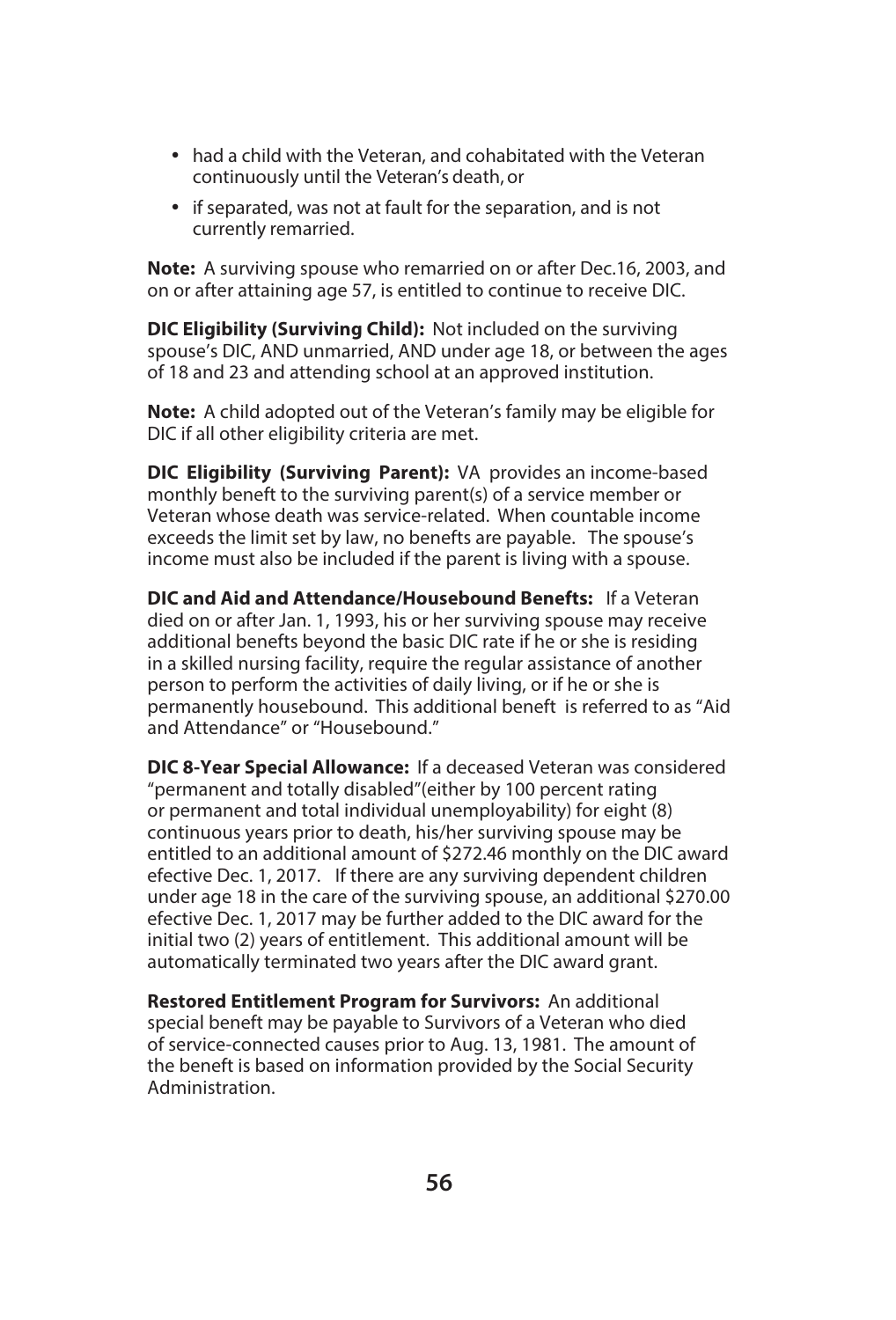**Survivors Pension:** Survivors Pension is a tax-free beneft payable to low-income surviving spouses or children who have not married/ remarried since the death of the Veteran. Survivors Pension is an income-based program, and any beneft payable is reduced by annual income from other sources, such as Social Security. If the Survivor has unreimbursed medical expenses, these costs can be deducted from countable income to increase the beneft amount (such as cost of care at an Assisted Living or Skilled Nursing Facility).

To be eligible for Survivor's Pension, the deceased Veteran must have met the following requirements:

- 1. If the Veteran served on or before Sept. 7, 1980, he/she must have served at least 90 days of active military service, with at least one day during a war time period.
- 2. If the Veteran entered active duty after Sept. 7, 1980, the Veteran generally must have served at least 24 months or the full tour of duty with at least one day during a war time period.
- 3. Discharged from military service under other than dishonorable conditions.

To qualify as a surviving child of a deceased Veteran, the child must meet the following requirements: under age 18 or under age 23 if attending a VA-approved school or permanently incapable of self-support due to a disability diagnosed before age 18. Additional information on pension benefts is available at **[www.benefts.va.gov/](www.benefits.va.gov/pension) [pension/](www.benefits.va.gov/pension)**. To apply, complete **VA Form 21P-534EZ** and mail it to the Pension Management Center (PMC) of jurisdiction.

**Note:** Survivors pension provides a monthly payment to bring an eligible person's income to a level established by law. The payment is reduced by the annual income from other sources such as Social Security.

## **Survivors Aid and Attendance and Housebound Benefts:**

Survivors who are eligible for pension and require the aid and attendance of another person, or are housebound, may be eligible for a higher maximum pension rate. These additional benefts cannot be paid without eligibility to pension. An eligible individual may qualify if he or she requires the regular aid of another person in order to perform personal functions required for everyday living, is bedridden, a patient in a nursing home due to mental or physical incapacity, blind, or permanently and substantially confned to his/her immediate premises because of a disability.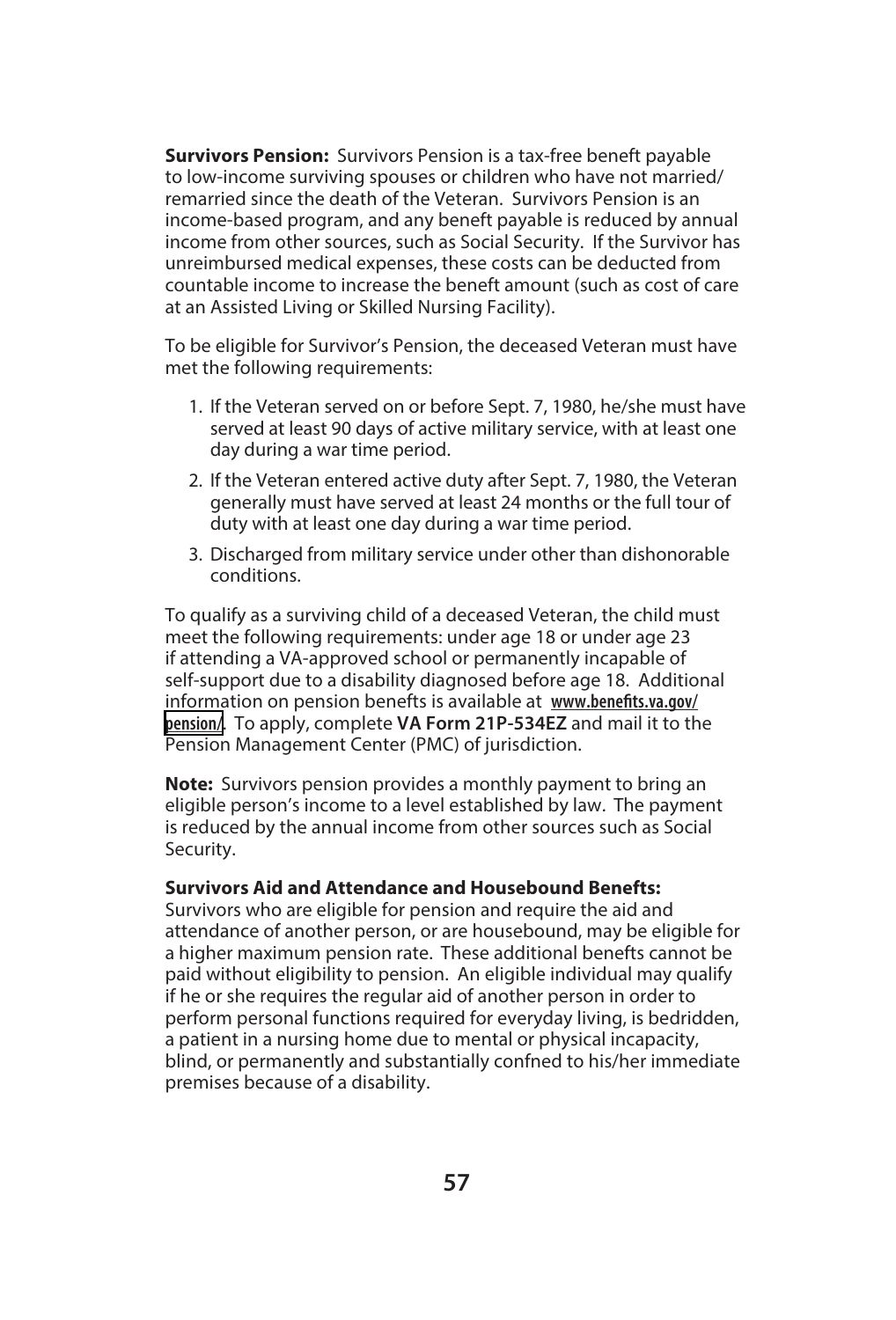To apply for aid and attendance or housebound benefts, submit a **VA Form 21-2680**, Examination for Housebound Status or Permanent Need for Regular Aid and Attendance to the nearest Regional Ofce or PMC.

Please include copies of any evidence, preferably a report from an attending physician or a nursing home, validating the need for aid and attendance or housebound status. The report should contain sufcient detail to determine whether there is disease or injury producing physical or mental impairment, loss of coordination, or conditions afecting the ability to dress and undress, to feed oneself, to attend to sanitary needs, and to keep oneself ordinarily clean and presentable, or whether confned to the immediate premises due to disability.

**Children of Women Vietnam Veterans Born with Certain Birth Defects:** Biological children of women Veterans who served in Vietnam at any time during the period beginning on Feb. 28, 1961, and ending on May 7, 1975, may be eligible for certain benefts because of birth defects associated with the mother's service in Vietnam that resulted in a permanent physical or mental disability.

The covered birth defects do not include conditions due to family disorders, birth-related injuries, or fetal or neonatal infrmities with well- established causes. A monetary allowance is paid at one of four disability levels based on the child's degree of permanent disability.

of disagreement with the VA department that made the decision. **Disagreements With VA Claims Decisions:** Veterans and other claimants for VA benefts have the right to disagree with decisions made by VA. Typical issues appealed or disagreed with are disability compensation, pension, education benefts, recovery of overpayments, reimbursement for unauthorized medical services, and denial of burial and memorial benefts. A claimant has one year from the date of the notifcation of a VA decision to fle an appeal. The frst step in the appeal process is for a claimant to fle a written notice Following receipt of the written notice. VA will furnish the claimant a "Statement of the Case" describing what facts, laws, and regulations were used in deciding the case. To complete the request for appeal, the claimant must fle a "Substantive Appeal" within 60 days of the mailing of the Statement of the Case, or within one year from the date VA mailed its decision, whichever period ends later.

**Board of Veterans' Appeals:** The Board of Veterans' Appeals ("the Board") decides appeals on behalf of the Secretary of Veterans Afairs. Although it is not required, a Veterans service organization, an accredited agent, or attorney may represent a claimant. Appellants who wish to have a hearing may present their cases in person to a member of the Board in Washington, D.C., at a VA regional ofce or by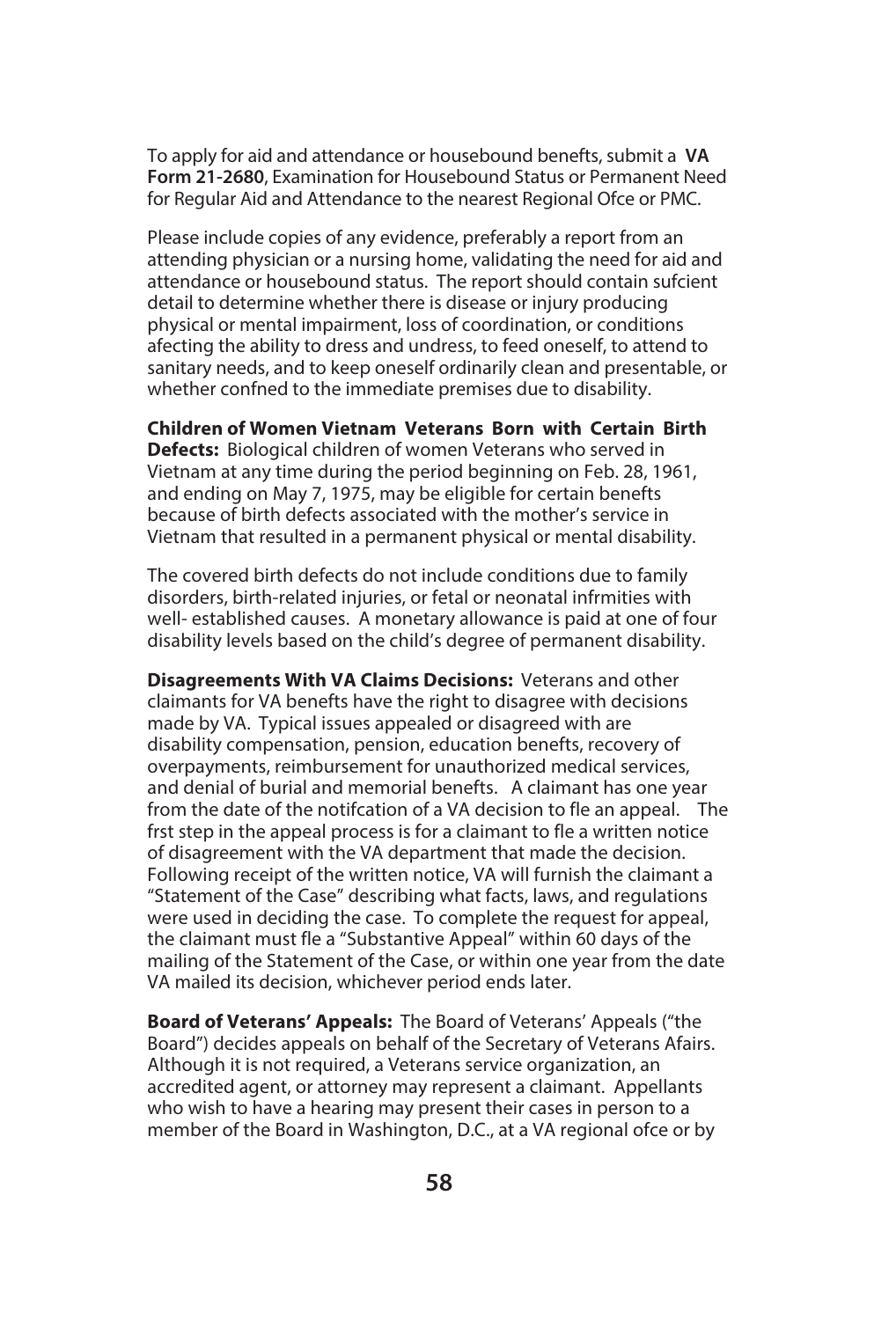videoconference. Decisions made by the Board can be found at **www. [index.va.gov/search/va/bva.jsp](https://index.va.gov/search/va/bva.jsp)**.

The pamphlet, "How Do I Appeal," is available on the website or may be requested by writing: Mail Process Section (014), Board of Veterans' Appeals, 810 Vermont Avenue, NW, Washington, DC 20420.

**U.S. Court of Appeals for Veterans Claims:** A fnal Board decision that does not grant a claimant the benefts desired may be appealed to the U.S. Court of Appeals for Veterans Claims. The court is an independent body, not part of the Department of Veterans Afairs.

Notice of an appeal must be received by the court with a postmark that is within 120 days after the Board mailed its decision. The court reviews the record considered by the Board. It does not hold trials or receive new evidence. Appellants may represent themselves before the court or have lawyers or approved agents as representatives. Oral argument is held only at the direction of the court. Either party may appeal a decision of the court to the U.S. Court of Appeals for the Federal Circuit and may seek review in the Supreme Court of the United States. Published decisions, case status information, rules and procedures, and other special announcements can be found at **www. [uscourts.cavc.gov/](https://uscourts.cavc.gov)**. For questions, call **(202) 501-5970** or write to:

Clerk of the Court 625 Indiana Ave. NW, Suite 900 Washington, DC 20004

new Appeals Modernization process if they disagree with the decision.<br>To fle a disagreement with a VA decision, Veteran or claimants can **Appeals Modernization:** Any Veteran or eligible claimant who receives a VA decision on or after February 19, 2019 will follow the choose from three lanes:

**Supplemental Claim:** A Veteran or claimant may fle a supplemental claim using *VA Form 20-0995, Decision Review Request: Supplemental Claim*. For the request to be considered complete, claimants must identify or submit new and relevant evidence. *New evidence* means evidence not previously part of the actual record before agency adjudicators at the time of the prior decision. *Relevant evidence* means evidence that tends to prove or disprove a matter at issue in a claim. A supplemental claim may be fled at any time; however, the request must be fled within one year of the date of notice of the prior decision on the issue(s) to maintain entitlement to earliest possible efective date.

**Higher-Level Review:** A Veteran or claimant may request a higher-level (HLR) review using *VA Form 20-0996, Decision Review Request: Higher-Level Review.*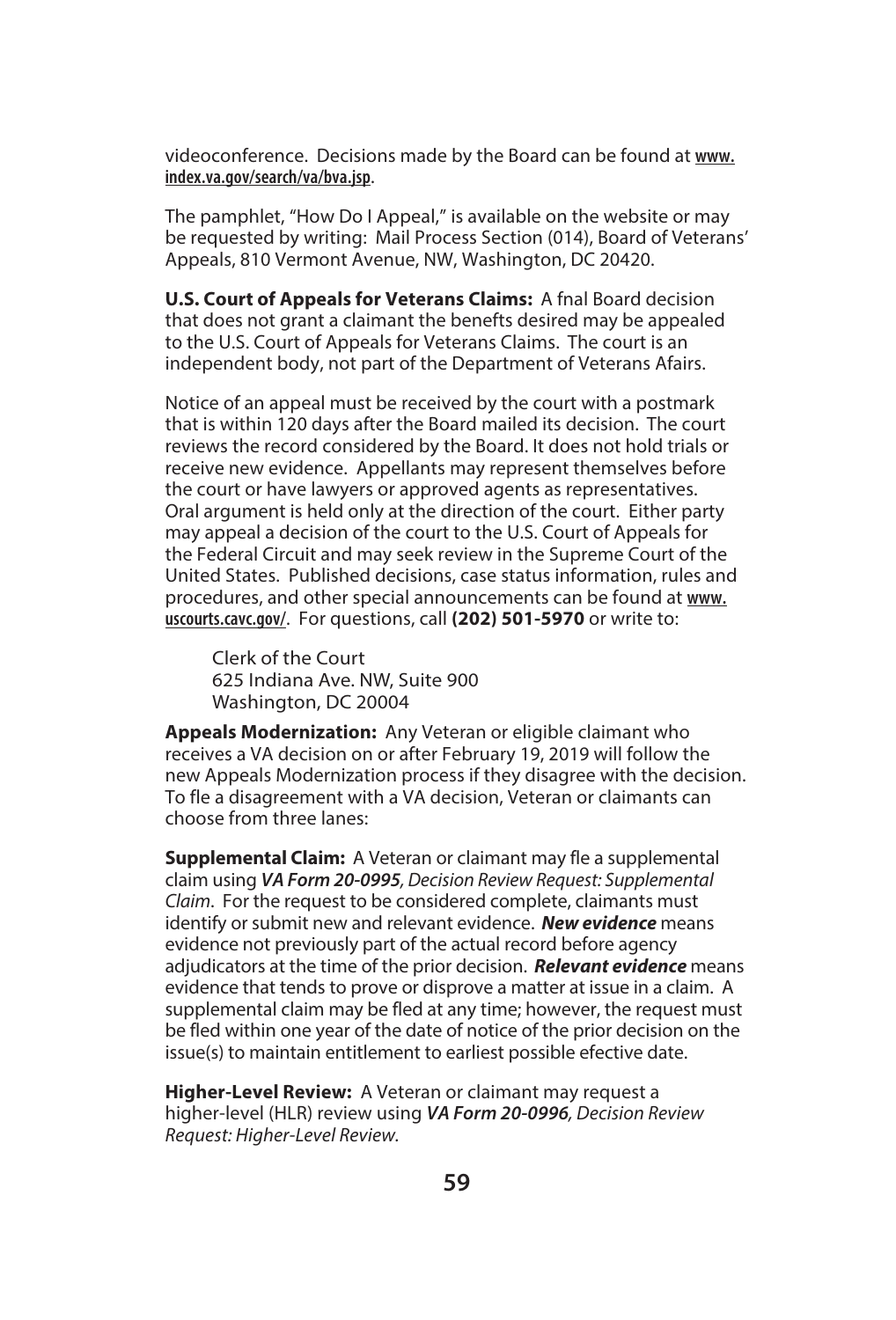During the HLR process, a more experienced VA employee reexamines the same evidence and adjudicates the claim without deference to prior decision. The Veteran or claimant, and/or their representation has the option for a one-time informal conference with the higher-level reviewer to identify any errors in law or fact VA made in the prior decision.

VA must receive the completed **VA Form 20-0996** within one year of the identifed notice of decision. A claimant may not request an HLR of an HLR, or an HLR of a Board decision involving the same issue. VA must make at least one intervening supplemental claim decision, in such circumstances.

For HLRs and supplemental claims, mail forms to:

Department of Veterans Afairs Claims Intake Center P.O. Box 4444 Janesville, WI 53547-4444

or by fax to: 844-531-7818 (for claimants outside the United States: 248-524-4260)

**Appeal to the Board:** A Veteran or claimant may appeal directly to the Board using *VA Form 10182, Decision Review Request: Board Appeal (Notice of Disagreement)* within one year of the date of the VA decision.

Veterans or claimants appealing to the Board may request a hearing with a Veterans Law Judge and/or have the opportunity to submit additional evidence. The Board can also conduct a review without any additional evidence, which could result in a faster decision. The **VA Form 10182** should be submitted to:

Board of Veterans' Appeals P.O. Box 27063 Washington DC 27063

or by fax to: 844-678-8979.

A Board decision under the modernized program also may be appealed to the U.S. Court of Appeals for Veterans Claims.

Opting into the Appeals Modernization system from a Legacy Appeal: Veterans or claimants in the legacy appeals process who receive a SOC or Supplemental Statement of the Case (SSOC) dated on or after February 19, 2019, may opt-in to the new Appeals Modernization process. Instructions for seeking review under the modernized process are provided with the SOC or SSOC.

For further information on opting into this program and to locate the applicable forms, visit: **[www.benefts.va.gov/benefts/appeals.asp](www.benefits.va.gov/benefits/appeals.asp)**.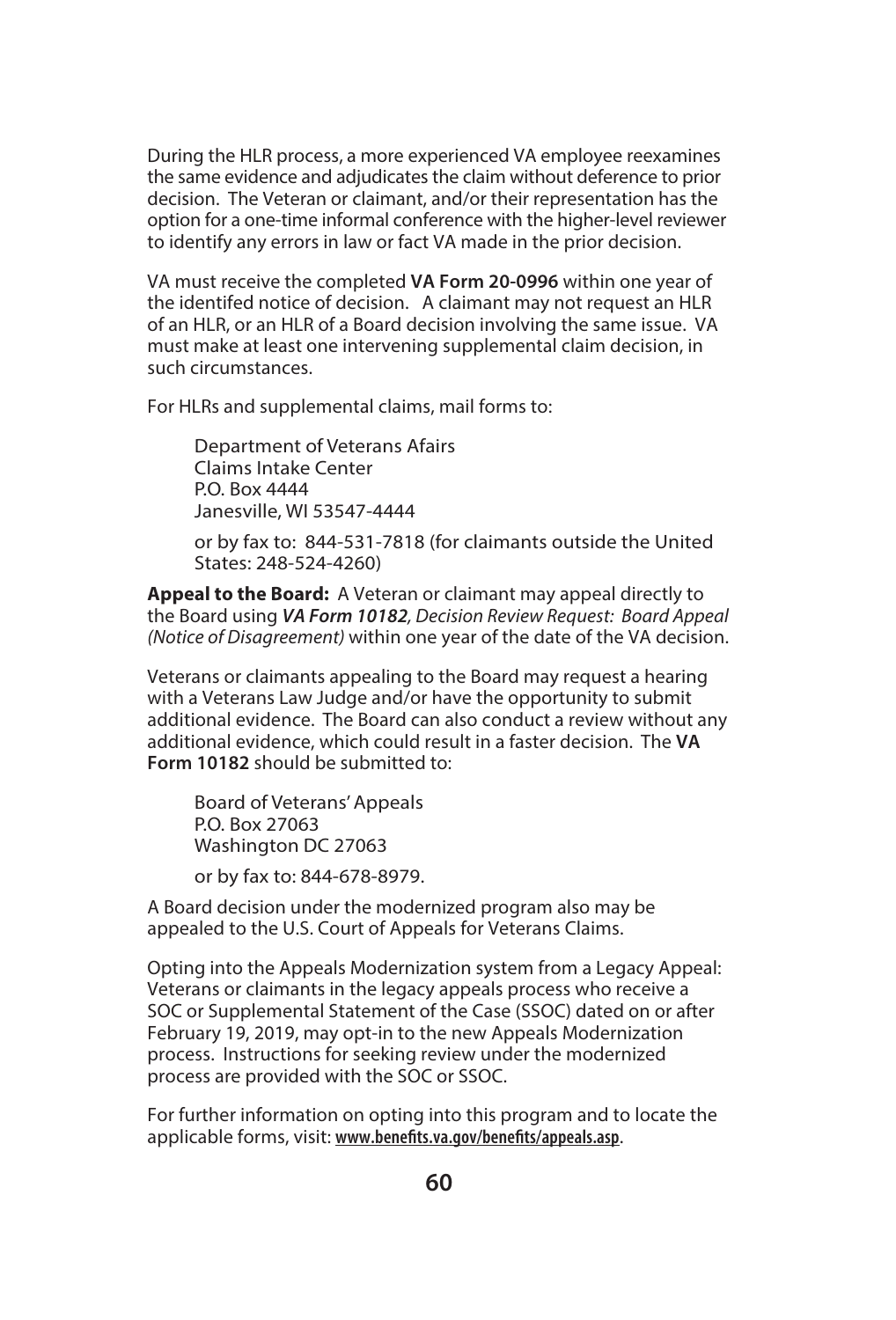**Replacement of Military Medals and Records:** Medals awarded while in active service are issued by the individual military services if requested by Veterans or their next of kin. Requests for replacement medals, decorations, and awards should be directed to the branch of the military in which the Veteran served. However, for Air Force (including Army Air Corps) and Army Veterans, the National Personnel Records Center (NPRC) verifes awards and forwards requests and verifcation to appropriate services. Requests for replacement medals should be submitted on **Standard Form 180**, "Request Pertaining to Military Records," which may be obtained at VA ofces or the Internet at **[www.va.gov/vaforms/](www.va.gov/vaforms)**. Forms, addresses, and other information on requesting medals can be found on the Military Personnel Records section of NPRC's Website at **[www.archives.gov/stlouis/militarypersonnel/index.html](https://www.archives.gov/personnel-records-center/military-personnel)**. For questions, call Military Personnel Records at **(314) 801-0800**, or email questions to: **[MPR.center@nara.gov](mailto:MPR.center@nara.gov)**.

When requesting medals, type or clearly print the Veteran's full name, include the Veteran's branch of service, service number or Social Security number, and provide the Veteran's exact or approximate dates of military service. The request must contain the signature of the Veteran or next of kin if the Veteran is deceased. If available, include a copy of the discharge or separation document, **WDAGO Form 53-55** or **DD Form 214**. If discharge or separation documents are lost, Veterans or the next of kin of deceased Veterans may obtain duplicate copies through the eBenefts portal ( **[www.ebenefts.va.gov](www.ebenefits.va.gov)**) or by completing forms found on the Internet at **<www.archives.gov/research/index.html>** and mailing or faxing them to the NPRC, or alternatively, write to:

National Personnel Records Center, Military Personnel Records 1 Archives Drive St. Louis, MO 63138-1002.

Specify that a duplicate separation document is needed. The Veteran's full name should be printed or typed so that it can be read clearly, but the request must also contain the signature of the Veteran or the signature of the next of kin, if the Veteran is deceased. Include the Veteran's branch of service, service number or Social Security number, and exact or approximate dates and years of service. Use **Standard Form 180**, "Request Pertaining to Military Records." I t is not necessary to request a duplicate copy of a Veteran's discharge or separation papers solely for the purpose of fling a claim for VA benefts. If complete information about the Veteran's service is furnished on the application, VA will obtain verifcation of service.

**Correcting Military Records:** The Secretary of a military department, acting through a Board for Correction of Military Records, has authority to change any military record when necessary to correct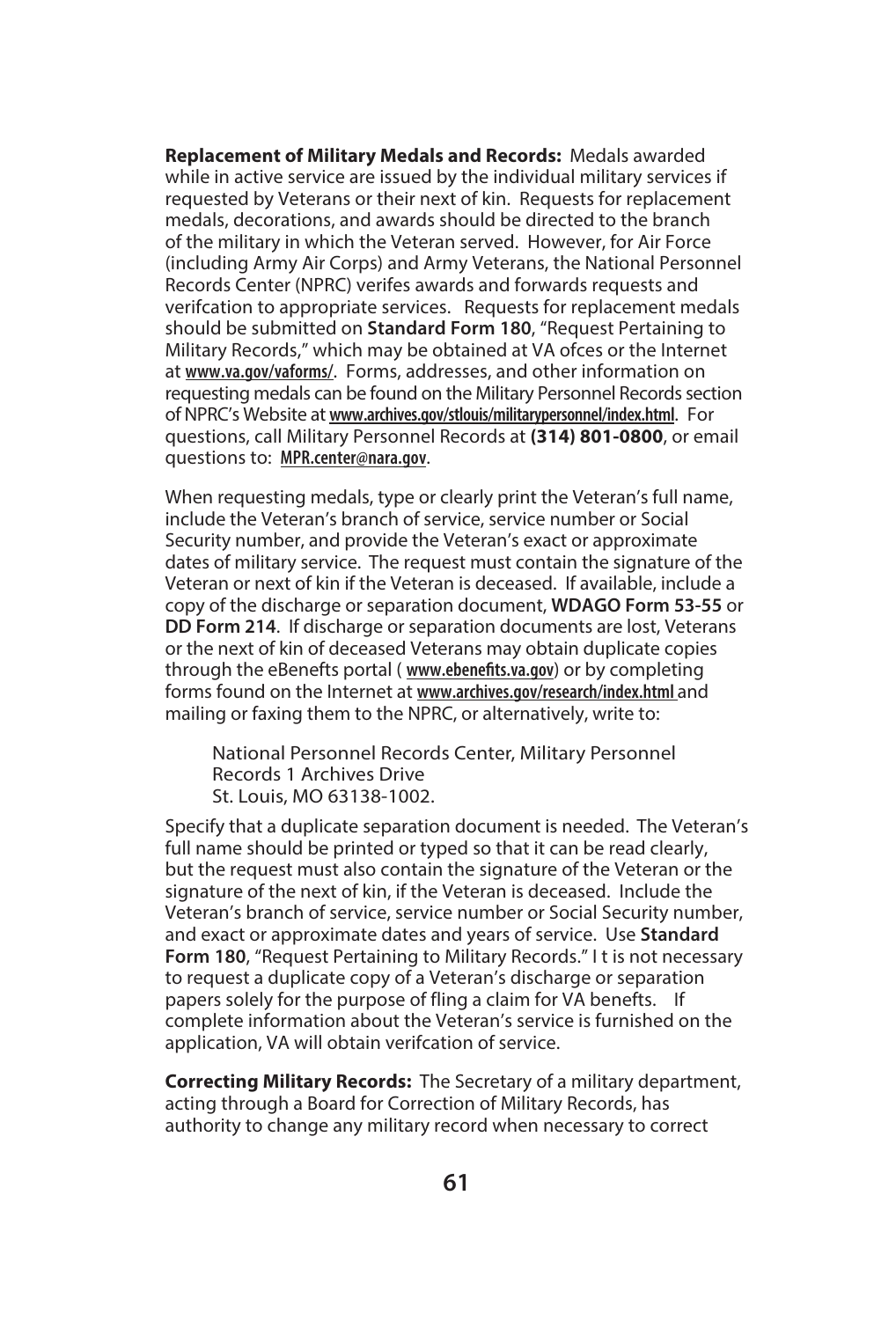an error or remove an injustice. A correction board may consider applications for correction of a military record, including a review of a discharge issued by court-martial. Application is made with **DD Form 149**, available at VA ofces, Veterans organizations or visit **[www.dtic.mil/](https://www.esd.whs.mil/Directives/forms/dd0001_0499/) [whs/directives/forms/dd/ddforms0001-0499.htm](https://www.esd.whs.mil/Directives/forms/dd0001_0499/)**.

**Review of Discharge from Military Service:** Each of the military services maintains a discharge review board with authority to change correct or modify discharges or dismissals not issued by a sentence of a general court-martial. The board has no authority to address medical discharges. If the Veteran is deceased or incompetent, the surviving spouse, next of kin or legal representative, may apply for a review of discharge by writing to the military department concerned, using **DD Form 293**, "Application for the Review of Discharge from the Armed Forces of the United States." This form may be obtained at a VA regional ofce, from Veterans organizations or online at **[www.dtic.](https://www.esd.whs.mil/Directives/forms/dd0001_0499/) [mil/whs/directives/forms/dd/ddforms0001-0499.htm](https://www.esd.whs.mil/Directives/forms/dd0001_0499/)**.

However, if the discharge was more than 15 years ago, a Veteran must petition the appropriate Service's Board for Correction of Military Records using **DD Form 149**, "Application for Correction of Military Records Under the Provisions of Title 10, U.S. Code, Section 1552." A discharge review is conducted by a review of an applicant's record and, if requested, by a hearing before the board.

determines there were compelling circumstances for the absence. Discharges awarded as a result of a continuous period of unauthorized absence in excess of 180 days make persons ineligible for VA benefts regardless of action taken by discharge review boards, unless VA Boards for the Correction of Military Records also may consider such cases. Veterans with disabilities incurred or aggravated during active duty may qualify for medical or related benefts regardless of separation and characterization of service. Veterans separated administratively under other than honorable conditions may request that their discharge be reviewed for possible recharacterization, provided they fle their appeal within 15 years of the date of separation. Questions regarding the review of a discharge should be addressed to the appropriate discharge review board at the address listed on **DD Form 293**.

**Physical Disability Board of Review:** Veterans separated due to disability from Sept. 11, 2001, through Dec. 31, 2009, with a combined rating of 20 percent or less, as determined by the respective branch of service Physical Evaluation Board (PEB), and not found eligible for retirement, may be eligible for a review by the Physical Disability Board of Review (PDBR).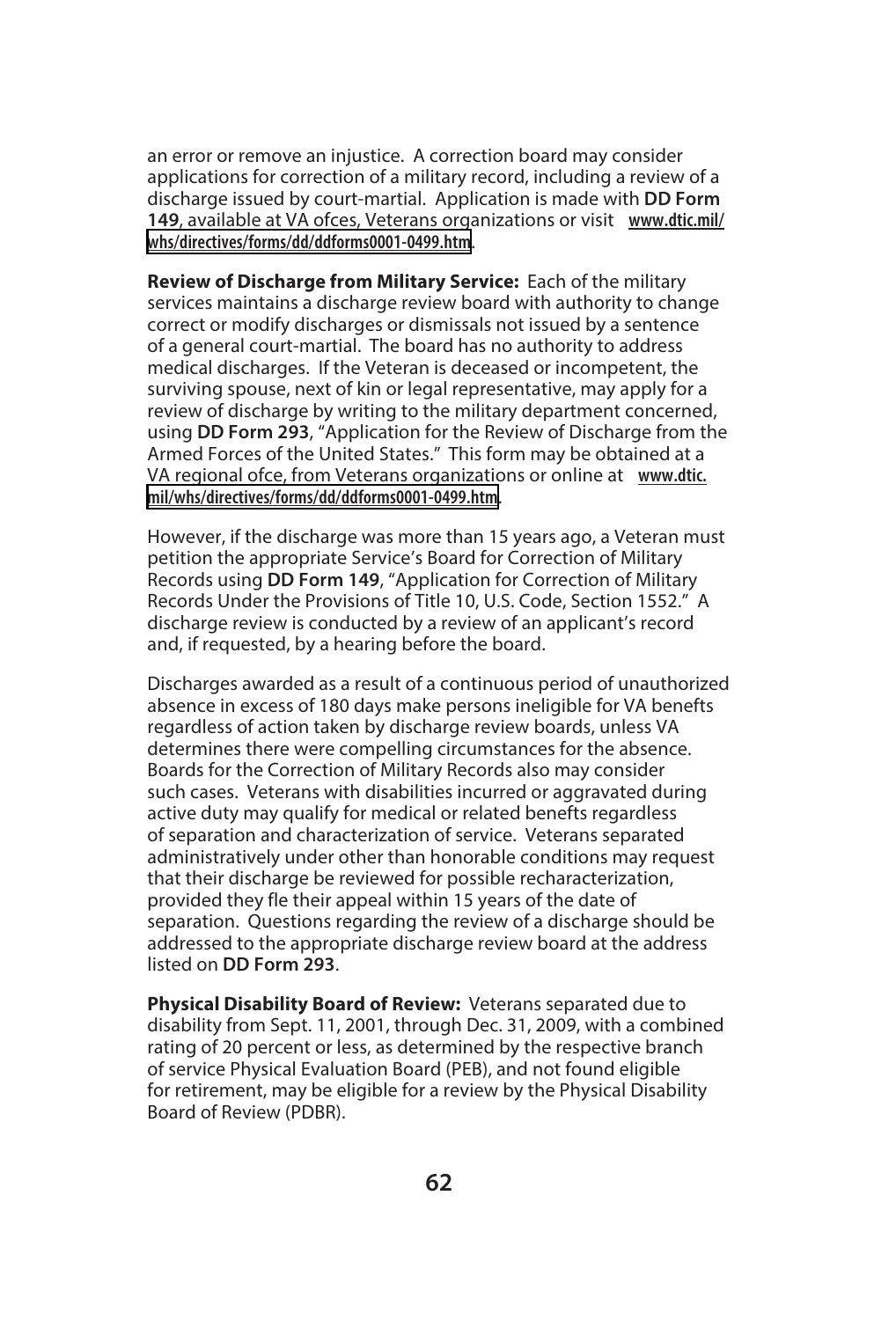The PDBR was established to reassess the accuracy and fairness of certain PEB decisions, and where appropriate, recommend the correction of discrepancies and errors. A PDBR review will not lower the disability rating previously assigned by the PEB, and any correction may be made retroactively to the day of the original disability separation. As a result of the request for review by the PDBR, no further relief from the Board of Corrections of Military Records may be sought, and the recommendation by the PDBR, once accepted by the respective branch of service, is fnal. A comparison of these two boards, along with other PDBR information, can be viewed at **<www.health.mil/pdbr>**.

**Low Income Home Energy Assistance Program (LIHEAP):** The U.S. Department of Health and Human Services provides funding to states to help low-income households with their heating and home energy costs under the Low Income Home Energy Assistance Program (LIHEAP). LIHEAP can also assist with insulating homes to make them more energy efcient and reduce energy costs. The LIHEAP program in your community determines if your household's income qualifes for the program. To fnd out where to apply, call **1-866-674- 6327** or e-mail **[energy@ncat.org](mailto:energy@ncat.org)** 7 a.m. - 5 p.m. (Mountain Time). More information can be found at **<www.acf.hhs.gov/ocs/programs/liheap>**.

# **Burial and Memorial Benefts**

VA operates more than 140 national cemeteries, of which more than 95 are open to interments of either casket or cremains. Burial options are limited to those available at a specifc cemetery and may include in-ground casket, or interment of cremated remains in a columbarium, in ground, or in a scattering area. For more information, visit the National Cemetery Administration website at **<www.cem.va.gov>**.

# **Burial in VA National Cemeteries**

Burial in a national cemetery is open to all members of the Armed Forces, and Veterans who have met minimum active duty service requirements, and were discharged under conditions other than dishonorable.

Members of the Reserve components of the Armed Forces who die while on active duty, while on training duty or were eligible for retired pay, or were called to active duty and served the full term of service for which they were called, may also be eligible for burial.

Their surviving spouse, minor children, and, under certain conditions, unmarried adult children with disabilities, may also be eligible for burial. Eligible spouses and children may be buried even if they predecease the Veteran.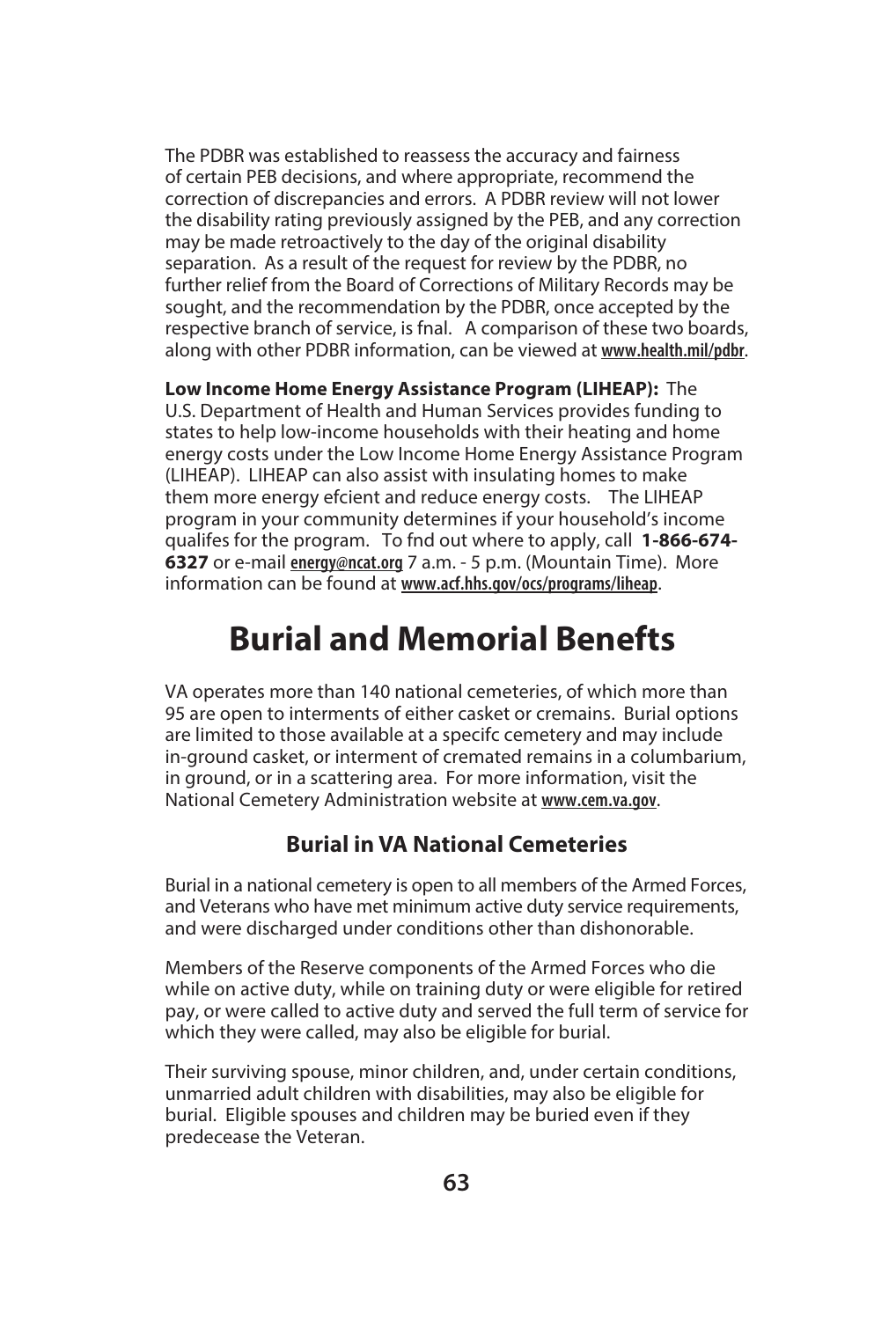With certain exceptions, eligibility for burial based on active duty service beginning after Sept. 7, 1980, as an enlisted person, and after Oct.16, 1981, as an ofcer, must have been for a minimum of 24 consecutive months or the full period of active duty (as in the case of reservists or National Guard members called to active duty for a limited duration). Active duty for training, by itself, while serving in the Reserves or National Guard, is not sufcient to confer eligibility. Reservists and National Guard members, as well as their spouses and dependent children, are eligible if they were entitled to retired pay at the time of death, or would have been upon reaching the requisite age.

VA may bar eligible individuals from receiving burial and memorial benefts if they are found to have committed serious federal or state crimes or serious sex ofenses. Such benefts include burial in a VA national cemetery, and receipt of a government-furnished headstone, marker, medallion, burial fag, and Presidential Memorial Certifcate. Veterans and other claimants for VA burial benefts have the right to appeal decisions made by VA regarding eligibility for burial and memorial benefts. Readers with questions on the appeals process may contact the nearest VA national cemetery listed at **[www.cem.va.gov](https://www.cem.va.gov/cem/cems/listcem.asp)/ [cem/cems/listcem.asp](https://www.cem.va.gov/cem/cems/listcem.asp)** or by calling **800-827-1000**.

Surviving spouses of Veterans who died on or after Jan. 1, 2000 do not lose eligibility for burial in a national cemetery if they remarry.

Unmarried dependent children of Veterans who are under 21 years of age, or under 23 years of age if a full-time student at an approved educational institution, are eligible for burial. Unmarried adult children who become physically or mentally disabled and incapable of self-support before age 21, or age 23 if a full-time student, may also be eligible.

Certain parents of Veterans who die due to hostile activity or from combat training-related injuries may be eligible for burial in a national cemetery with their child. The biological or adopted parents of a service member who died in combat or while performing training in preparation for a combat mission, who leaves no surviving spouse or dependent child, may be buried with the deceased service member if there is available space. Eligibility is limited to those who died on or after Oct. 7, 2001, and biological or adoptive parents who died on or after Oct. 13, 2010.

The next of kin or authorized representative (e.g., funeral director) may make interment arrangements at the time of need by contacting the National Cemetery Scheduling Ofce at **(800) 535-1117** or **[NCA.Scheduling@va.gov](mailto:NCA.Scheduling@va.gov)** or, in some cases, the national cemetery in which burial is desired. VA does not normally conduct burials on weekends. Gravesites cannot be reserved; however, VA will honor reservations made before 1973 by the Department of the Army.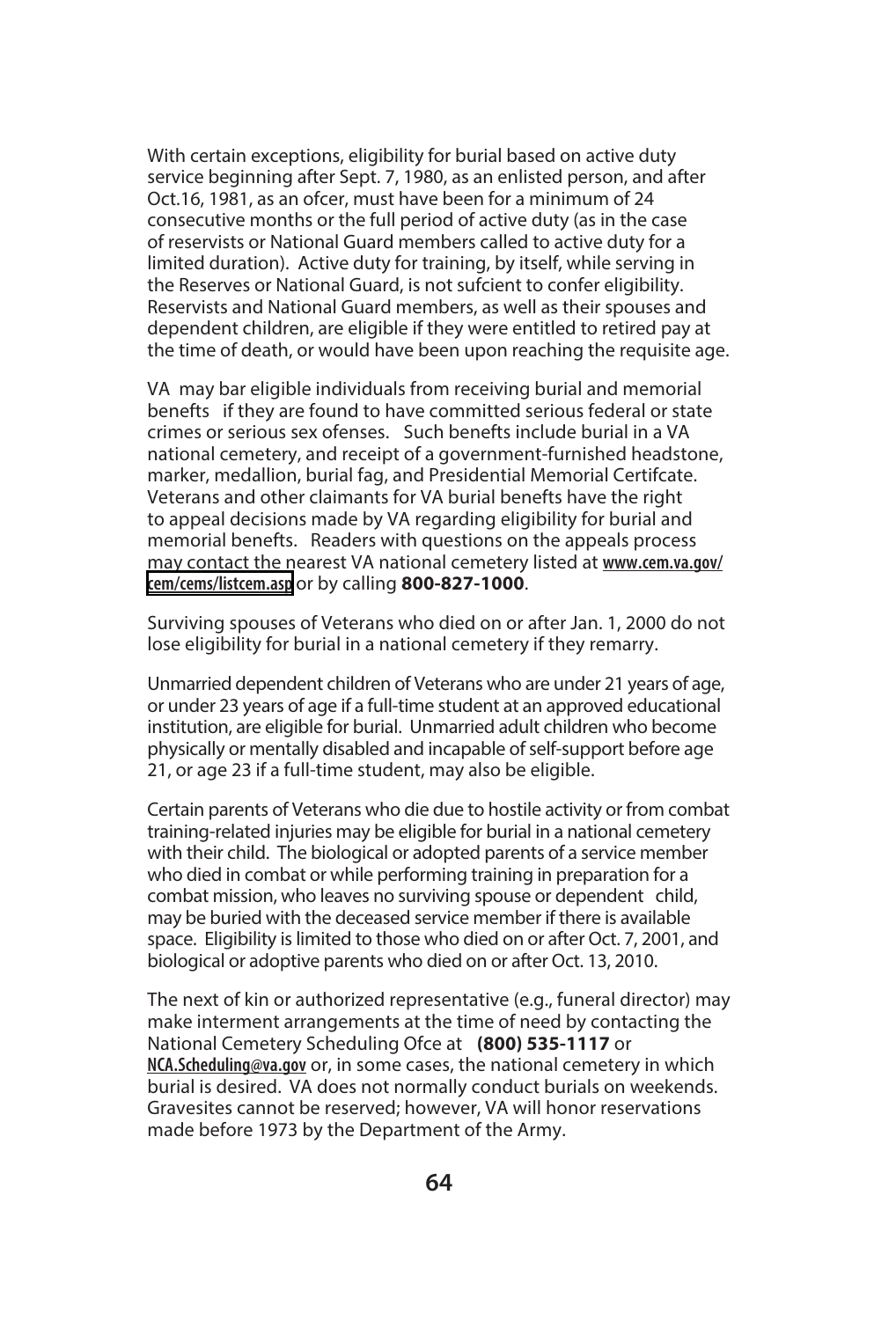**Pre-Need Burial Eligibility Determination:** VA implemented the Pre-need Burial Eligibility Determination Program to assist individuals interested in determining their eligibility for burial in a VA national cemetery.

Through this program, Veterans and their eligible family members can plan to use VA burial benefts that Veterans have earned through their military service. Planning in advance for a Veteran's or loved-one's fnal resting place can eliminate unnecessary delays during a family's time of bereavement. Veteran families will have increased confdence that their loved ones are eligible for burial in a VA national cemetery at their time of need.

To apply, individuals must submit **VA Form 40-10007**, Application for Pre-Need Determination of Eligibility for Burial in a VA National Cemetery (available at **<www.va.gov/vaforms>/**), to the National Cemetery Scheduling Ofce by faxing to **1-855-840-8299**, or by mailing to the National Cemetery Scheduling Ofce,

P.O. Box 510543, St. Louis, MO 63151. For more details, visit **[www.cem.](https://www.va.gov/burials-memorials/pre-need-eligibility/)  [va.gov/cem/pre-need/index.asp](https://www.va.gov/burials-memorials/pre-need-eligibility/)**.

**Burial Headstones and Markers:** VA is authorized to furnish, upon request, an inscribed headstone or marker for the unmarked grave of an eligible decedent at any national, state Veterans, tribal, or private cemetery. VA will deliver a headstone or marker at no cost, anywhere in the world. For Medal of Honor (MOH) recipients, VA is authorized to provide a supplemental headstone or marker if the recipient served in the Armed Forces on or after April 6, 1917, and is eligible for a headstone or marker (or would be but for the individual's date of death), even if the grave is already marked with a private headstone or marker. For eligible Veterans (who are not MOH recipients) buried in a private cemetery whose deaths occurred on or after Nov. 1, 1990, VA may furnish a government head- stone or marker even if the grave is already marked with a private one.

Spouses and dependent children are eligible for a government headstone or marker only if they are buried in a national or state Veterans cemetery.

Before requesting a headstone or marker for use in a private cemetery, eligible applicants should check with the cemetery to ensure the government-furnished headstone or marker will be accepted.

Those who may apply for burial headstones and markers include the decedent's spouse or individual in a legal union with the decedent; the decedent's child; parent or sibling; whether biological; adopted or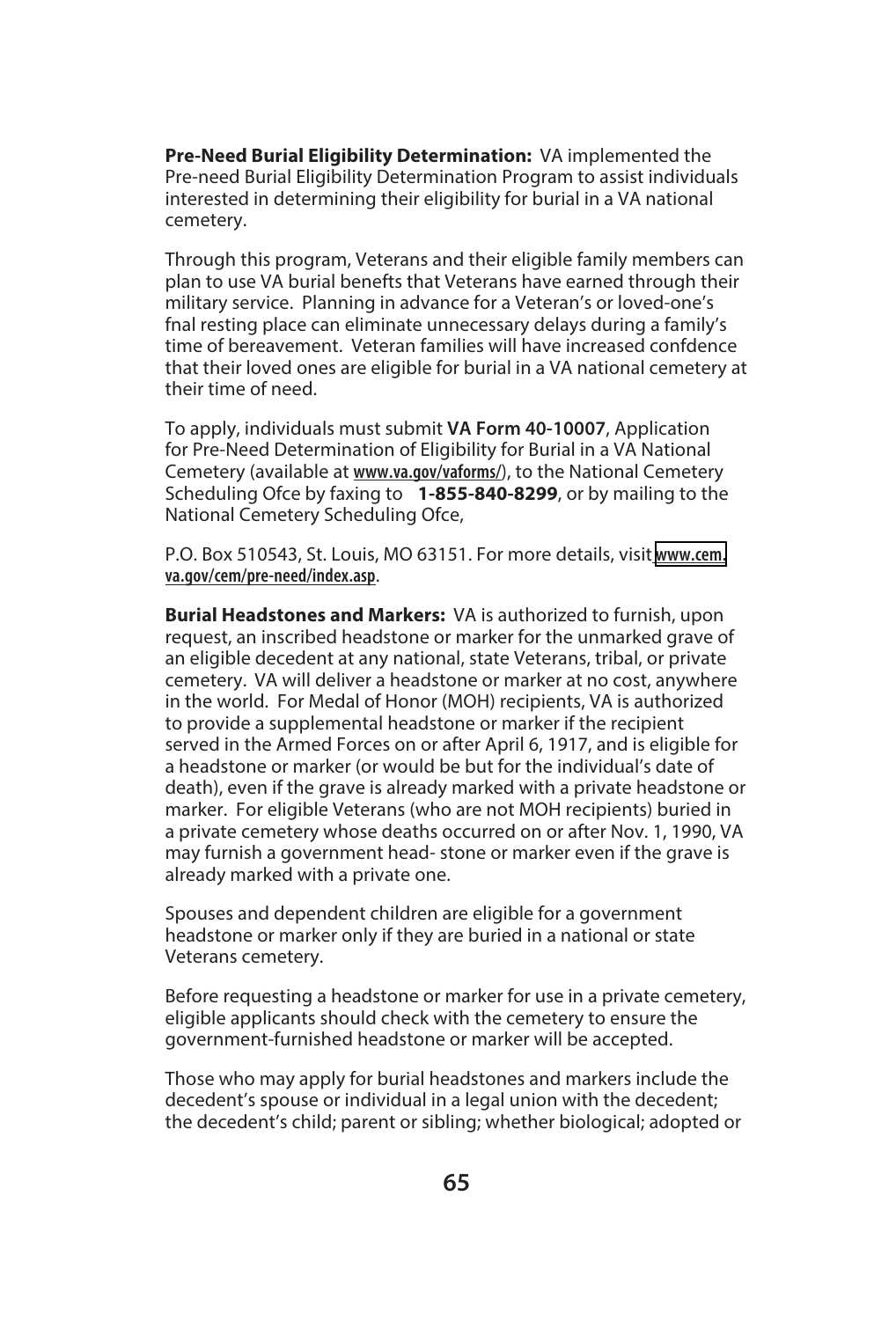step relation; and any lineal or collateral descendant of the decedent; personal representative Veterans Service Organization, individual employed by state or local government responsible for serving Veteran; individuals with legal responsibility for the disposition of the unclaimed remains of the decedent or other matters related to interment or memorialization, or anyone if the decedent's dates of service ended prior to April 6, 1917 (applies to others whose eligibility is derived). All installation fees at private cemeteries are the responsibility of the applicant.

**Memorial Markers:** VA provides memorial headstones and markers for placement in a national cemetery, a Veterans cemetery owned by a state or in the case of a Veteran, in a state, tribal, local or private cemetery with "IN MEMORY OF" as the frst line of inscription for those whose remains are unavailable for burial. Remains that are unavailable for burial are those that have not been recovered or identifed, were buried at sea, donated to science or cremated and scattered completely. Only eligible Veterans are authorized to receive memorial headstones or markers for use in private cemeteries; memorial headstones and markers are not authorized for placement in tribal cemeteries (including Veterans). For memorial headstone or marker requests, applicants must be a member of the decedent's family (spouse, individual in a legal union with the decedent, child, parent, or sibling, whether biological, adopted, or step- relation, and any lineal or collateral descendant of the decedent).

To submit a claim for a headstone or marker, or for a memorial marker for placement in a private cemetery, use **VA Form 40-1330**, Claim for Standard Government Headstone or Marker (available at **[www.va.gov/vaforms/](www.va.gov/vaforms)**) and provide a copy of the Veteran's military discharge documents or proof of military service. Claims sent without supporting documents will be delayed until eligibility can be determined. Mail the completed form and supporting documents to Memorial Products Service, Department of Veterans Afairs, 5109 Russell Road, Quantico, VA 22134-3903. The form and supporting documents may also be faxed toll free to **1-800-455-7143**.

**Inscriptions:** Headstones and markers must be inscribed with the name of the deceased, branch of service, and year of birth and death. They also may be inscribed with other optional information, including an emblem of belief and, space permitting, additional text including military rank; war service such as "WORLD WAR II"; complete date of birth and death; military awards; military organizations; civilian or Veteran afliations; and personalized words of endearment.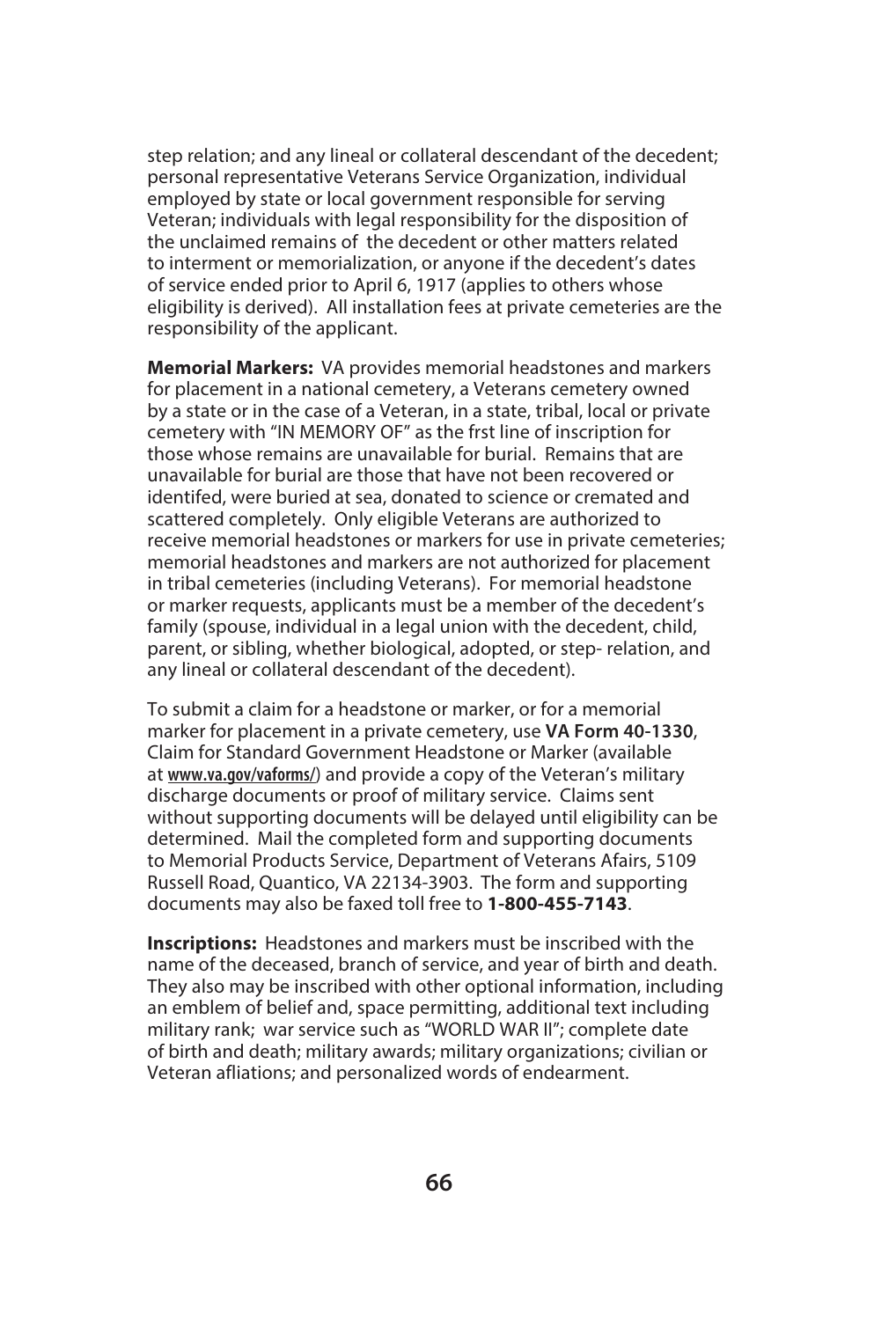**Medallion in lieu of government headstone or marker for private cemeteries:** For decedents who served in the U.S. Armed Forces on or after April 6, 1917, and are eligible for VA memorialization benefts (or would be but for date of death), VA is authorized to provide a medallion instead of a headstone or marker if the grave is in a private cemetery and already marked with a privately-purchased headstone or marker. The VA medallion denotes the decedents' status as a Veteran. The Medal of Honor (MOH) Medallion is inscribed with "MEDAL OF HONOR" at the top and the branch of service at the bottom.

To submit a claim for a medallion to be afxed to a private headstone or marker in a private cemetery, use **VA Form 40-1330M**, Claim for Government Medallion for Placement in A Private Cemetery (available at **<www.va.gov/vaforms>**) and provide a copy of the Veteran's military discharge documents or proof of military service. Claims sent without supporting documents will be delayed until eligibility can be determined.

Mail the completed form and supporting documents to Memorial Products Service, Department of Veterans Afairs, 5109 Russell Road, Quantico, VA 22134-3903. The form and supporting documents may also be faxed toll free to **1-800-455-7143**.

To check the status of a claim for a headstone or marker for placement in a national, state, or tribal Veterans cemetery, please call **202-565- 4964**. To check the status of one being placed in a private cemetery, please contact the Applicant Assistance Unit at **1-800-697-6947**.

## **Other Memorialization**

**Presidential Memorial Certifcates (PMCs):** PMCs are issued to honor the memory of deceased persons whom VA fnds eligible for burial in a national cemetery. This includes persons who died on active military, naval, or air service, members of Reserve components of the Armed Forces, including Army or Air National Guard, members of the Army, Navy, or Air Force Reserve Ofcers' Training Corps, or persons who at death were entitled to retired pay or would have been but for age.

Eligible recipients, including the next of kin, a relative, friend, or authorized service representative may request a PMC by mailing to Memorial Products Service (41B), Department of Veterans Afairs, 5109 Russell Road, Quantico, VA, 22134-3903, or faxing to **1-800-455-7143**, a completed and signed **VA Form 40-0247**, Presidential Memorial Certifcate Request Form, along with a copy of the Veteran's military discharge documents or proof of military service.

Requests sent without supporting documents will be delayed until eligibility can be determined. More information can be found at **<www.cem.va.gov/cem/pmc.asp>**.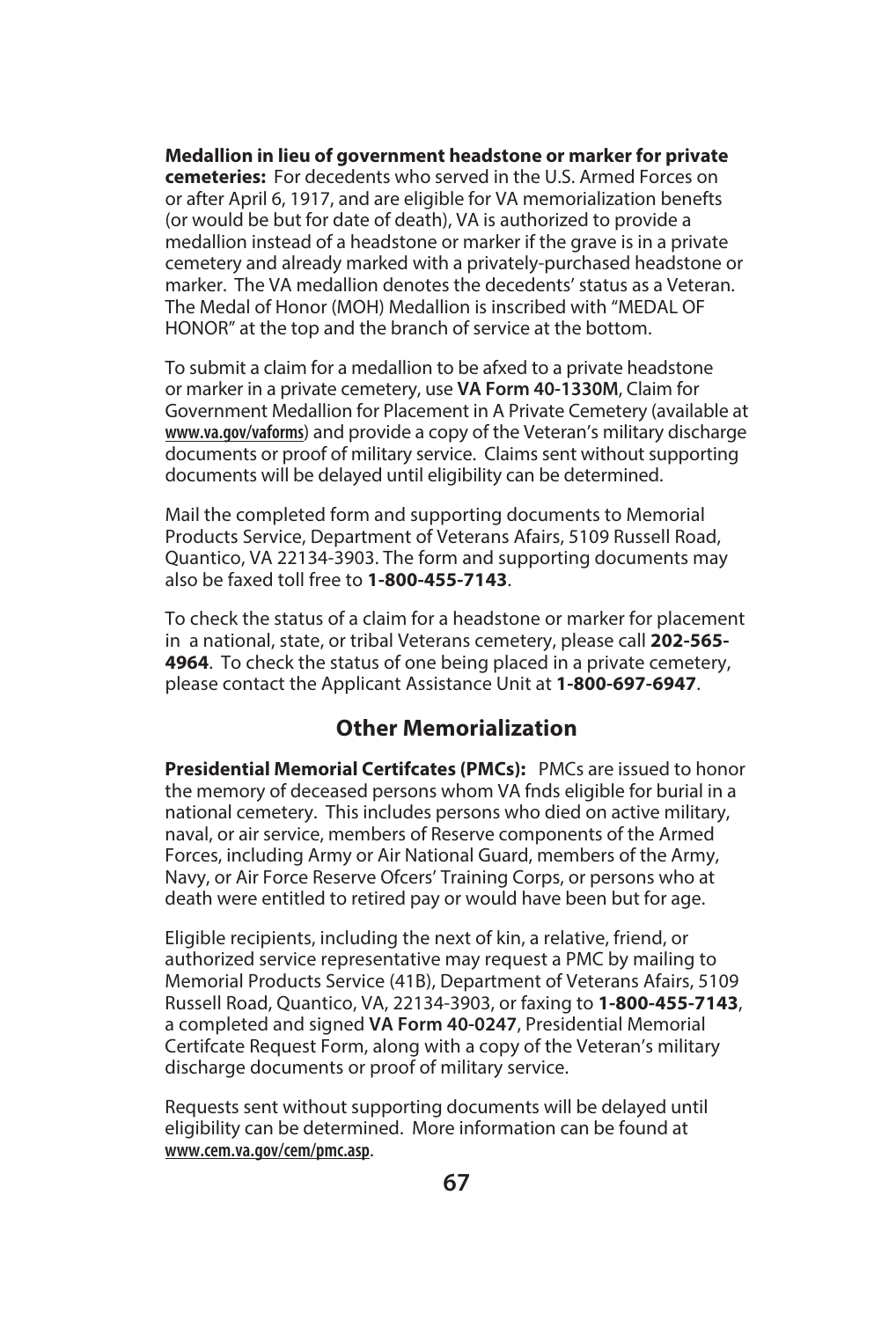**Burial Flags:** VA will furnish a U.S. burial fag to recognize deceased Veterans who received an other than dishonorable discharge. This includes certain persons who served in the organized military forces of the Commonwealth of the Philippines while in service of the U.S armed forces and who died on or after April 25, 1951. Also, eligible for a burial fag are Veterans who were entitled to retired pay for service in the Reserves or National Guard; or would have been entitled if over age 60; and members or former members of the Selected Reserve who served their initial obligation; or were discharged for a disability incurred or aggravated in the line of duty; or died while a member of the Selected Reserve. The next of kin may apply for the burial fag at any VA Regional Ofce or U.S. Post Ofce by completing **VA Form 21-2008**; Application for United States Flag for Burial Purposes. In most cases, a funeral director will help the family obtain the fag. For more information, visit **[www.cem.va.gov/cem/burial\\_benefts/burial\\_fags.asp](www.cem.va.gov/cem/burial_benefits/burial_flags.asp)**.

**Reimbursement of Burial Expenses:** VA will pay a burial allowance up to \$2,000 if the Veteran's death is service-connected. In such cases, the person who bore the Veteran's burial expenses may claim reimbursement from VA. In some cases, VA will pay the cost of transporting the remains of a Veteran whose death was service-connected to the nearest national cemetery with available gravesites. There is no time limit for fling reimbursement claims in service-connected death cases.

facility, a VA-contracted nursing home or a state Veterans nursing home. **Burial Allowance:** VA will pay a burial and funeral allowance of up to \$2,000 for Veterans who die from service-connected injuries. VA will pay a burial and funeral allowance of up to \$300 for Veterans who, at the time of death from nonservice-connected injuries, were entitled to receive pension or compensation or would have been entitled if they were not receiving military retirement pay. VA will pay a burial and funeral allowance of up to \$796 when the Veteran's death occurs in a VA In cases in which the Veteran's death was not service-connected, claims must be fled within two years after burial or cremation.

**Plot Allowance:** VA will pay a plot allowance of up to \$796 when a Veteran is buried in a cemetery not under U.S. government jurisdiction if:

- The Veteran was discharged from active duty because of disability incurred or aggravated in the line of duty;
- the Veteran was receiving compensation or pension or would have been if the Veteran was not receiving military retirement pay;
- or the Veteran died in a VA facility.

The plot allowance may be paid to the state for the cost of a plot or interment in a state-owned cemetery reserved solely for Veteran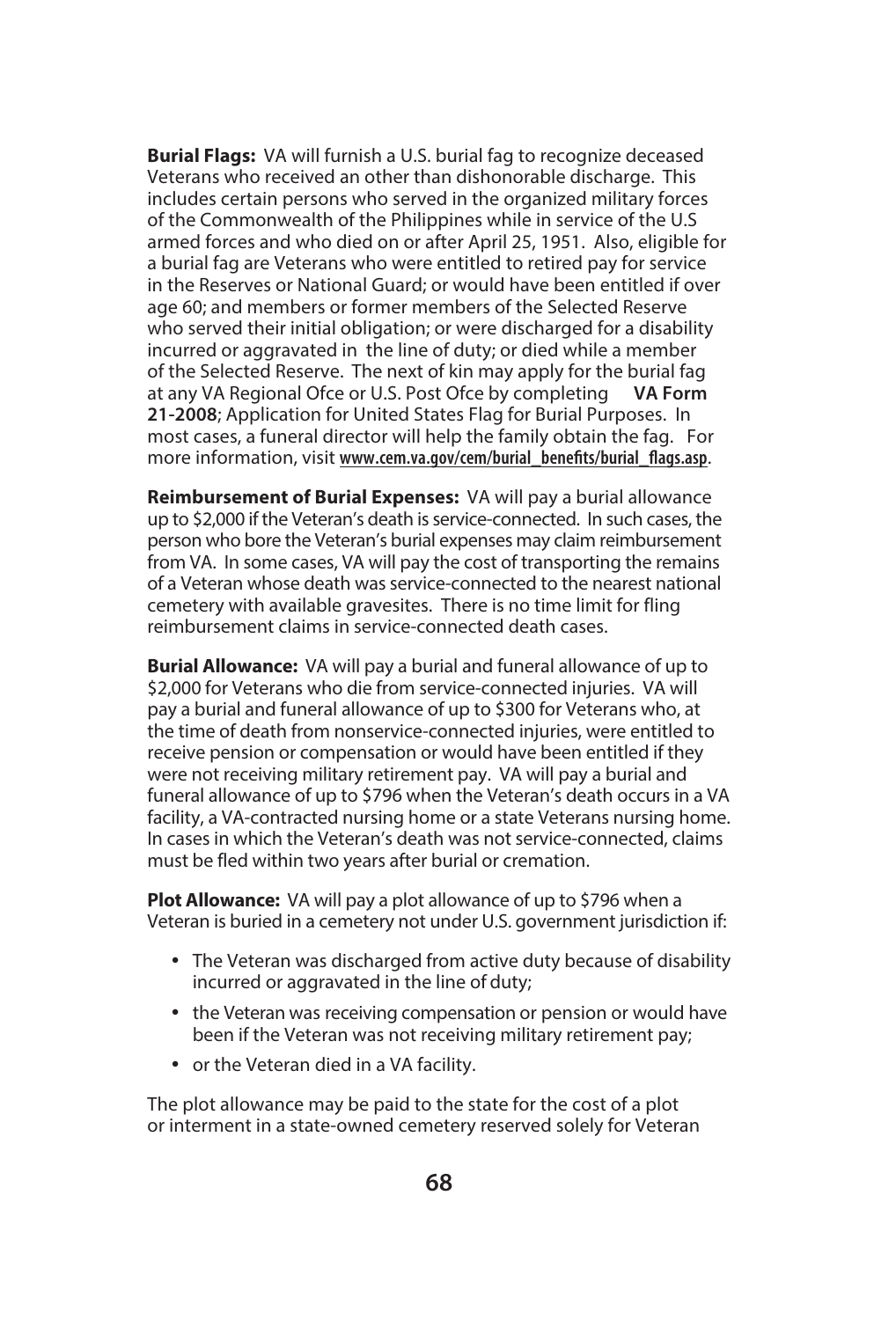by the deceased's employer or a state agency will not be reimbursed. burials if the Veteran is buried without charge. Burial expenses paid For more information about burial and memorial benefts, please call **202-632-8035** or visit **<www.cem.va.gov>/**.

 national park boundaries. For more information, call **Veterans Cemeteries Administered by Other Agencies:** The Department of the Army administers Arlington National Cemetery and other Army installation cemeteries. Eligibility is generally more restrictive than at VA national cemeteries. For information, call **703-607-8000**; write Superintendent, Arlington National Cemetery, Arlington, VA 22211; or visit **<www.arlingtoncemetery.mil/about>**. The Department of the Interior's National Park Service maintains 14 national cemeteries located within larger park units. To view a list that includes overviews of these cemeteries, visit **<www.cem.va.gov/cems/doi.asp>**. Andersonville National Cemetery in Andersonville, Georgia, is the only one of these 14 cemeteries that is open to new interments within the **202-208-4747**, or write Department of the Interior National Park Service, 1849 C Street, NW, Washington, DC 20240.

**State and Tribal Veterans Cemeteries:** There are currently 112 VA grant-funded Veterans cemeteries operating in 48 states, tribal organizations, and U.S. Territories that ofer burial options for Veterans and their families. VA grant-funded cemeteries have similar eligibility requirements and certain states and tribal organizations may require state residency or tribal membership. Some services, particularly for family members, may require a fee. Contact the state or tribal Veterans cemetery or the state Veterans Afairs ofce for information. To locate a state or tribal Veterans cemetery, visit **<www.cem.va.gov/cem/grants/index.asp>**.

**Unclaimed Veterans Remains:** "Unclaimed Veterans" are defned as those who die with no next of kin to claim their remains and insufcient funds to cover burial expenses. In addition to burial in a VA national, VA-funded state or tribal Veterans cemetery and a government headstone or marker, there are monetary benefts associated with burial of unclaimed Veterans remains. These monetary benefts include reimbursement for the cost of the casket or urn used for burial, reimbursement for transportation to a national, state or tribal Veterans cemetery, and a burial allowance and plot allowance.

More information on memorial and monetary burial benefts for unclaimed Veterans remains can be found at **[www.cem.va.gov/cem/docs/factsheets/](https://www.cem.va.gov/cem/docs/factsheets/Unclaimed_Veteran_Remains_Casket_or_Urn_Reimbursement_Program.pdf) [CasketUrnReimbursement.pdf](https://www.cem.va.gov/cem/docs/factsheets/Unclaimed_Veteran_Remains_Casket_or_Urn_Reimbursement_Program.pdf)**. Applicants must submit **VA Form 40-10088**, Request for Reimbursement of Casket/Urn. For Veterans who die while at a VA facility under authorized VA admission or at a non-VA facility under authorized VA admission, and are unclaimed, the closest VA healthcare facility is responsible for arranging proper burial for the unclaimed Veteran.